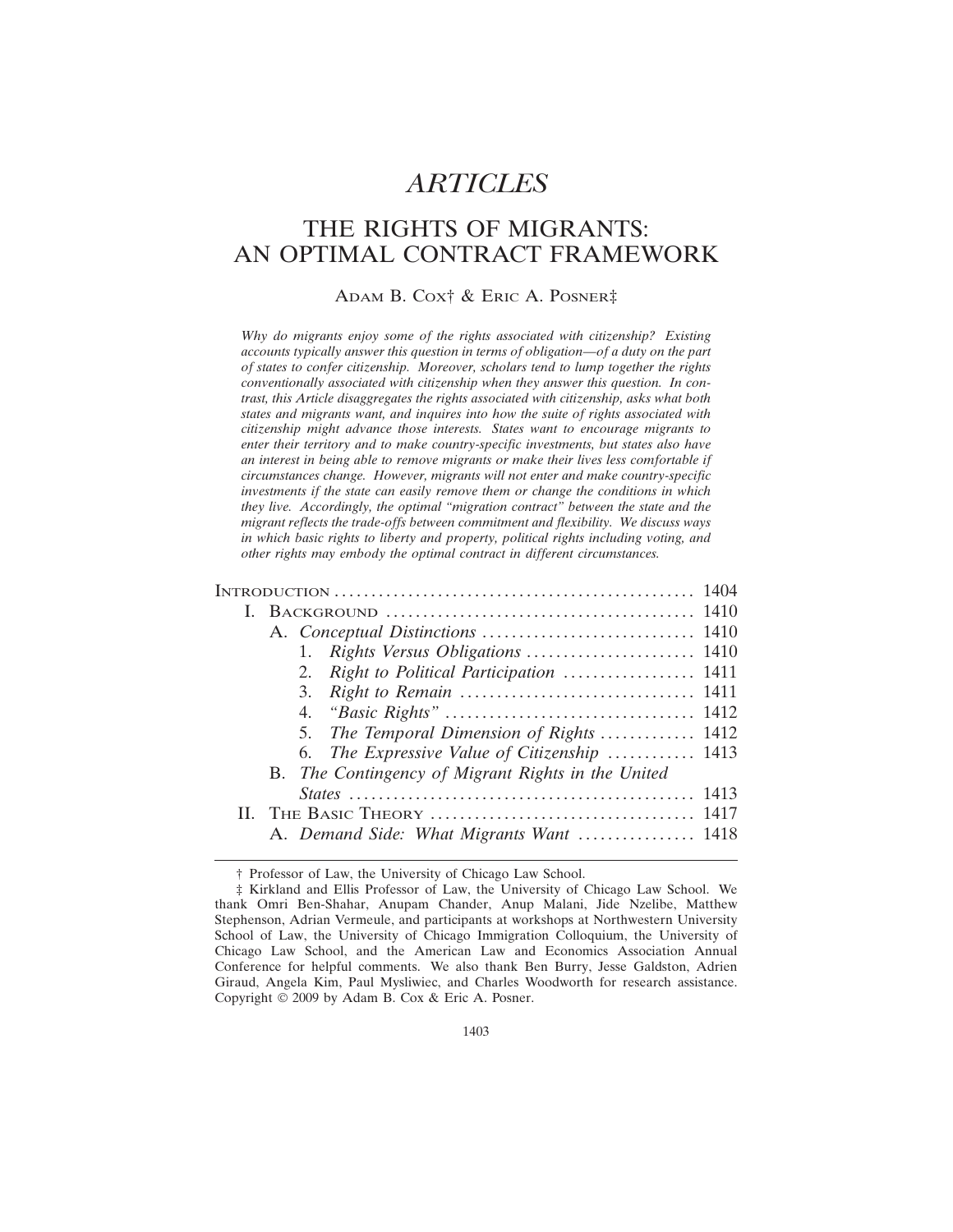#### 1404 *NEW YORK UNIVERSITY LAW REVIEW* [Vol. 84:1403

|   |  | B. Supply Side: What States Want              | 1422 |
|---|--|-----------------------------------------------|------|
|   |  | C. The Optimal Content of Migrant Rights 1426 |      |
|   |  | D. The Optimal Strength of Migrant Rights     | 1433 |
| Ш |  |                                               | 1436 |
|   |  |                                               | 1437 |
|   |  |                                               | 1438 |
|   |  |                                               | 1441 |
|   |  |                                               |      |
|   |  | E. Internal Political Economy  1447           |      |
|   |  |                                               | 1453 |
|   |  | A. Labor Competition and Market Segmentation  | 1454 |
|   |  |                                               | 1457 |
|   |  |                                               | 1461 |
|   |  |                                               |      |
|   |  |                                               |      |

#### **INTRODUCTION**

It is bedrock policy that citizens and noncitizens are to be treated differently. Virtually no one believes that noncitizens should have the right to vote or to run for office. Many noncitizens—including tourists, business people, and the spouses of certain visa holders—do not even have the right to work or to change jobs. All noncitizens face the risk of deportation if they commit certain crimes; citizens, by contrast, can never be exiled. The U.S. Supreme Court has recognized that the constitutional rights of noncitizens are limited.1 Like the United States, other countries draw a sharp line between citizens and noncitizens, and recognize that citizens have more rights than noncitizens do.

If citizens and noncitizens may be treated differently, *how* differently may they be treated? Most scholars answer this normative question on the basis of doctrine or political theory. Doctrinal accounts attempt to derive noncitizens' rights from constitutional and legal traditions.2 Political theories derive noncitizens' rights from various theoretical conceptions of democracy and citizenship.3

<sup>1</sup> *See, e.g.*, Mathews v. Diaz, 426 U.S. 67, 78 (1976) ("The fact that all persons, aliens and citizens alike, are protected by the Due Process Clause does not lead to the further conclusion that all aliens are entitled to enjoy all the advantages of citizenship . . . ."); *see also* Kleindienst v. Mandel, 408 U.S. 753, 765–70 (1972) (recognizing Congress's longestablished ability to exclude aliens); Galvan v. Press, 347 U.S. 522, 530–32 (1954) (noting Congress's ability to enact statutes deporting aliens).

<sup>2</sup> *See generally* GERALD L. NEUMAN, STRANGERS TO THE CONSTITUTION: IMMI-GRANTS, BORDERS, AND FUNDAMENTAL LAW (1996) (exploring constitutional treatment of immigrants historically in effort to resolve current controversies in immigration law).

<sup>3</sup> *See generally* T. ALEXANDER ALEINIKOFF, SEMBLANCES OF SOVEREIGNTY: THE CONSTITUTION, THE STATE, AND AMERICAN CITIZENSHIP (2002); HIROSHI MOTOMURA,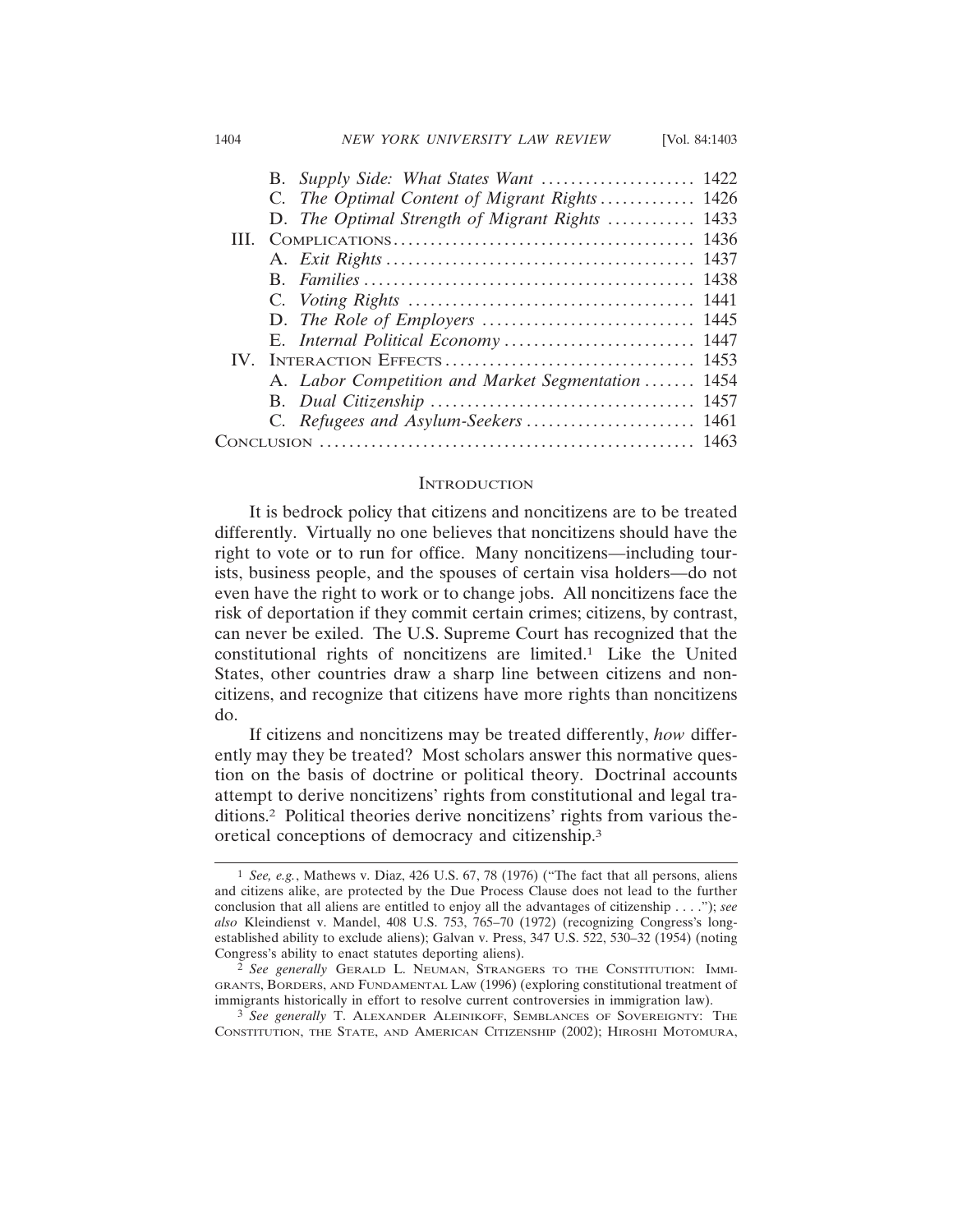Largely overlooked, however, are equally important descriptive questions: Why do governments, such as the U.S. government, grant any rights to noncitizens at all? Why have the rights of noncitizens improved over the years? And why do they still fall short of the rights enjoyed by citizens? In other words, if we assume that policy toward noncitizens reflects the interests of states, what policies would we predict states to have, and how do we explain variations across states and across time?

On a naive view, for example, one might think that states would give noncitizens no rights at all. Why give rights to people who do not belong to one's political community? However, it is clear that states give rights to noncitizens, particularly migrants, in part to give them certain incentives: to enter the country, to work and pay taxes, and to augment the population.

At the same time, the granting of rights to migrants constrains states. Migration policies that serve the national interest during times of peace and economic prosperity may quickly become unpopular when those times change. States prefer flexibility ex post, so they can change migration policy when circumstances change. But, if they insist on such flexibility and hence grant minimal rights to migrants, migrants will have weak incentives to enter the country in the first place.

Migrants' rights vary along two dimensions. First, they differ in their scope. In the United States, migrants are classified in many different ways, and each class enjoys a different bundle of rights. People who enter the country illegally have certain basic rights—to life, to property, to minimal process—but little more. People who enter legally have more generous rights, but their rights are still more limited than those of citizens. For example, tourists and the spouses of certain migrants have basic rights to life, property, and criminal and civil process, but they do not have the right to work for pay or to remain in the country beyond the period of their visas. Migrants with work visas have the right to work in certain positions but often no right to change jobs.

AMERICANS IN WAITING: THE LOST STORY OF IMMIGRATION AND CITIZENSHIP IN THE UNITED STATES (2006); PETER H. SCHUCK, CITIZENS, STRANGERS, AND IN-BETWEENS: ESSAYS ON IMMIGRATION AND CITIZENSHIP (1998); PETER J. SPIRO, BEYOND CITIZENSHIP: AMERICAN IDENTITY AFTER GLOBALIZATION (2008); MICHAEL WALZER, SPHERES OF JUSTICE: A DEFENSE OF PLURALISM AND EQUALITY (1983); Joseph H. Carens, *Aliens and Citizens: The Case for Open Borders*, 49 REV. POL. 251 (1987); Howard F. Chang, *Liberalized Immigration as Free Trade: Economic Welfare and the Optimal Immigration Policy*, 145 U. PA. L. REV. 1147 (1997).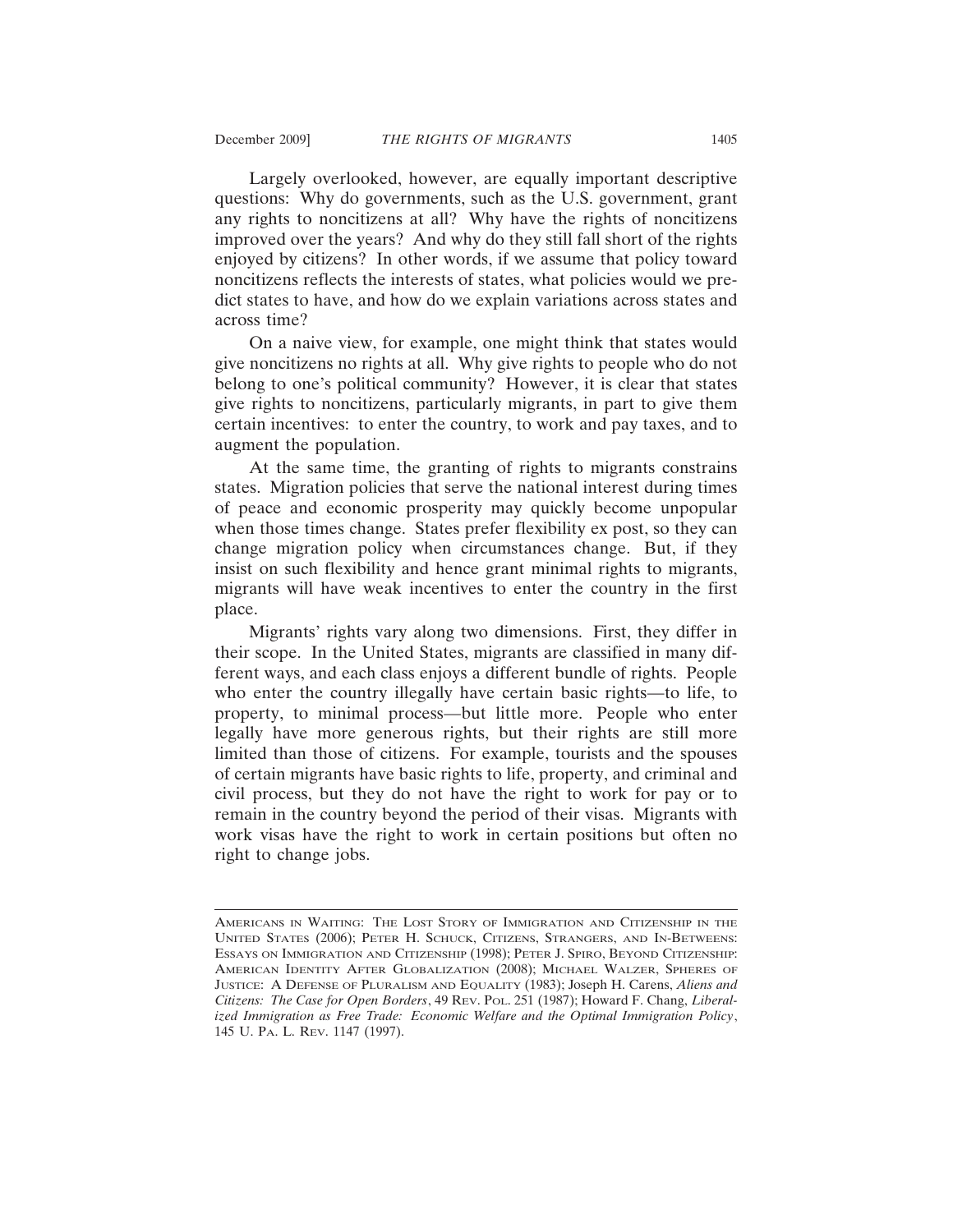Lawful permanent residents have the right to work as well as the other rights described above, but do not enjoy the right to vote. And whereas citizens cannot be "removed" (exiled), lawful permanent residents and other migrants can be removed (deported) for committing certain crimes, posing a security threat, and so forth. Lawful permanent residents are granted an additional important right: the right to become citizens after they have resided in this country for five years, passed a citizenship exam, and satisfied certain other conditions. Some migrants, therefore, but not others, are granted the right to acquire full citizenship rights through naturalization.4

Migrants' rights also vary along a second dimension: their "strength," or, more precisely, the difficulty or ease with which the government can change them. At one extreme, rights can be administrative: The executive branch has the sole discretion to determine the rights of migrants and can change them at any time. Rights can also be statutory: Congress determines and changes them. At the other extreme, rights can be constitutional, in which case they may be changed only by amendment or through judicial interpretation of the Constitution. Migrants enjoy all three types of rights. For example, the Constitution sets some basic minima for process rights, which statutes and administrative regulations have elaborated on and extended.5

This Article investigates variation in both the content and strength of migrant rights. It also analyzes one type of right, the right to vote, that cuts across these two categories. Voting rights (as well as other rights of political participation) are important citizenship rights. The holder of voting rights has the power to affect political outcomes by influencing the selection of public officials. In one sense, voting rights are an aspect of the content of migrant rights: Migrants who can vote have rights that other migrants lack. In another sense, voting rights also affect the strength of migrant rights, including the strength of voting rights themselves. Although in theory Congress could eliminate a migrant's voting right by repealing the statute that created it, doing so would be more difficult than repealing other types of migrant rights because migrants would likely vote against politicians who appeared inclined to repeal their voting rights.

In the United States, nonresident aliens and other migrants rarely have voting rights, and when they do, they are at the municipal level and are limited.<sup>6</sup> However, in the past, migrants were granted more substantial voting rights at the state level, as we will discuss.<sup>7</sup> Even

<sup>4</sup> *See infra* Part I.A–B.

<sup>5</sup> *See infra* Part I.B.

<sup>6</sup> *See infra* note 38.

<sup>7</sup> *See infra* text accompanying notes 47–52.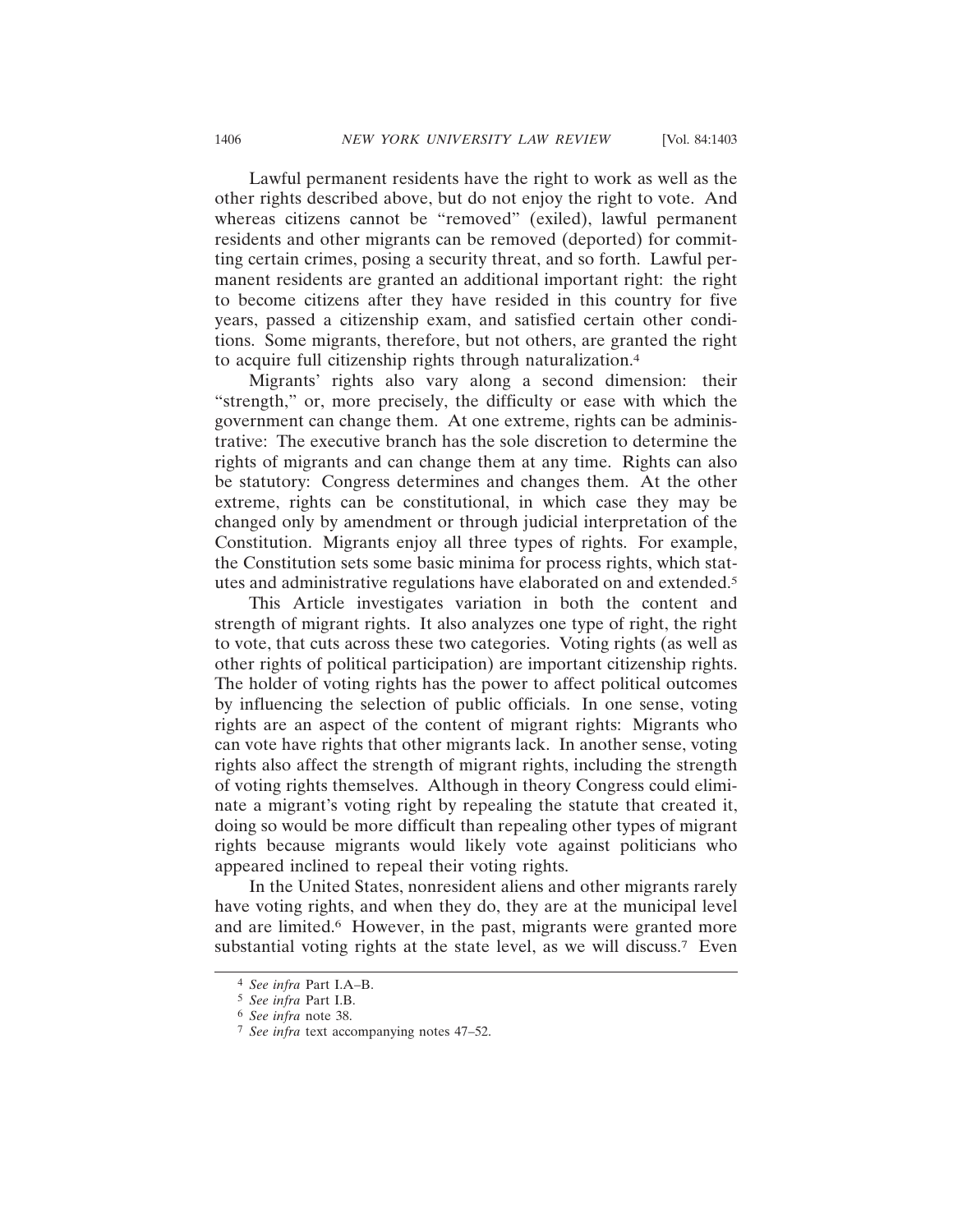today, voting rights remain an important aspect of the incentive system used to lure migrants to the United States: migrants are promised that if they qualify for citizenship and naturalize, they will have the right to vote.8 We can thus think of contingent, deferred voting rights as an aspect of the bundle of migrant rights.

To explain the content and strength of migrant rights, we borrow the optimal contract framework developed by economists to analyze contractual behavior.9 Although migrants do not enter into actual contracts with the U.S. government, their relationship with the U.S. government is analogous to a contractual relationship. Both sides gain from an implicit deal. The migrant enters the United States, invests in learning English and aspects of American culture, and obtains a return in the form of higher wages, a share of public goods, and other benefits. The U.S. government—which we use as a stand-in for native citizens—gains in diverse ways: Increased tax revenues help finance public goods, labor costs are reduced, and the migrant contributes to cultural and social life.

In thinking about these issues, most people focus on the question of how the government should select among migrants. The world presents a large pool of potential immigrants, and states have to figure out how to separate those immigrants it considers desirable from those it does not.10 The debate focuses on the desirability of certain characteristics such as labor skills and familial relationships with American citizens. But there is another problem of equal importance: how the "migration contract" between the migrant and the U.S. government should be designed once a particular migrant is selected. The main problem for the government is that a migrant who is highly desirable at the time of migration might turn out to be undesirable at a later time. All else equal, the government would like to retain the option to remove any migrant any time events change such that the benefits from the migrant's presence no longer exceed the costs.

However, the problem with such flexibility is that a migrant will not enter a country, or will enter but decline to sink roots in that country, if she knows that she can be removed at any time. Many migrants do best by making what we will call "country-specific investments"—like learning the dominant language and developing social networks—but a typically risk-averse migrant will not make such

<sup>8</sup> *See infra* text accompanying notes 63–65, 118–27 (discussing conditions under which voting rights are most likely to change migration incentives).

<sup>9</sup> *See generally* PATRICK BOLTON & MATHIAS DEWATRIPONT, CONTRACT THEORY (2005) (providing introduction to economic modeling of contracts).

<sup>10</sup> We focus on these screening issues in Adam B. Cox & Eric A. Posner, *The Second-Order Structure of Immigration Law*, 59 STAN. L. REV. 809 (2007).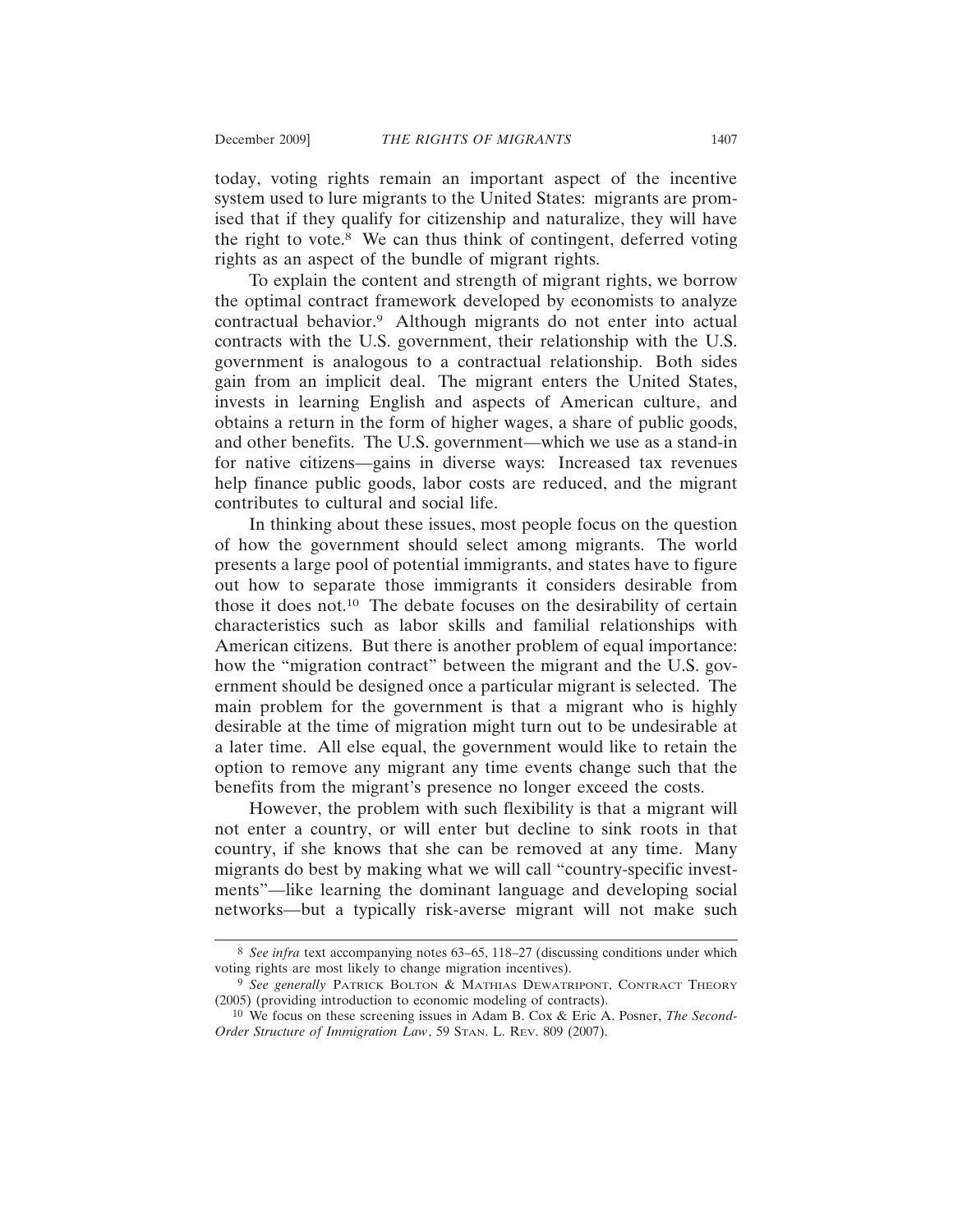investments if she can be easily removed. Moreover, migrants may worry that the government will wield its removal power opportunistically, trumping up security threats or exaggerating financial downturns in order to justify deportation.

Governments, too, often want migrants to make country-specific investments, so it is in their interest to guarantee a migrant's right to remain even if bad events occur—at least up to a point. It will therefore sometimes be in a nation's interest to tie its own hands so that it cannot use its deportation power opportunistically. The optimal migration contract balances the government's interest in flexibility and the migrant's interest in tying the government's hands. It can do so in two ways: by granting migrants more or less generous rights and by making it harder or easier for the government to change those rights.

Our approach helps expand the possibilities for legal design by showing why different packages of rights might be conferred on different groups of migrants. Much existing scholarship suggests that there is a relatively static, hierarchical relationship among various migrants' rights.11 On these accounts, rights increase in lock-step with increasing "membership" in the Receiving State. Rights are also arranged hierarchically, with rights like political participation almost always associated with higher levels of membership than are rights like occupational freedom. Our account abandons this idea of a lexical relationship among various rights associated with citizenship.

We also abandon the prevalent assumption in the literature that all migrants should be accorded the same rights.12 Migrants come with various goals: Some hope to come and work in a Receiving State for a short time, others hope to remain for a long time but expect eventually to return home, and others intend to remain permanently. Each of these groups of migrants will value rights differently: For some, the right to remain for a guaranteed period of time will be far more important than occupational freedom, while others will have the opposite preferences. As a result, our approach makes it possible to

<sup>11</sup> There is some ambiguity in this literature about whether the hierarchy of rights is intended as a descriptive account of existing practices or a normative account of what the structure of migrants' rights should look like. Often the literature appears to make both claims. *See, e.g.*, ALEINIKOFF, *supra* note 3, at 172; JOHN HART ELY, DEMOCRACY AND DISTRUST 161–62 (1980) (describing and assuming appropriateness of hierarchical relationship between political rights and other rights for migrants); MOTOMURA, *supra* note 3, at 11–13 (discussing hierarchical relationship among types of rights); WALZER, *supra* note 3, at 60 (assuming appropriateness of such hierarchical relationship during post-entry transition period).

<sup>12</sup> *See, e.g.*, WALZER, *supra* note 3, at 52–65 (rejecting differentiation between classes of migrants).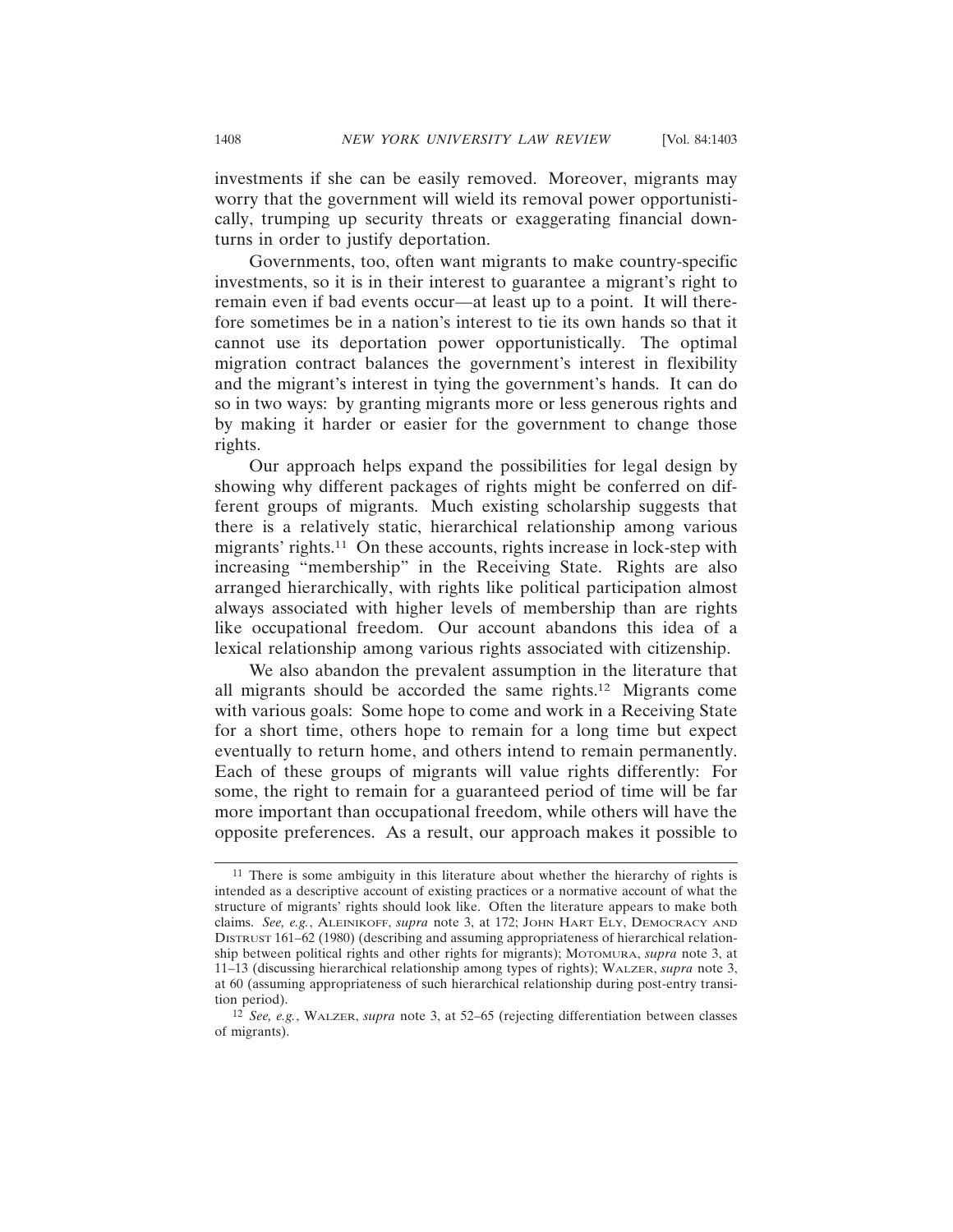see why we should expect variation in the optimal migration contracts—variation that is hard to evaluate within the literature's existing frameworks.

The rest of this Article unpacks our argument. Part I introduces the relevant conceptual distinctions and provides a brief overview of relevant aspects of American immigration law and its history. Part II provides a simple theoretical account of the optimal migration contract between migrant and government. Part III addresses some realworld complications by relaxing the basic model's assumption that the contract involves only two parties. Part IV discusses ways in which the immigration policies of different countries interact.

This Article builds on the economic approach to immigration law that we developed in an earlier article.13 In this approach, the relationship between the Receiving State and the migrant is treated as though it were a contractual relationship, which allows one to use ideas from the optimal contract literature in economics. As in all contractual relationships, the two parties have partially overlapping interests. States gain by allowing migrants to enter, and migrants gain by entering states. But each side of the transaction does better by retaining flexibility unavailable to the other. The contracting problem is to choose "terms"—that is, immigration laws—that maximize the joint benefit.

The theme of this paper is that the optimal migration contract between migrant and government—that is, the package of rights that the migrant receives—is shaped by a central precommitment problem: Governments seek to attract migrants with desirable skills and characteristics, but also want to maintain flexibility so that the migrants can be expelled or otherwise regulated as changing circumstances develop. However, if governments maintain flexibility, migrants will be reluctant to enter and invest in their relationship with the Receiving State. The optimal migration contract depends on (and hence changes with) a host of exogenous variables. Rights will be weaker, for example, when governments expect that the risk of future adverse events is high. They will be stronger when governments gain a net benefit as migrants make country-specific investments. With an understanding

<sup>13</sup> *See generally* Cox & Posner, *supra* note 10. As we explained in that paper, the economics literature focuses on first-order issues—the optimal number and types of migrants. In this Article we evaluate second-order issues, that is, issues of the structure and design of migration policy. For some related work in the law and economics literature, see Nancy H. Chau, *Strategic Amnesty and Credible Immigration Reform*, 19 J. LAB. ECON. 604 (2001). For emerging work by immigration scholars, see, for example, Eleanor M. Brown, *Outsourcing Immigration Compliance* (Harv. Law Sch. Pub. Law & Legal Theory, Research Paper No. 08-12, 2009), *available at* http://papers.ssrn.com/sol3/papers.cfm?abstract\_id= 1131022.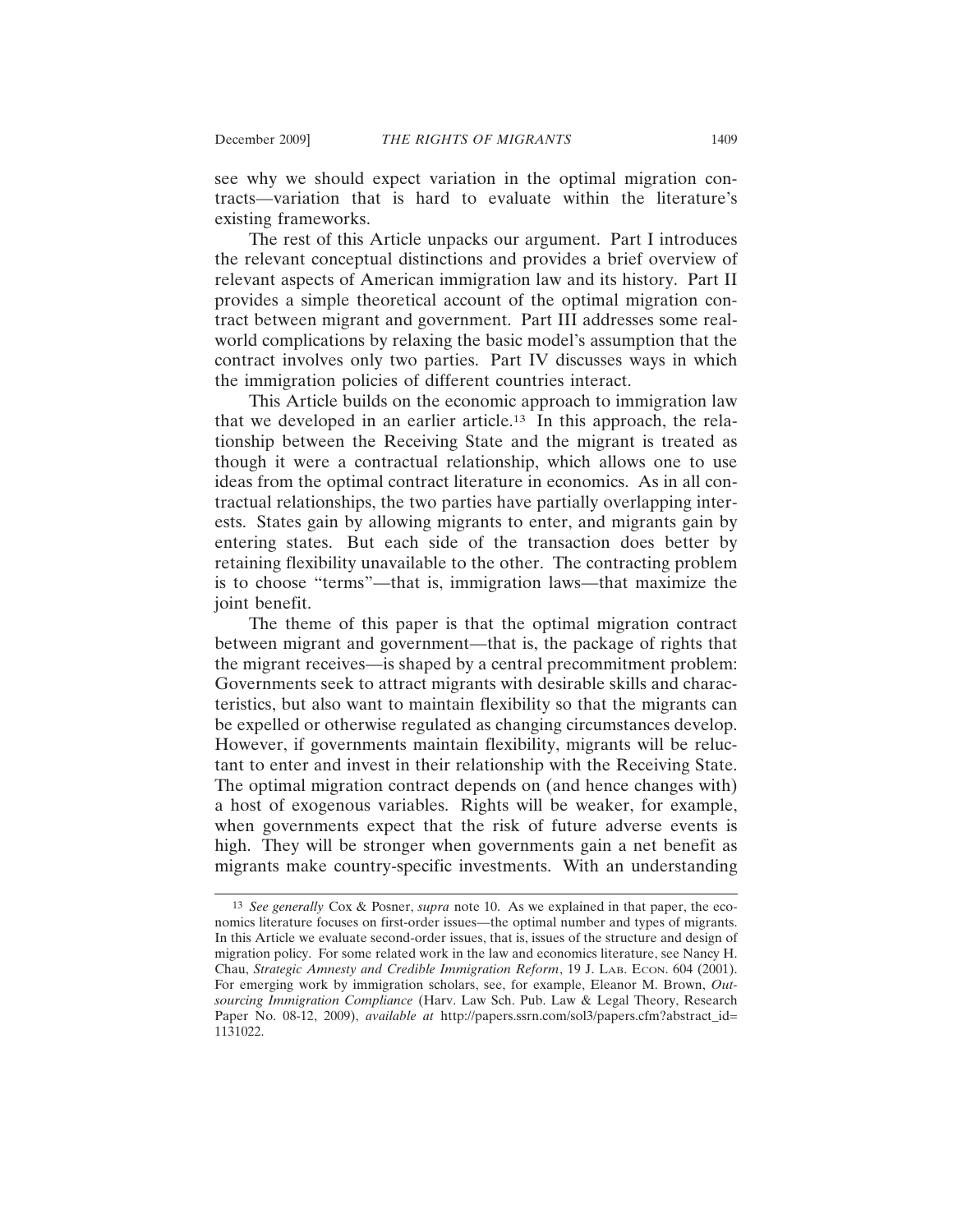of the relationship between these variables, one can explain some of the variation in the rights granted to migrants.

# I

#### **BACKGROUND**

This Part begins by introducing the relevant conceptual distinctions and briefly explaining the contingent nature of migrants' rights in American law.

## *A. Conceptual Distinctions*

In determining how many people to admit, and what type, the host country must also resolve a number of difficult questions regarding how migrants, once in its territory, are to be treated. Consider the following baseline: Migrants are treated exactly the same as citizens. The baseline system entails that once a person is lawfully admitted into the host country, she would have the right to vote, the protection of the criminal process, etc. She could not be removed, for removal is identical to exile, and citizens may not be exiled. She would also have certain obligations: to follow the law, to pay taxes, to serve on juries, etc.

In practice, this baseline never prevails. No state treats migrants exactly the same as citizens. To clarify the differences, we make several conceptual distinctions.

### *1. Rights Versus Obligations*

Citizens have various obligations. Broadly, they must obey the law, which usually involves duties such as paying taxes, sitting on juries (in the United States), and serving in the military (in many countries). Citizens also have rights, such as free speech, a trial prior to punishment for a crime, and property ownership. There have been cases in history where noncitizens have had privileges exempting them from obeying some or all of the laws that bind citizens.14 Today, these privileges are relatively minor, such as the privilege not to serve on a jury in the United States. For the most part, we will assume that citizens and noncitizens have the same obligation to comply with general law, such as tax law. Our focus is on rights.

<sup>14</sup> Foreign diplomats are the classic example here. *See* 22 U.S.C. § 254(b) (2006) (granting "privileges and immunities" to foreign diplomatic and consular officers in accord with Vienna Convention and executive decree).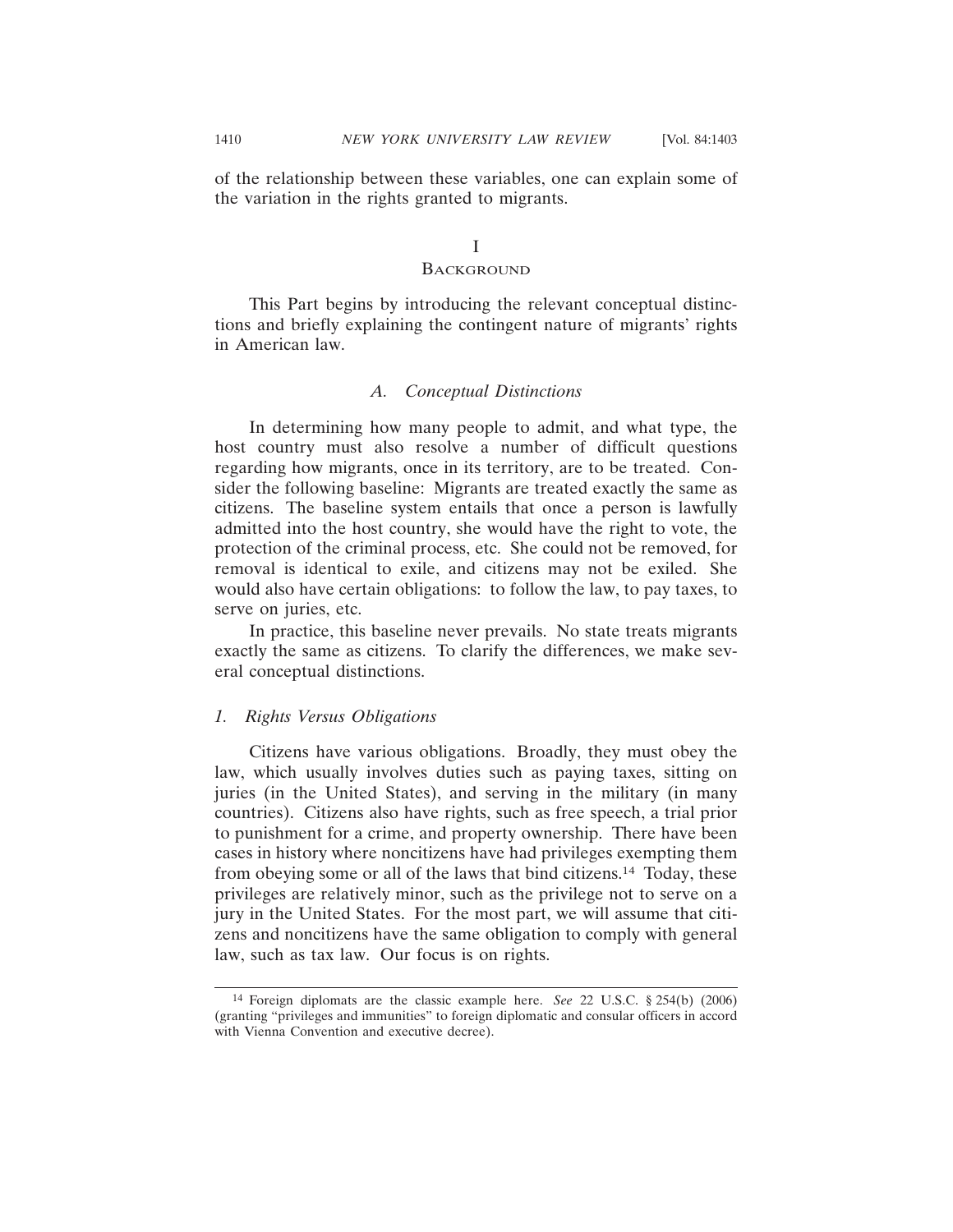#### *2. Right to Political Participation*

In democracies, citizens have the right to vote, to join political organizations, to voice political opinions, and to participate in other ways in the democratic process. Noncitizens generally have no voting rights (although there are some minor exceptions).15 Noncitizens may also be subject to certain restrictions on lobbying.16 However, noncitizens generally enjoy the same speech and association rights that citizens do.17 In principle, political participation rights could be further disaggregated. Noncitizens could be given the right to vote but not to join parties, for example, or to vote on certain issues but not on others, or to vote for candidates for some offices but not for others.

#### *3. Right to Remain*

In the United States and most other countries, citizens have the right not to be exiled.18 Historically, exile was a common punishment,19 but no more. In contrast, noncitizens have circumscribed rights to remain. In the United States, for example, noncitizens may be removed if they pose a security threat or commit a serious crime.20 In addition, noncitizens may be removed if their visas expire and they do not obtain the right to permanent residency. Unlike citizens, noncitizens who leave American territory may, under certain circumstances, be denied reentry.21 These rights could be even further disaggregated. For example, a migrant could have the right to remain unless a war between her country and the host country erupts.

<sup>15</sup> *See, e.g.*, ALEXANDER KEYSSAR, THE RIGHT TO VOTE: THE CONTESTED HISTORY OF DEMOCRACY IN THE UNITED STATES 33–40 (2000) (discussing history of noncitizen voting in United States).

<sup>16</sup> *See* Bruce D. Brown, *Alien Donors: The Participation of Non-citizens in the U.S. Campaign Finance System*, 15 YALE L. & POL'Y REV. 503, 508–18 (1997) (summarizing current federal statutory prohibitions against campaign contributions by foreign nationals who are not lawful permanent residents).

<sup>17</sup> *See, e.g.*, Bridges v. Wixon, 326 U.S. 135, 148 (1945) ("Freedom of speech and of press is accorded [to] aliens residing in this country." (citing Bridges v. California, 314 U.S. 252 (1941))).

<sup>18</sup> *See* Nguyen v. INS, 533 U.S. 53, 67 (2001) (noting that citizen of United States has "the absolute right to enter its borders"); Afroyim v. Rusk, 387 U.S. 253, 268 (1967) (prohibiting government from exiling citizen by first stripping him of citizenship).

<sup>19</sup> *See, e.g.*, GORDON P. KELLY, A HISTORY OF EXILE IN THE ROMAN REPUBLIC (2006). 20 *See* Immigration and Nationality Act (INA) § 237, 8 U.S.C. § 1227(2)–(6) (2006) (enumerating grounds of deportability).

<sup>21</sup> *See* INA § 101(a)(13), 8 U.S.C. § 1101(a)(13) (specifying circumstances under which even lawful permanent resident who travels abroad will be considered to be "seeking an admission" and, therefore, subject to determination of inadmissibility); Shaughnessy v. Mezei, 345 U.S. 206, 214–15 (1953) (upholding government's decision to deny reentry to longtime permanent resident who traveled abroad).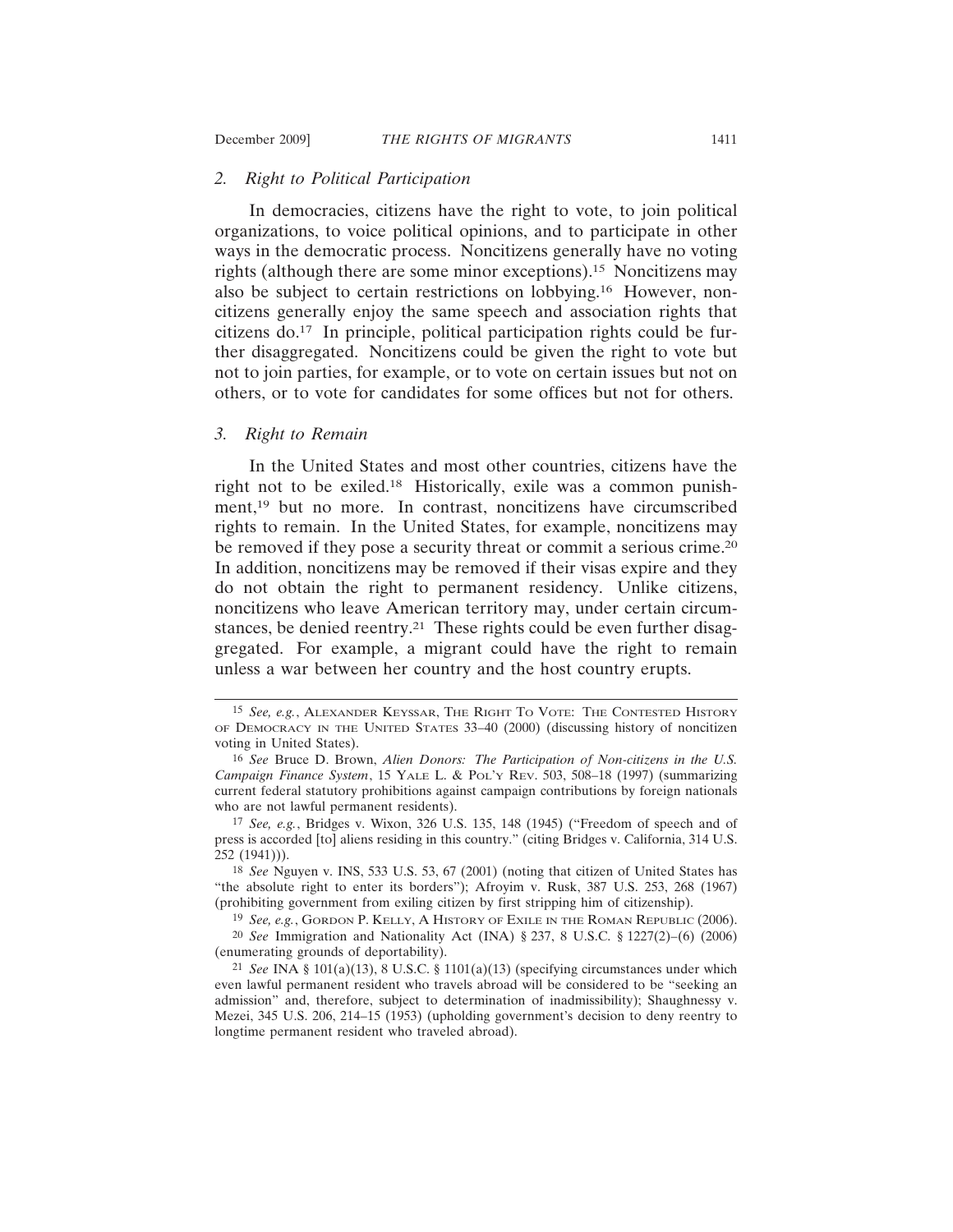## *4. "Basic Rights"*

Citizens in the United States and most other democracies have many other rights, including the right to criminal process if they are accused of a crime, the right to own property and to receive compensation if it is confiscated by the state, the right to bring civil actions, and the right to be free from racial discrimination, among others. We will call these general or baseline rights "basic rights."<sup>22</sup> In principle, noncitizens could be denied these rights, or be given weaker protections. At least in the United States today, they generally are not (though there are exceptions and ambiguities).23 The most important exception is the right to work: Many migrants do not have the right to work, or have the right to work but not to change jobs.<sup>24</sup>

#### *5. The Temporal Dimension of Rights*

As a broad generalization, noncitizens gain more and stronger rights the longer they lawfully remain in the host country.25 One might distinguish among people on temporary visas, lawful permanent residents, and citizens. Migrants in these different categories are often accorded different rights;26 in addition, they are also sometimes

25 *See, e.g.*, Landon v. Plasencia, 459 U.S. 21, 32 (1982) ("[O]nce an alien gains admission to our country and begins to develop the ties that go with permanent residence, his constitutional status changes accordingly.").

<sup>&</sup>lt;sup>22</sup> There is nothing talismanic about this label. Moreover, there is obviously some conceptual overlap among the three categories of rights we have identified. Our aim here is not to provide a comprehensive account of rights; rather, it is simply to delineate a few rough-and-ready distinctions that will facilitate the description of our model and help make sense of some common (and important) distinctions in immigration law and policy.

<sup>23</sup> *See, e.g.*, U.S. CONST. art. III, § 2 ("The judicial Power shall extend to all Cases . . . between a State, or the Citizens thereof, and foreign States, Citizens or Subjects."); Russian Volunteer Fleet v. United States, 282 U.S. 481, 491–92 (1931) (holding that Takings Clause applies to property in United States owned by noncitizens); Wong Wing v. United States, 163 U.S. 228, 238 (1896) (holding that noncitizens are entitled to Constitution's criminal procedure protections). Historically, some of these basic rights were restricted. For example, property ownership by noncitizens was controversial in early America. *See infra* notes 69, 162.

<sup>24</sup> *See* Juan Carlos Linares, *Hired Hands Needed: The Impact of Globalization and Human Rights Law on Migrant Workers in the United States*, 34 DENV. J. INT'L L. & POL'Y 321, 329–37 (2006) (detailing restrictions on seeking new employment that were placed on migrant laborers under Bracero and H-2A programs, which imported workers from Mexico, Bahamas, and West Indies).

<sup>26</sup> For example, lawful permanent residents can remain indefinitely and are free to work almost anywhere (or not at all). However, many migrants in the United States on temporary employment visas must leave the country after a few months or years and are not free to change jobs. *See* THOMAS ALEXANDER ALEINIKOFF ET AL., IMMIGRATION AND CITIZENSHIP: PROCESS AND POLICY 396-438 (6th ed. 2008) (describing migrant categories).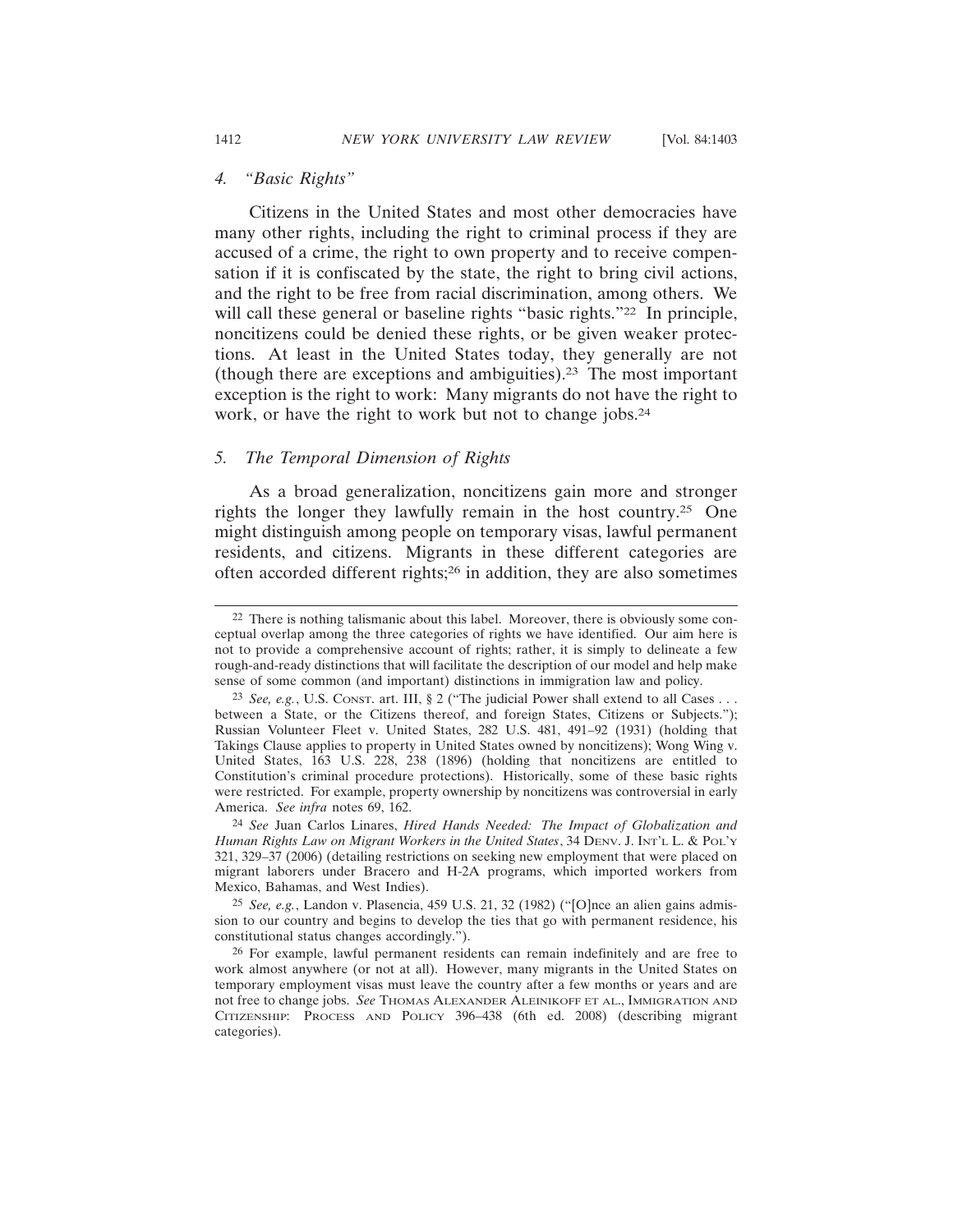given the right to move from one category to another.27 Our focus will be principally on lawful permanent residents, who are people given permission to remain in a host country indefinitely. But an important issue is whether and under what conditions migrants are permitted to move from one category to another.

## *6. The Expressive Value of Citizenship*

Citizenship may have a distinctive value irrespective of the legal rights and obligations associated with it. Imagine that the formal status of "citizen," a label, is a separate legal right. That label might itself be important, even if it does not directly create any formal rights or obligations.28 For example, the state could use the formal status as a signaling mechanism—as a signal to others about the person accorded the status or as a signal to the person herself.29 To keep our analysis within reasonable bounds, we will ignore the expressive dimension of citizenship. Citizenship is a valuable status in large part because of the legal rights and privileges associated with it. Those rights will be our focus.

As we proceed with our analysis, we will hold the baseline rights of citizens constant and ask what explains the difference between migrants' rights and citizens' rights.

#### *B. The Contingency of Migrant Rights in the United States*

Our general approach assumes that migrant rights are a policy choice. While this assumption is certainly a simplification, it is not contrived. The legal relationship in the United States among the bundled rights often associated with citizenship is complex, but a central feature is clear: The government retains considerable flexibility to adjust these rights for noncitizens.

This is true even if we treat constitutional law as an exogenous constraint on government action. American constitutional law imposes only modest restrictions on Congress's authority to grant

<sup>27</sup> *See* INA § 245, 8 U.S.C. § 1255 (2006) (adjustment of status); INA § 316, 8 U.S.C. § 1427 (naturalization rules).

<sup>28</sup> Consider the analogy to contemporary debates about gay marriage, where some argue that the legal label of "marriage" is important even if *identical* legal rights and obligations attach to both marriage and some other status like domestic partnership. *See* George W. Dent, Jr., *How Does Same-Sex Marriage Threaten You?*, 59 RUTGERS L. REV. 233, 252–53 (2007) (arguing that recognition of same-sex marriage would alter popular attitudes).

<sup>29</sup> *See* ERIC A. POSNER, LAW AND SOCIAL NORMS 112–33 (2002) (discussing signaling and its relationship to status); Richard H. McAdams, *The Origin, Development, and Regulation of Norms*, 96 MICH. L. REV. 338, 355–75 (1997) (discussing conditions under which desire for esteem creates norms and discussing reasons such norms may be strong).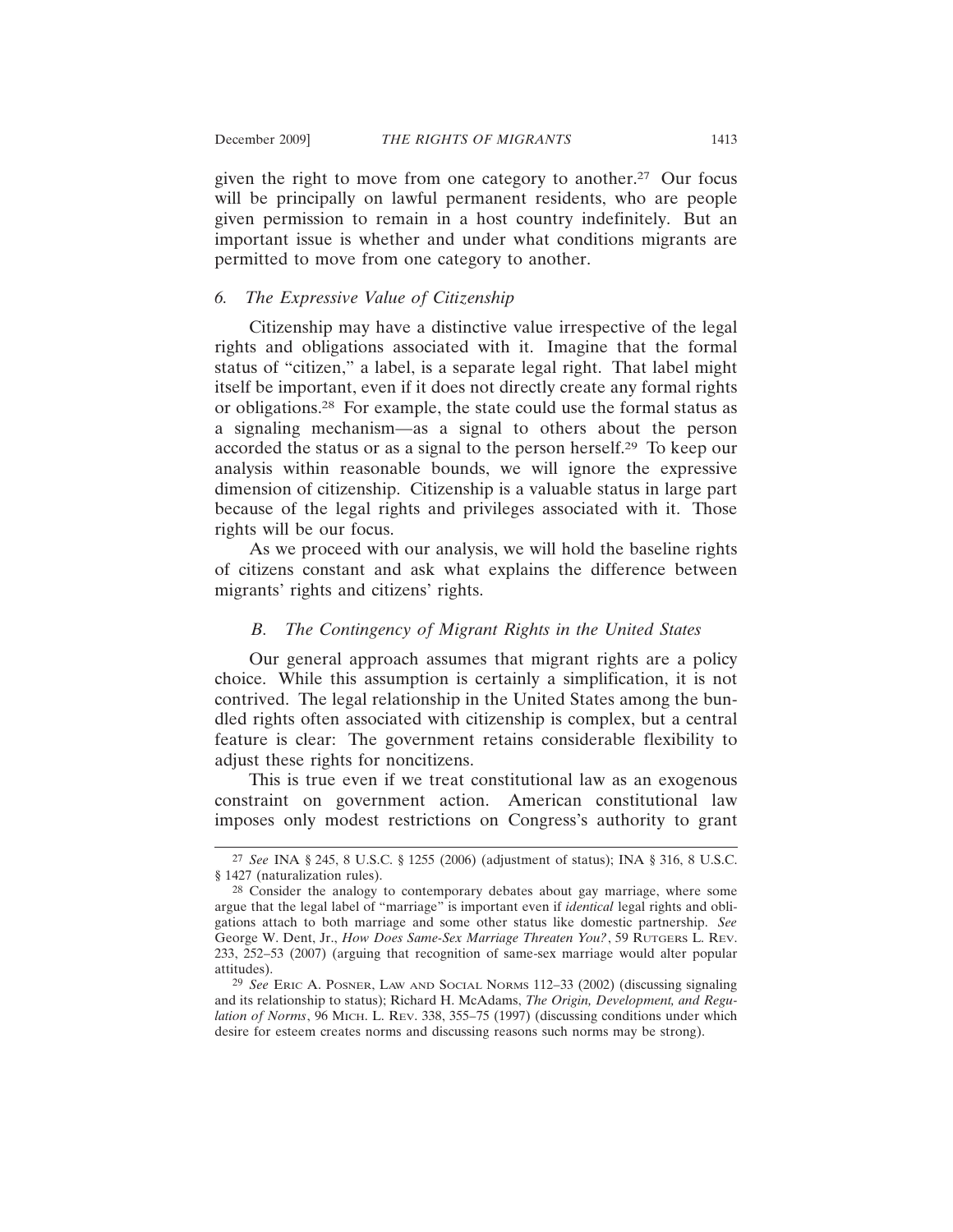rights to, or withhold rights from, migrants who have not acquired the formal status of citizenship. Constitutional law is most demanding with respect to basic rights: It obligates the state to afford all resident noncitizens basic criminal protections,30 to refrain from discriminating against noncitizens on the basis of race, $31$  and so on. As we described above, the main exception is the right to work.

But modern constitutional law places few limits on the government's ability to adjust up or down the right to remain and the participation rights of noncitizens. The right to remain is almost entirely unprotected by the Constitution. The Supreme Court does place some procedural restrictions on deportation,<sup>32</sup> and it may (though it is contested) prohibit the government from deporting noncitizens on the basis of their race<sup>33</sup> or the content of their speech.<sup>34</sup> Those limits aside, the government is free to remove noncitizens from the country for essentially any reason, and it can change retroactively the grounds of deportation.35

Matters are similar for political rights. There are a few constitutional protections: The First Amendment protects noncitizens' freedom to speak out on political matters,<sup>36</sup> and migrants cannot be excluded from some forms of government employment.<sup>37</sup> Nonetheless, the government can deny the most valuable right of participation: the right to vote.38 The government also has wide latitude to

34 *See* Reno v. American-Arab Anti-Discrimination Comm., 525 U.S. 471, 487–92 (1999) (leaving open possibility that selective deportation on basis of First Amendment activity may be prohibited in rare "outrageous" cases).

35 *See* Fong Yue Ting v. United States, 149 U.S. 698, 723–24 (1893) (holding retroactive change to deportability grounds constitutionally permissible).

36 Bridges v. Wixon, 326 U.S. 135, 147–48 (1945).

38 *See* Jamin B. Raskin, *Legal Aliens, Local Citizens: The Historical, Constitutional and Theoretical Meanings of Alien Suffrage*, 141 U. PA. L. REV. 1391, 1431–41 (1993) (explaining that U.S. constitutional law has never been read to require enfranchisement of noncitizens); *see also infra* text accompanying notes 63–65, 118–27 (discussing why voting rights can be valuable for migrants and conditions under which they are likely to be most valuable).

<sup>30</sup> Wong Wing v. United States, 163 U.S. 228, 237 (1896).

<sup>31</sup> Yick Wo v. Hopkins, 118 U.S. 356, 369 (1886).

<sup>32</sup> *See* Yamataya v. Fisher, 189 U.S. 86, 100–01 (1903) (holding that noncitizens should have "all opportunity to be heard upon the questions involving [their] right[s] to be and remain in the United States").

<sup>33</sup> Gabriel J. Chin, *Segregation's Last Stronghold: Race Discrimination and the Constitutional Law of Immigration*, 46 UCLA L. REV. 1, 66–72 (1998) (arguing that Court today would not uphold racial classifications in deportation law).

<sup>37</sup> *See, e.g.*, Cabell v. Chavez-Salido, 454 U.S. 432, 436–41 (1982) (observing that discrimination on basis of citizenship is highly suspect when employment serves economic rather than political goals); Sugarman v. Dougall, 413 U.S. 634, 643 (1973) (holding N.Y. CIVIL SERVICE LAW § 53(1) (Supp. 1972–1973) violated Equal Protection Clause because it prohibited *all* aliens from holding civil service positions).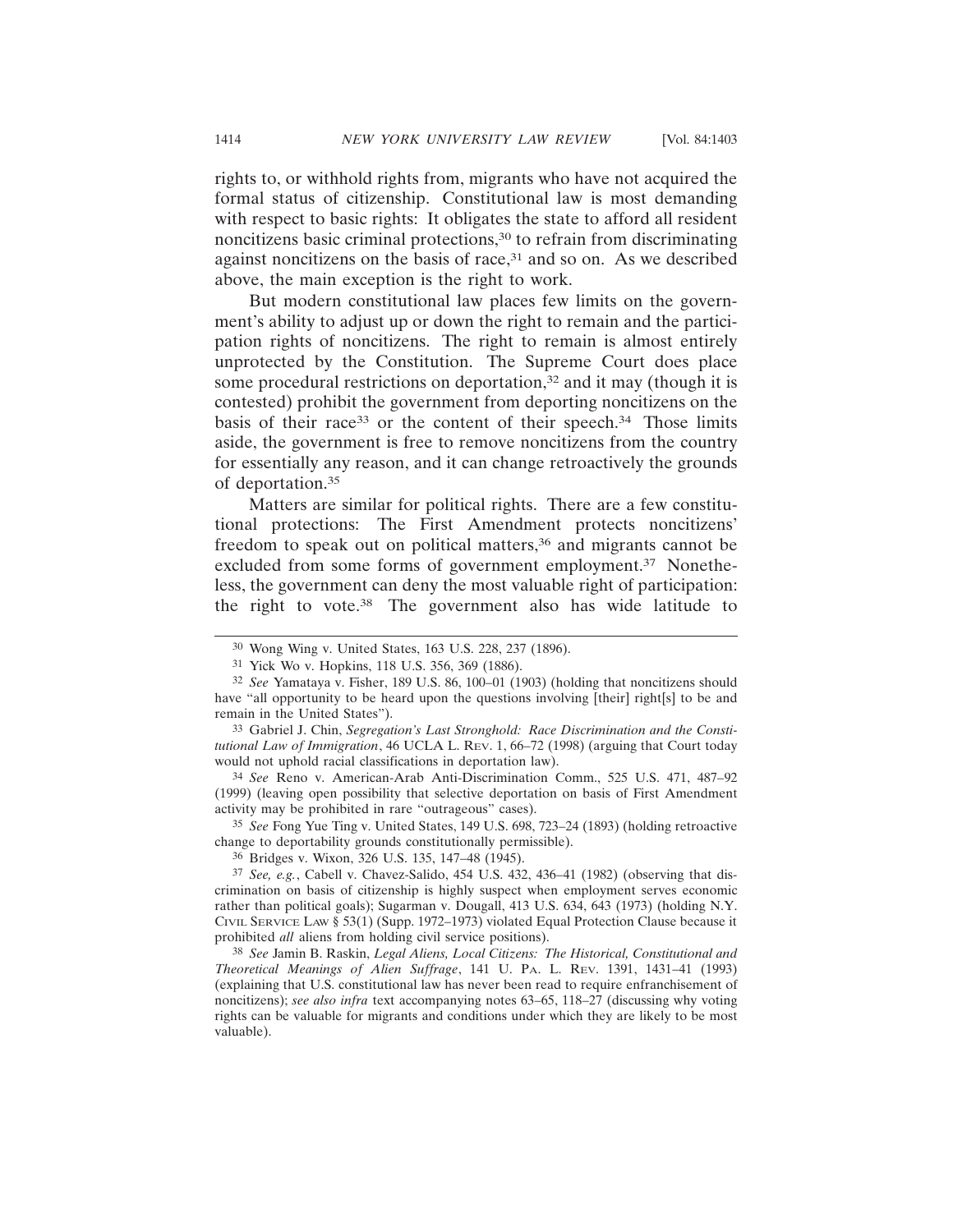restrict the rights of noncitizens to contribute to election campaigns.39

For citizens, matters are quite different. American constitutional law provides citizens an absolute right against exile and confers on them considerably more robust protection for political rights.40 Moreover, it prevents the government from circumventing these rights by stripping people of citizenship.<sup>41</sup>

It is important to note, however, that nothing prevents the government from giving this more generous suite of rights to noncitizens. While constitutional law provides a floor of certain rights, it generally does not establish a ceiling. It need not be this way. The Constitution could establish a ceiling by prohibiting the government from granting voting rights to noncitizens or even from offering them the right of permanent residence without naturalization. The Constitution does contain at least one such ceiling: It prohibits noncitizens from holding certain elected offices. A person must have been a citizen for many years to be eligible for election to the U.S. Senate or House of Representatives (nine years for the Senate; seven years for the House).<sup>42</sup> To be eligible for the Presidency, a person must be not only a long-term resident but also a "natural born Citizen, or a Citizen of the United States, at the time of the Adoption of [the] Constitution."43 In general, however, the absence of such ceilings is part of what gives the government such flexibility.

In practice, the United States often grants legal rights that are more generous than what the Constitution requires. The generosity of these rights often depends on visa status and the migrants' length of residence. This is true for access to public assistance, which federal law makes available to permanent residents after five years;<sup>44</sup> for the right to reside, which immigration law protects somewhat more for

<sup>39</sup> *See* Note, *"Foreign" Campaign Contributions and the First Amendment*, 110 HARV. L. REV. 1886, 1887–90, 1897–98 (1997) (noting current restrictions on campaign contributions by aliens but arguing that Congress should not be able to restrict aliens' First Amendment rights in that realm).

<sup>40</sup> *See supra* note 18 (discussing right against exile). *See generally* SAMUEL ISSACHAROFF, PAMELA S. KARLAN & RICHARD H. PILDES, THE LAW OF DEMOCRACY: LEGAL STRUCTURE OF THE POLITICAL PROCESS (3d ed. 2007) (surveying structure of political rights in America).

<sup>41</sup> *See* Afroyim v. Rusk, 387 U.S. 253, 268 (1967) (holding that citizen may not be stripped of her citizenship unless it is relinquished voluntarily).

<sup>42</sup> U.S. CONST. art. I, §§ 2–3.

<sup>43</sup> *Id.* art. II, § 1.

<sup>44</sup> 1996 Personal Responsibility and Work Opportunity Reconciliation Act, 8 U.S.C. §§ 1612–1613 (2006) (describing circumstances under which permanent residents can become eligible for public assistance and other federal benefits).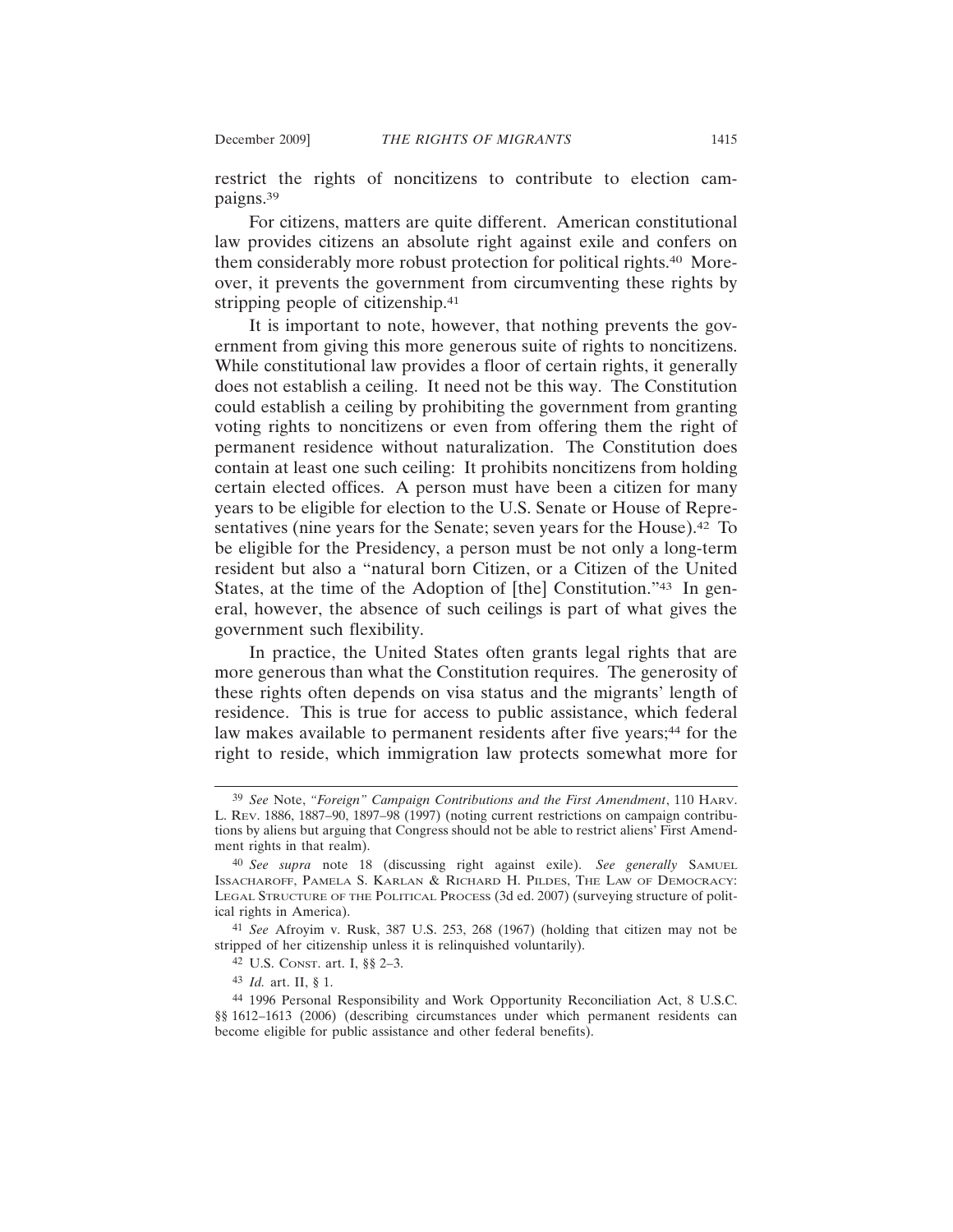long-term residents;<sup>45</sup> and for the right to vote, which is usually provided only upon naturalization after an extended period of residence.46 Moreover, as the above examples suggest, migrants' rights are often treated by American law as though they have a sort of necessary hierarchy, with basic rights at the bottom, the right to reside in the middle, and participation rights at the top. But there is nothing about American constitutional law that makes this hierarchy necessary.

The current state of immigration law should not blind one to the possibility of different patterns. Indeed, American history supplies a striking example that is germane to our focus on migrant voting rights. In the nineteenth century, when many parts of the country were sparsely populated, encouraging settlement was a priority. Migrants could provide much-needed labor and, it was hoped, "raise land values, stimulate economic development, and generate tax revenues."47 In 1789, the first Congress authorized aliens to vote in the Northwest Territories.48 And beginning in the 1820s, western states began conferring voting rights on so-called "declarant" noncitizens. Immigrants in this period could officially declare their intention to become citizens (by filing what were known as "first papers") after living in the United States for at least two years.49 Just like today, they were ineligible to naturalize until they satisfied the full five-yearresidency requirement. But western states trimmed their wait for voting rights to a short two years by conditioning the franchise on the declaration rather than on naturalization.<sup>50</sup>

The spread of declarant voting laws suggests that the franchise was a valuable inducement for immigrants during this period. During a fight over the adoption of such a rule in Illinois, one legislator remarked that the right to vote was "the greatest inducement for men to come amongst us."51 Thus, competition for settlers seems to have played an important role in the expansion of noncitizen voting. While noncitizen voting rules eventually waned (in part because of rising

<sup>45</sup> *See* INA § 240A, 8 U.S.C. § 1229(b) (2006) (describing "cancellation of removal," which allows long-term residents to avoid deportation in some situations where they have engaged in otherwise deportable conduct).

<sup>46</sup> *See* INA § 316, 8 U.S.C. § 1427(a) (setting out durational residency requirement for naturalization).

<sup>47</sup> KEYSSAR, *supra* note 15, at 38.

<sup>48</sup> *See* Raskin, *supra* note 38, at 1402 ("[Congress's re-enactment of the 1787 Northwest] Ordinance gave freehold aliens who had been residents for two years the right to vote for representatives to territorial legislatures, and gave wealthier resident aliens who had been residents for three years the right to serve in these bodies.").

<sup>49</sup> *See* MOTOMURA, *supra* note 3, at 115–16 (describing declaration process).

<sup>50</sup> KEYSSAR, *supra* note 15, at 33.

<sup>51</sup> *Id.* at 38–39.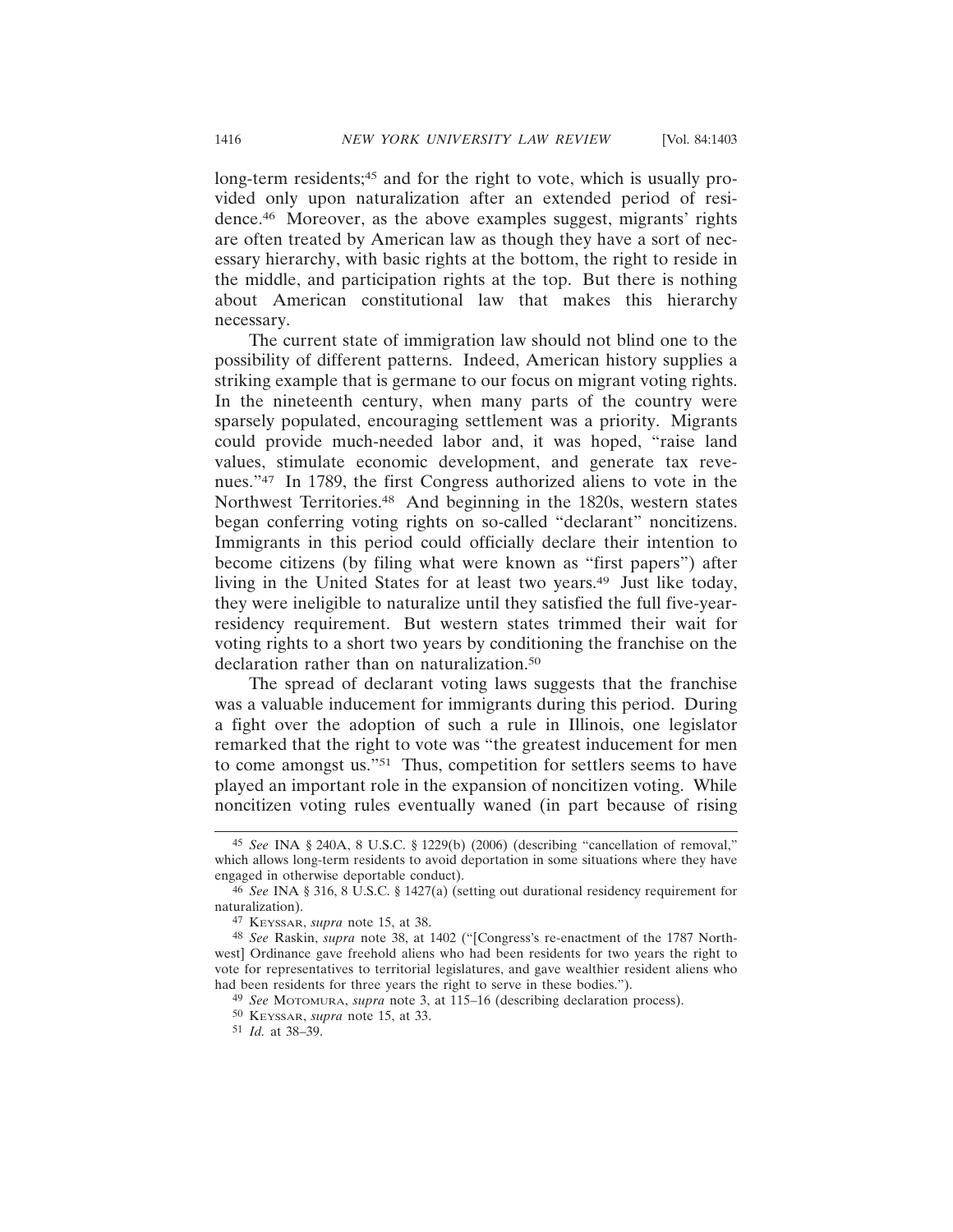nativist sentiment and concerns about the growing political power of immigrants), at their peak they were adopted by more than a dozen states and were common everywhere outside the densely populated Northeast.52

Thus, the U.S. government, and the states as well, have had a great deal of flexibility in granting rights to migrants, and have used this flexibility for the purpose of attracting migrants and encouraging them to invest. We turn now to an analysis of the costs and benefits of different rights allocations.

### II

#### THE BASIC THEORY

To explore the question of why migrants might be accorded a particular suite of rights by a host country, this Part first examines why noncitizens may value different types of rights in different ways. Noncitizens may value rights differently depending on their purposes for entering a country and the various institutional, political, and economic aspects of that country that attract (or repel) them. This Part then turns from migrants to nation-states, examining the "costs" that states incur when they grant rights to noncitizens. Here, we focus on the citizens of these states and ask what they lose when they give rights to noncitizens, and thus what rights they would be willing to grant to noncitizens in order to obtain the benefits of migration into their country. Putting these arguments together, we develop several hypotheses that explain what conditions might prompt a state to give a particular bundle of rights to migrants.

We begin with a simplified setup where a host country like the United States has migration policies that reflect the interests of its citizens.53 We assume that citizens benefit from a certain amount and type of migration. This assumption is uncontroversial; few states, if any, prohibit immigration. However, there is a great deal of variation in how states benefit from immigration. Let us suppose that our hypothetical host country, modeled on the United States, gains from both unskilled and skilled labor. A larger workforce reduces the cost of goods and increases tax revenues that finance public goods, and while migration also reduces wages and increases congestion, we will imagine that our host country will choose a quantity of migration that maximizes net benefits. Note also that the host country will have

<sup>52</sup> *Id.* at 33, 83–87.

<sup>53</sup> We assume a country like the United States—a modern democracy that enjoys the rule of law—because we are interested in the role that law generally, and rights of political participation in particular, play in our contract framework. A dictatorship with little respect for the rule of law would raise different questions.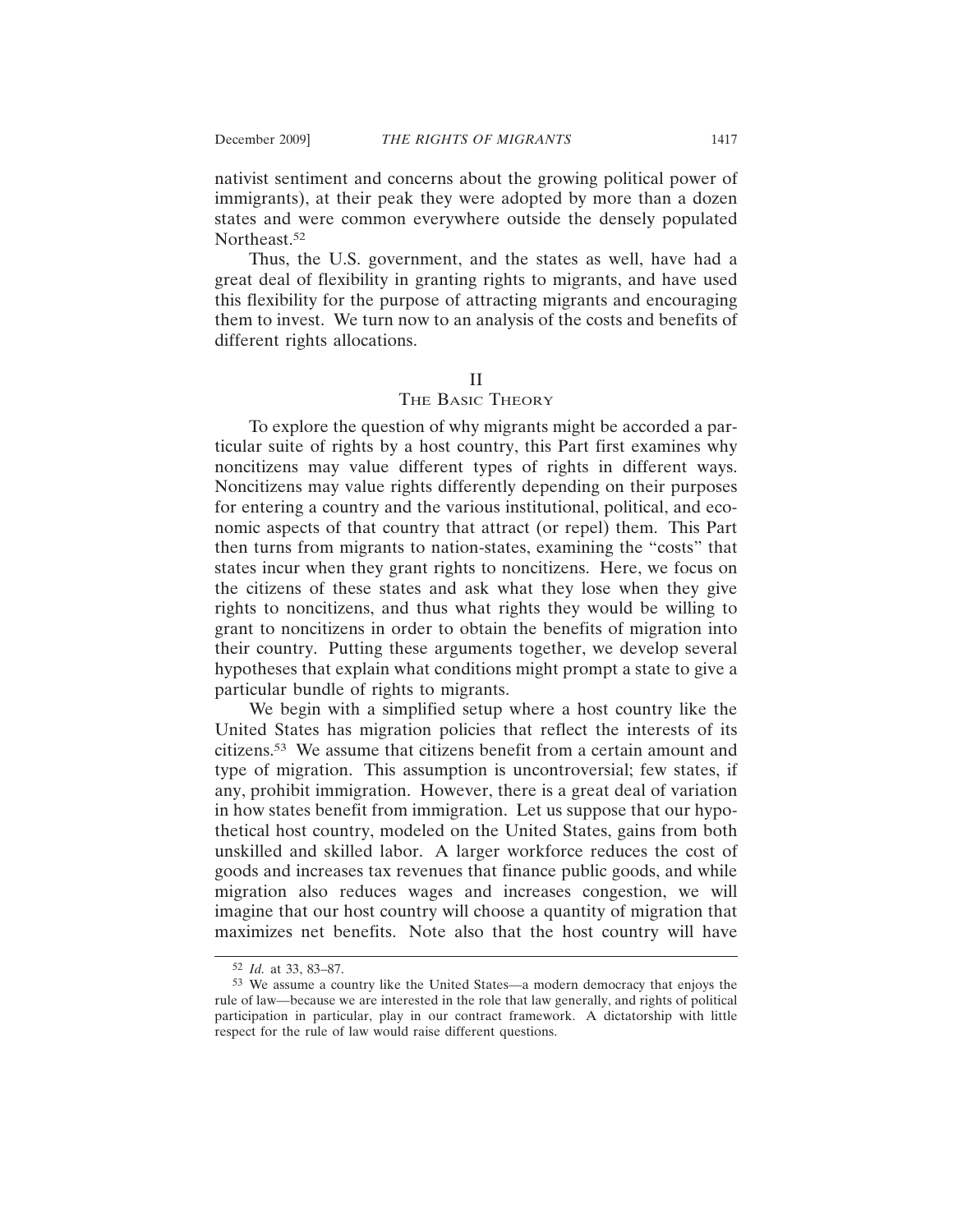varying preferences for different types of migrants, including skilled versus unskilled, temporary workers versus people who intend to establish permanent residence, people who have family relationships with citizens, and refugees.

#### *A. Demand Side: What Migrants Want*

Migrants benefit from rights for the same reason that citizens do: Rights protect them from the actions of individuals and governments that might harm their interests. All else equal, a migrant will gain when the host country grants her legal and constitutional rights. Legal rights protect her from other people, arbitrary actions by the executive branch, and so forth; constitutional rights protect her from the state.

Let us make these points more concrete. A person who contemplates migrating to a Receiving State must make two decisions: first, whether to enter or not, and second, the degree of country-specific investment to make after entering. The first decision is straightforward; the second requires some discussion.

Entering and living in a foreign country entails two types of costs: variable costs and fixed costs. Variable costs include the day-to-day costs of living and working such as renting a residence and buying food. Many of these costs are financial; others are psychological or emotional but just as real—for example, the cost of being far away from one's family, from native speakers of one's language, or from people of a common culture.54

Fixed costs are those one-time expenses that a person incurs in the course of obtaining skills or assets that enable her to reduce her variable costs over the long term. In this straightforward sense, fixed costs are investments: One incurs the costs at some early time and enjoys the returns (in the form of reduced variable costs) over an extended period of time or at a later date.<sup>55</sup> For example, a person might learn the language of the host country, either prior to or after entry. Learning the language is an investment: Once the migrant learns the language, her variable costs of living in the host country will

<sup>54</sup> See, e.g., Douglas S. Massey & Felipe García España, *The Social Process of International Migration*, 237 SCI. 733, 734 (1987) (discussing psychic costs of migration resulting from social and cultural distance between Receiving and Sending States); Larry A. Sjaastad, *The Costs and Returns of Human Migration*, 70 J. POL. ECON. 80, 84–85 (1962) (discussing psychic costs of migration that arise when people have to leave behind family and friends).

<sup>55</sup> *See, e.g.*, Barry R. Chiswick & Paul W. Miller, *The Determinants of Post-immigration Investments in Education*, 13 ECON. EDUC. REV. 163, 167 (1994) (analyzing post-migration education decisions as decisions about whether to incur some fixed cost in order to obtain returns over duration of migrants' stay).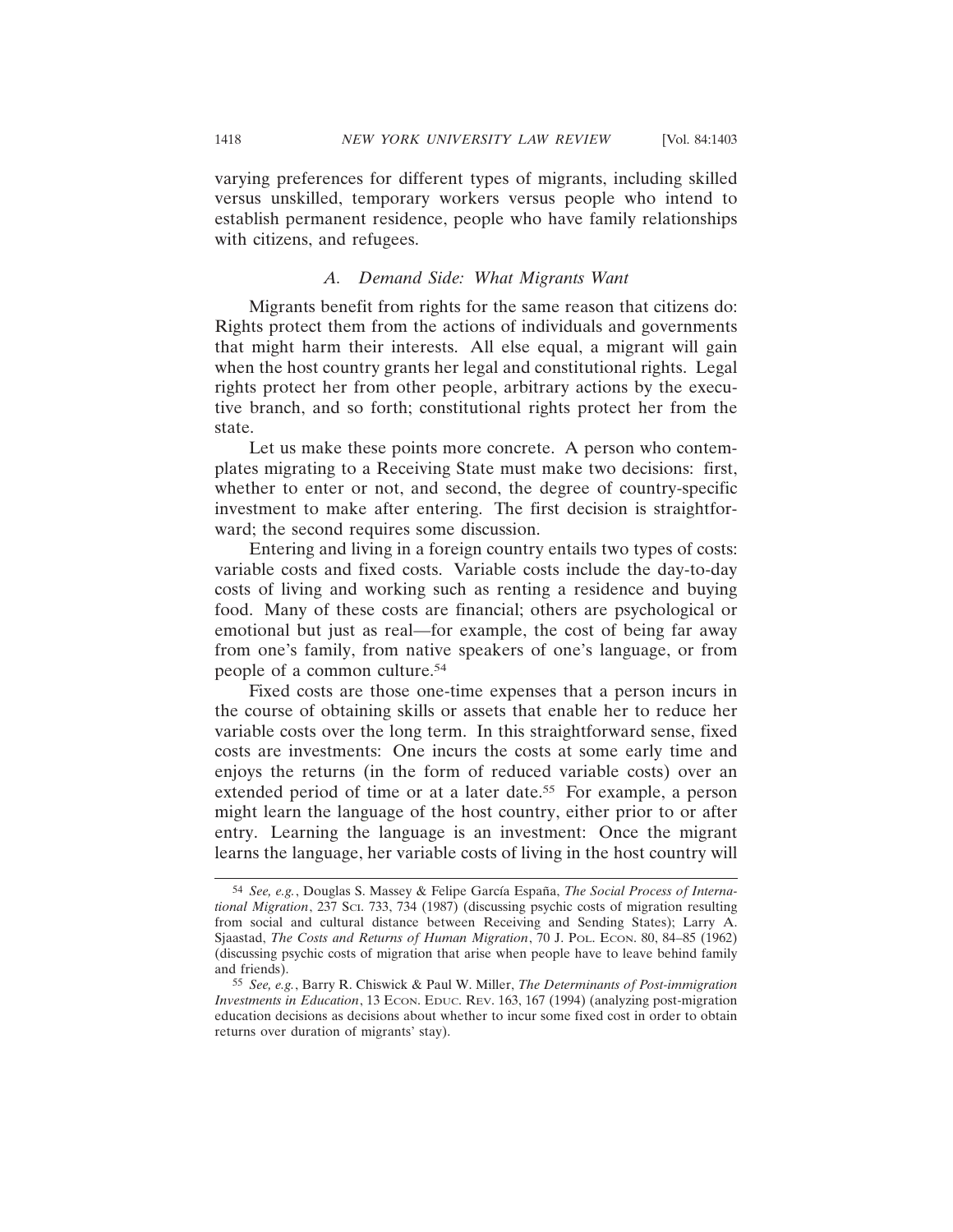be lower. It will be easier to interact with people, fewer mistakes will be made, and translators and interpreters need not be hired. Other fixed costs include learning and absorbing cultural and social norms that enable the migrant to interact more effectively with the native people of the host country.

These fixed costs are often, but not always, country-specific. A country-specific investment is an investment (in money, time, and/or effort) that generates a return that has value only, or predominantly, in one particular country.56 An American who learns Japanese in anticipation of moving to Japan makes a country-specific investment: The American can enjoy most of the benefits of knowing Japanese only if she stays in Japan. To be sure, she may also enjoy some benefits by staying in the United States and interacting with Japanese speakers in commercial or social settings, or by enjoying Japanese literature, but these benefits will generally be small compared to the gains from being employed in Japan.57 A Japanese citizen who learns English also makes an investment, but this investment is not nearly as country-specific: She can travel to the United States, the United Kingdom, Australia, and other English-speaking countries, and indeed probably can obtain substantial returns even by staying in Japan. In fact, some investments can actually be more valuable to a migrant if she returns to her country of origin than if she remains in the host country.58 Thus, the extent to which an investment in languagelearning is country-specific depends on several factors, but as a general rule, learning a country's language and culture is a countryspecific investment.

As noted above, country-specific investments can take place prior to admission to the host country. But often the most significant country-specific investments occur after admission. Many migrants learn the host country's language only after migration. Others improve their linguistic skills after migrating by interacting with citizens of the host country.59 Also of great importance, migrants make country-specific investments by learning social and cultural norms, acquiring friends and associates among members of the host country, and in a general way obtaining local knowledge that is necessary to

<sup>56</sup> For further discussion of this concept, see Cox & Posner, *supra* note 10, at 828.

<sup>57</sup> *See* Christian Dustmann, *Temporary Migration, Human Capital, and Language Fluency of Migrants*, 101 SCANDINAVIAN J. ECON. 297, 312 (1999) (analyzing relationship between investment in learning language and expected duration of residency).

<sup>58</sup> For a discussion of this motive for return migration, see Christian Dustmann, *Savings Behavior of Return Migrants: A Life-Cycle Analysis*, 115 ZEITSCHRIFT FUR¨ WIRTSCHAFTS-UND SOZIALWISSENSCHAFTEN 511, 528 (1995).

<sup>59</sup> RICHARD ALBA & VICTOR NEE, REMAKING THE AMERICAN MAINSTREAM: ASSIMI-LATION AND CONTEMPORARY IMMIGRATION 71-77, 217-30 (2003).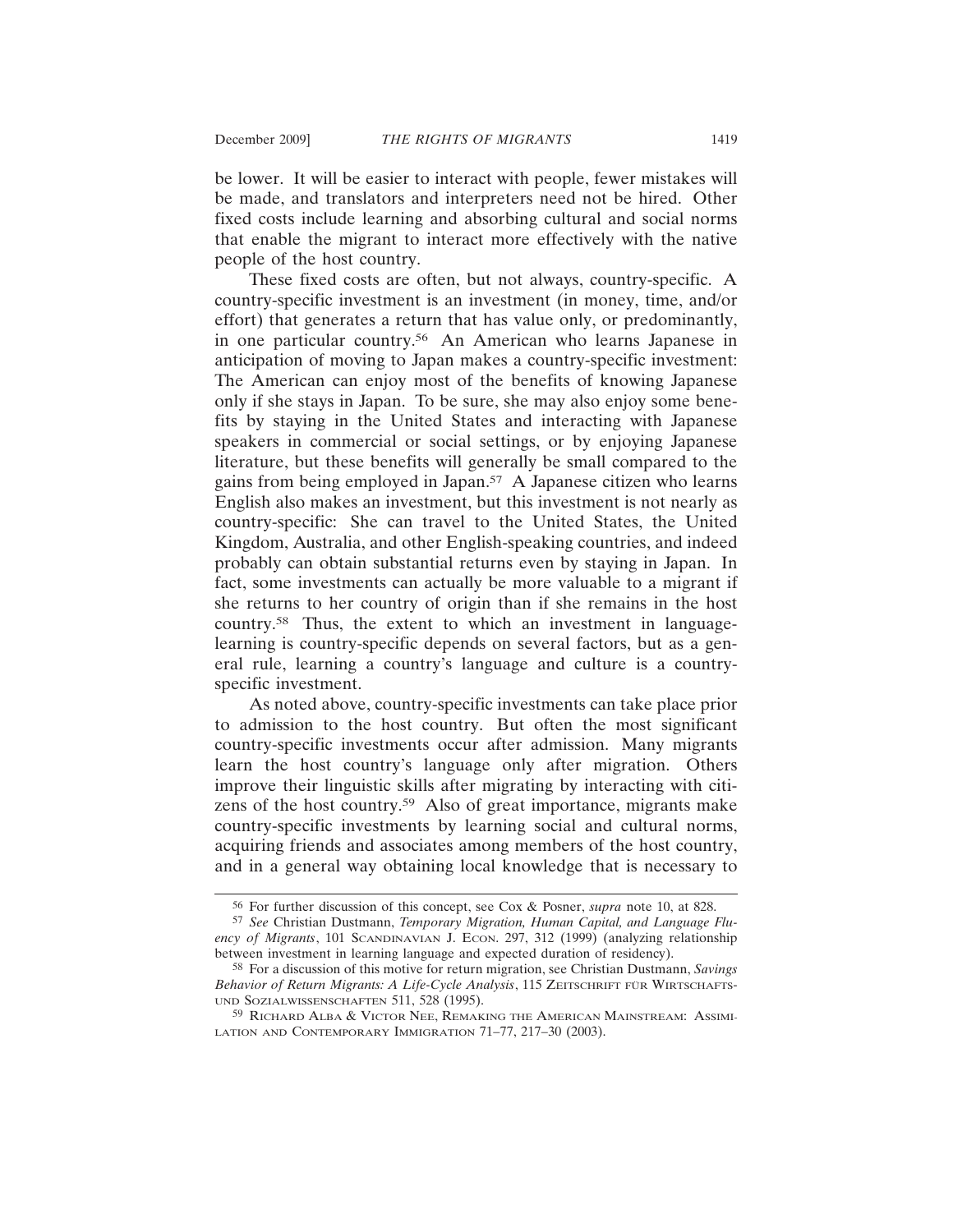live successfully in the host country.<sup>60</sup> All these investments are country-specific because they are lost—that is, the return on the investments cannot be obtained, or can be obtained only in greatly diminished form—if the migrant is forced to leave the country prematurely.

Our basic claim is that many (but not all) potential migrants can benefit most from migration if they make country-specific investments and remain in the country long enough to obtain the full return on those investments, which may often be a lifetime. A migrant in this group will therefore naturally worry that the premise of these countryspecific investments—that she will remain in the host country for a long period of time (if she so chooses) and that certain social and institutional features of the host country will remain constant—may be incorrect. She will therefore make country-specific investments only if she can predict that this premise will remain correct with a high enough probability.61

It should now be clear that our framework provides a central reason why migrants value rights: Rights protect their countryspecific investments.<sup>62</sup> Minimal basic rights, such as the right to own property, will obviously matter to the migrant. If she cannot keep the returns on her investment—such as her paycheck—she will not make the investment. But these minimal basic rights will often be insufficient.

The migrant will also often desire the right to remain. One might think that as long as a migrant can keep her paychecks and sell her property before being removed, she would not need a right to remain. After all, these benefits should cover her variable costs from living in the host country, and so she gains on net. However, she values the right to remain in part because she cannot recover her countryspecific investments unless she can stay in the host country for a long

<sup>60</sup> *See* ALBA & NEE, *supra* note 59, at 260–70 (portraying effects of social relationships, including friendships and intermarriage, on immigrant acculturation patterns).

<sup>61</sup> Other migrants, however, may have no desire to make country-specific investments. For example, some noncitizens may be interested only in entering temporarily to engage in seasonal agricultural work.

<sup>62</sup> The claim that migrants value rights for this reason depends on migrants understanding the consequences of particular legal rights. Our basic model assumes that migrants have good information about the strength and scope of the host country's protections of migrants' rights. Obviously, some prospective migrants simply will not be familiar with the host country's laws and policies. Moreover, migrants from transitional democracies or countries with high levels of lawless behavior by officials may be skeptical that political participation or legal rights can actually protect their interests. This highlights the extent to which information policy can be an important aspect of a state's immigration policy. *See* Adam B. Cox, *Immigration Law's Organizing Principles*, 157 U. PA. L. REV. 341, 387–89 (2008).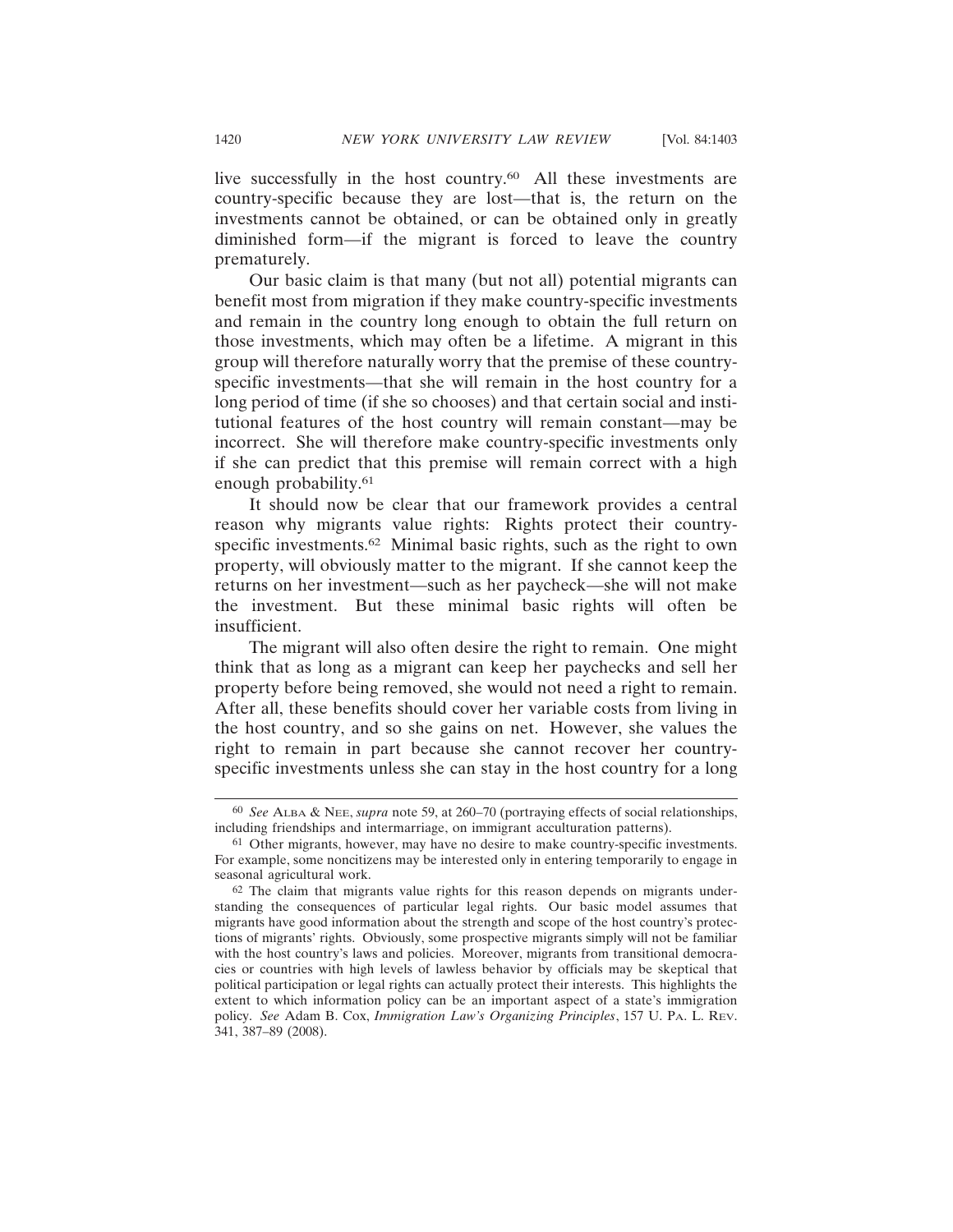enough period of time. The longer the duration of the right to remain, the higher the returns on country-specific investment and, therefore, the greater the country-specific investment that the migrant will make.

Political rights will also often be important to migrants. Even a migrant who enjoys the basic right to keep her property and the right to remain takes risks when migrating. The migrant also cares about her quality of life in the host country. This includes such things as the quality of the schools (if she has children), the convenience of parks, the degree of public safety, and other public goods supplied by the government. In particular, migrants will always be concerned about xenophobic reactions that result in harassment of migrants or new laws that limit their freedom and reduce their quality of life.63 History shows with great clarity that a population that welcomes migrants when jobs are plentiful and the world is at peace will often turn against them during an economic downturn or an international crisis.64 Strong migrants' rights bar such a reaction or mitigate its consequences.

Basic rights and the right to remain will, if enforced, prevent the worst forms of harassment. But migrants would prefer greater protection; they will worry that their rights could be changed ex post or go unenforced. One might imagine that migrants would want some sort of guarantee that the public policy of the host country will not change in some undesirable way. However, this is surely impractical. Conditions change and governments must adopt new policies to address new problems that arise. Thus, the migrant's most realistic protection against new policies that reflect change but that disappoint the migrant's reasonable expectations is the right to vote and to engage in other forms of political participation. The migrant can potentially use her vote to block policy changes that benefit citizens little while harming migrants a great deal, but not to block policy changes that benefit citizens a great deal while harming migrants only a little policy changes that are more likely to be justified by new conditions. Because citizens are more likely to be divided over policies that benefit them little, the migrant vote can tip the balance. To be sure, one vote does not make a difference, but when a large number of

<sup>63</sup> *See generally* JOHN HIGHAM, STRANGERS IN THE LAND: PATTERNS OF AMERICAN NATIVISM, 1860–1925 (2d ed. 1992) (chronicalling American history of nativist reactions to immigration).

<sup>64</sup> *See, e.g.*, GEOFFREY R. STONE, PERILOUS TIMES: FREE SPEECH IN WARTIME FROM THE SEDITION ACT OF 1798 TO THE WAR ON TERRORISM 29–33, 283–303 (2004) (describing rise of nativism in times of war); ARISTIDE R. ZOLBERG, A NATION BY DESIGN: IMMIGRATION POLICY IN THE FASHIONING OF AMERICA 87–90, 153–56 (2006) (linking nativism to national-security and economic troubles).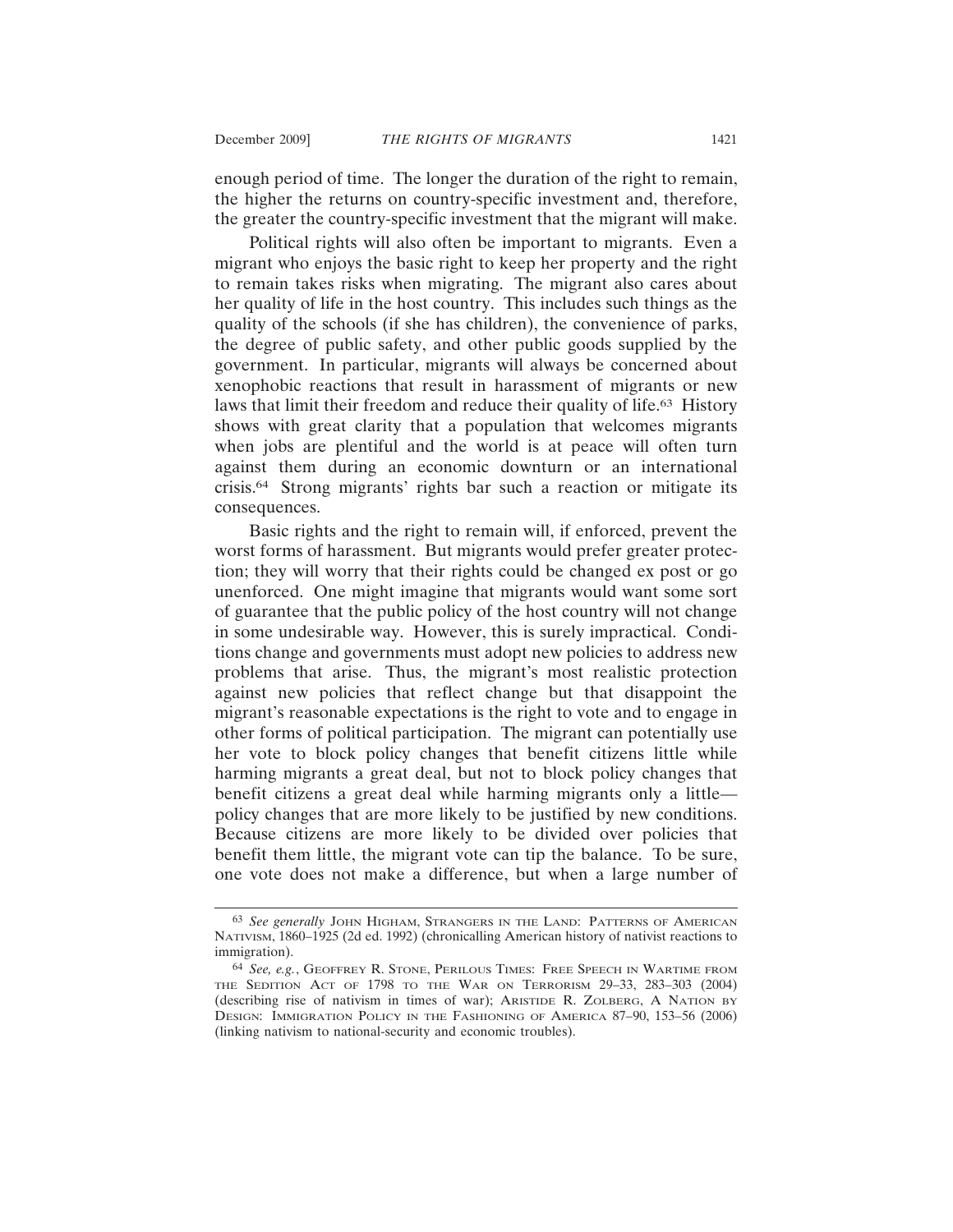migrants have located in the host country, or within a particular town or area of the host country, their combined voting power may mitigate the amount of official and unofficial harassment that might occur during a period of stress.<sup>65</sup>

Our final point is that basic rights, the right to remain, and political rights matter more to people who make greater countryspecific investments and therefore need a longer period of time and greater freedom to obtain a sufficient return on those investments.<sup>66</sup> If migrants do not make country-specific investments, they may still value rights, but they will likely not value them as much. For that reason, permanent migrants generally value rights more than temporary migrants.67 Permanent migrants seek to establish a permanent residence in the host country. For them, country-specific investments are highly valuable. Temporary migrants seek to stay only for a limited period—to work, to obtain an education, to tour, to visit friends. For them, country-specific investments are often much less valuable. For example, a Russian exchange student is likely to value rights much less than a Japanese academic who joins a university faculty and expects to remain in the United States for the indefinite future.

To sum up, in this basic model, migrants who make greater country-specific investments value rights more than migrants who make fewer or no country-specific investments. But all migrants will value rights at least a little. This point can be put another way. Holding the type of migrant constant, a migrant or potential migrant will make greater country-specific investments, the greater the rights protections in the host country.

#### *B. Supply Side: What States Want*

When a state grants rights to migrants, it incurs costs. Some of these costs are straightforward. If a migrant has the right to enjoy her property, then the state cannot confiscate her property and distribute revenues to grateful citizens. If a migrant has the right to criminal process, then the state cannot summarily throw her in jail if it suspects she committed a crime or poses a threat to others. Also, the state

<sup>65</sup> As the discussion below will make clear, uncertainty about the future and changing circumstances is not the only reason migrants might value political rights. They are also valuable as a precommitment device. We discuss precommitment in Part II.C *infra*.

<sup>66</sup> This does not mean that migrants who intend to stay permanently will always want to naturalize as quickly as possible in order to obtain the largest suite of available rights. There are a number of reasons why naturalization can be costly for migrants. *See infra* notes 173–78 and accompanying text (discussing some costs of dual citizenship and of relinquishing citizenship in Sending State).

<sup>67</sup> Of course, migrants who arrive in the host country thinking that their stay is temporary may change their intentions over time.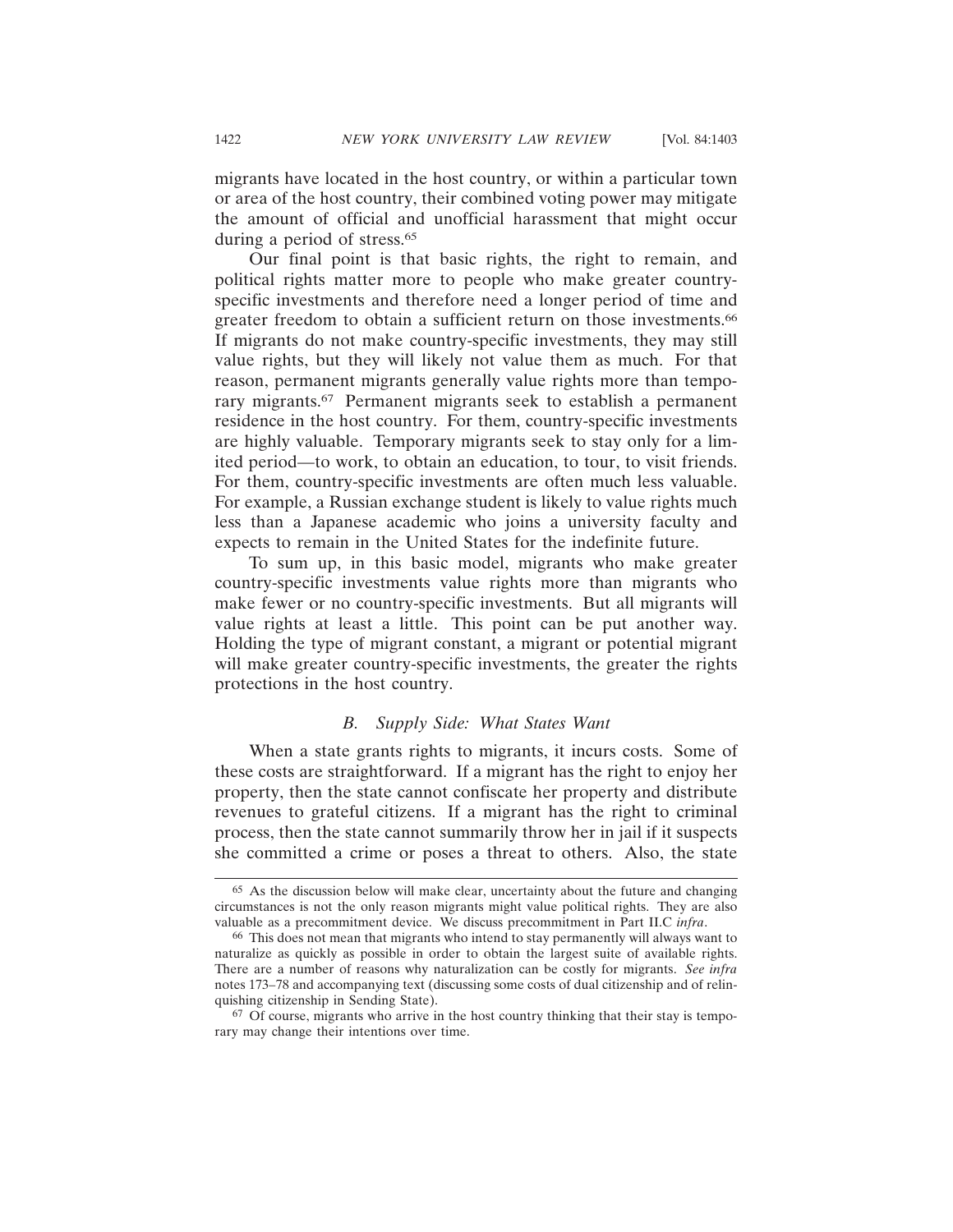must divert valuable police and judicial resources to the protection of migrants from citizens who seek to harass them.

Why, then, do states give migrants these basic rights? We could imagine a host country announcing that migrants are welcome but that they have no rights. As a matter of historical practice, this type of situation sometimes occurs.<sup>68</sup> But it is hard to imagine that a host country with such a policy would attract many migrants. A migrant who entered a country where she was given literally no rights would take the risk of being immediately stripped of all her possessions. The government could summarily take all her possessions and enslave or kill her. Ordinary people could do the same, and she would have no ability to call on the government for protection. Thus, a state would attract no migrants—except in highly unusual cases, such as a Wild West situation where people band into groups for protection and try to quickly exploit natural resources—unless it gave migrants at least minimal basic rights. For that reason, basic rights would seem to be a sine qua non of migration.<sup>69</sup>

As we noted from the start, all states benefit from migration, but each state has unique needs and interests. Consider a state that needs only seasonal unskilled labor from people who live just across the border. Suppose further that these people would earn a higher wage in the host country than they do at home. Such people, if granted only basic rights, would likely be willing to engage in seasonal migration, to their and the host country's mutual benefit.

Now, let us consider the right to remain. Let us imagine that the host country faces two possible futures: a "good condition," where the current demand for migrant labor continues; and a "bad condition," where the demand collapses because of a crisis, a war, or an

<sup>68</sup> Descriptions of gold mining in California during the gold rush sometimes have this flavor. *See, e.g.*, JOHN R. UMBECK, A THEORY OF PROPERTY RIGHTS WITH APPLICATION TO THE CALIFORNIA GOLD RUSH 4–5 (1981) (describing how property rights emerged in absence of effective legal system during gold rush).

<sup>69</sup> However, as noted above, some basic rights—including the right to choose one's employer, or even to work at all—can be restricted. And historically other basic rights, such as the right to own property, were often restricted. *See, e.g*., Oyama v. California, 332 U.S. 633, 645–47 (1948) (holding unconstitutional California laws that prohibited land ownership by persons ineligible for citizenship, which under naturalization rules at time meant principally Japanese immigrants); Irene Bloemraad, *Citizenship Lessons from the* Past: The Contours of Immigrant Naturalization in the Early 20th Century, 87 Soc. Sci. Q. 927, 942–44 (2006) (noting that, from post-founding period through early twentieth century, many states restricted property rights on basis of citizenship); Polly J. Price, *Alien Land Restrictions in the American Common Law: Exploring the Relative Autonomy Para*digm, 43 AM. J. LEGAL HIST. 152, 155–82 (1999) (discussing early common law restrictions on land ownership by noncitizens); Joshua Weisman, *Restrictions on the Acquisition of Land by Aliens*, 28 AM. J. COMP. L. 39 (1980); *see also infra* note 162 and accompanying text.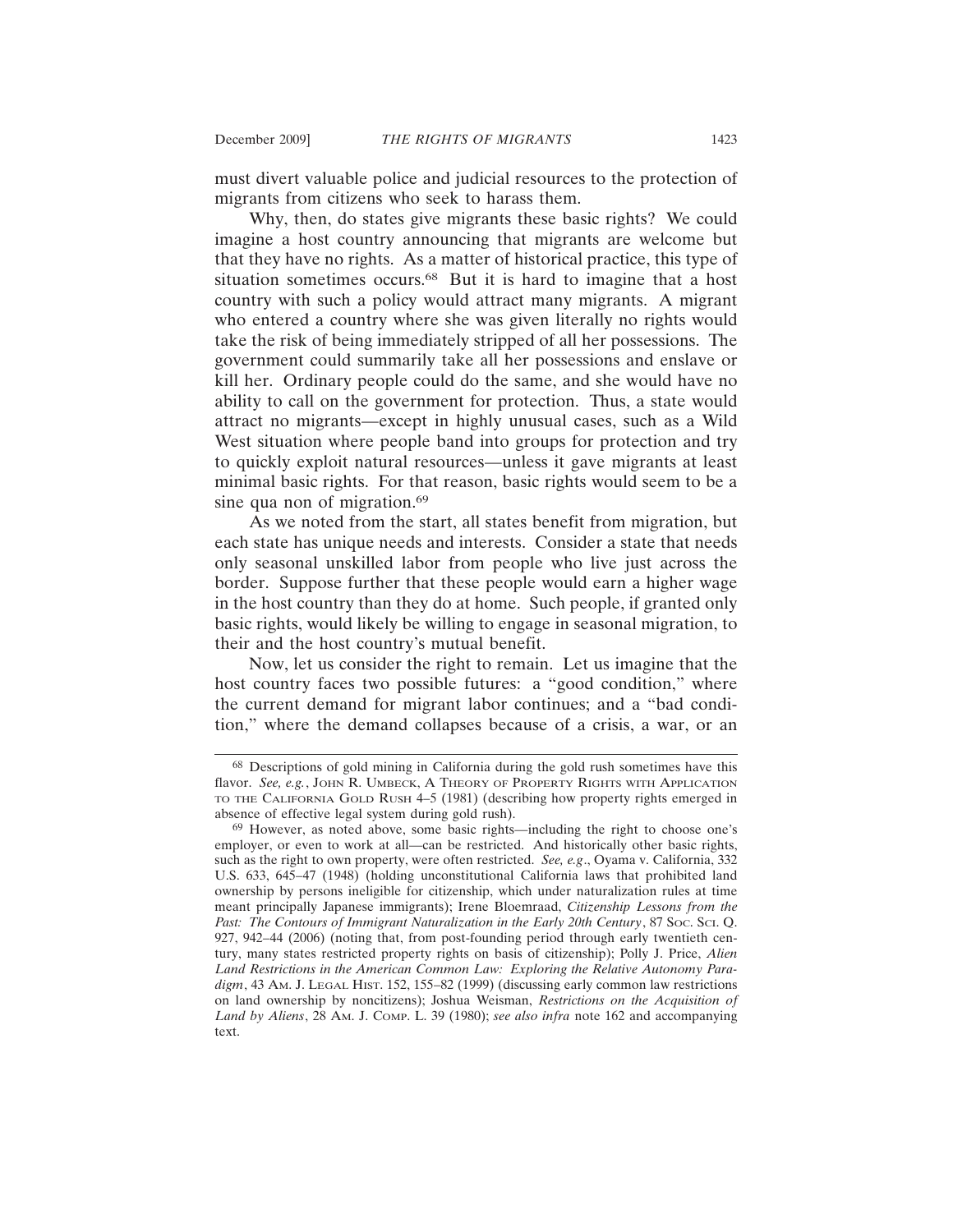economic downturn, and local citizens turn against migrants and want them expelled.

If the good condition occurs, then granting the right to remain is relatively cheap for the host country. Under such a condition, although the host country might prefer to remove the noncitizen to satisfy some passing political demand—perhaps reflecting temporary changes in public sentiment or institutional spasms or occasional opportunistic desires to extract revenues from them—the political benefits from such removal are likely to be minimal and hence the cost of the right to remain is low.

But if the bad condition occurs, then granting the right to remain becomes costly. Under such conditions, the host country cannot satisfy popular demand to expel the migrants, and there will be political as well as financial costs from respecting the right to remain.

The host country has little reason to grant the right to remain to the seasonal migrants described above. Those temporary migrants do not value the right to remain very much because they do not intend to remain for long periods and are much less likely to make countryspecific investments regardless of the scope of their rights. To put this point more precisely, the joint value of the migration for the migrants themselves and the host country is not maximized from a countryspecific investment on the part of the migrants. Accordingly, the host country does not need to grant the right to remain in order to secure the desired level of entry and investment by temporary migrants.

Suppose, however, that a country seeks migrants—skilled or unskilled—who will settle permanently. These migrants, who plan to settle permanently in the host country, will need to learn the language and make other country-specific investments. More precisely, a migrant will obtain the highest return from settling in the host country permanently if she first makes a country-specific investment in learning the local language and culture and continues to make country-specific investments after she arrives. Since she can obtain a sufficient return on her country-specific investment only if she can remain in the host country for as long as she wants, she will want more than basic rights: She will want the right to remain.

The problem for the state is that if it grants migrants the right to remain, it will not be able to remove them if circumstances change and the bad condition occurs. So the state will grant migrants the right to remain only if the expected cost of that right is less than the overall benefit to the state. A migrant might well prefer an absolute right to remain—that is, a right that prevails in the bad as well as in the good condition. But if the states can credibly promise to remove the migrant only in the bad condition, many people will still migrate and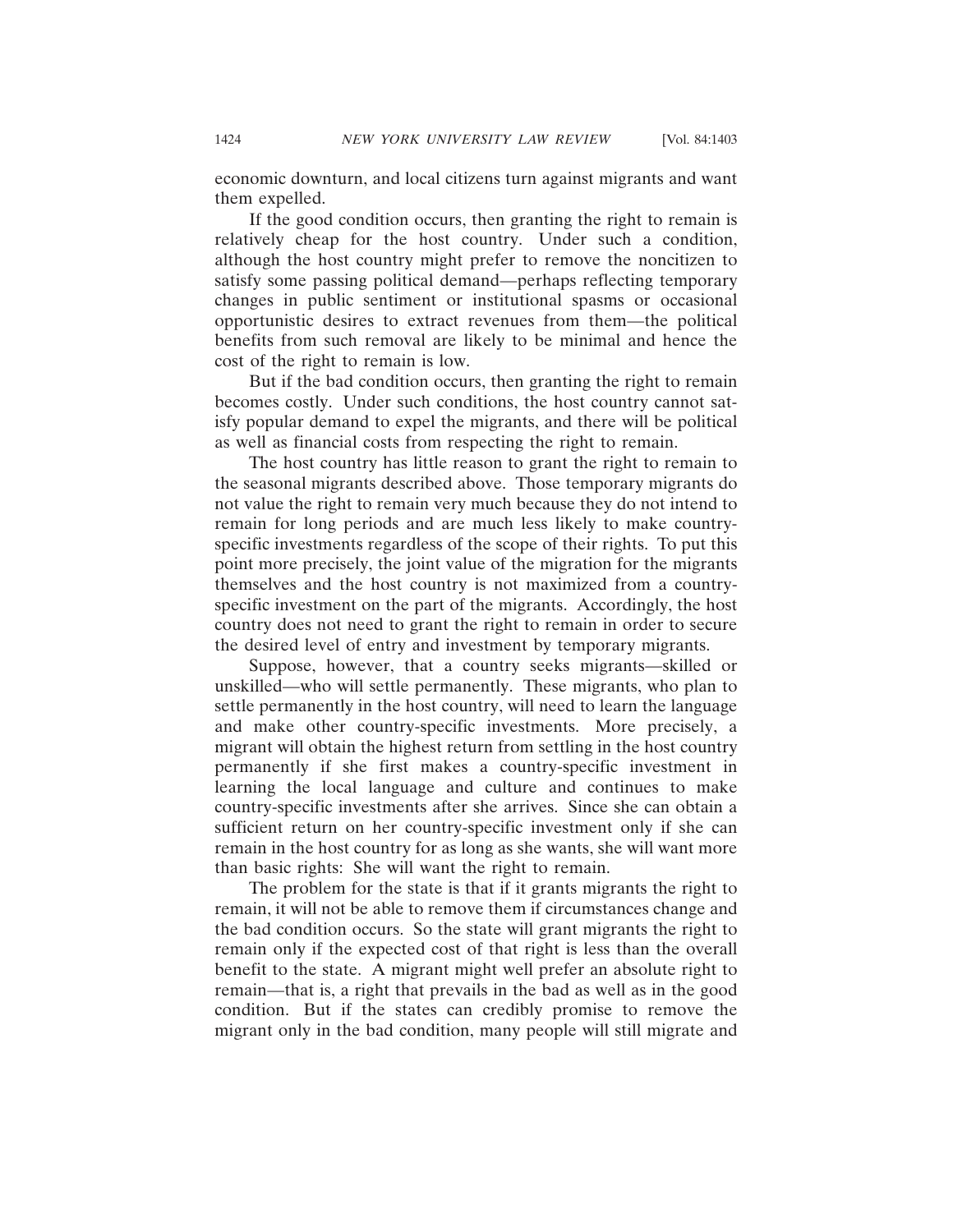make country-specific investments—just as long as the bad condition is sufficiently unlikely to occur, as in the case of a major war or catastrophe, for example.

Remember that migrants also care about their environment, not just their right to reside in the host country. Basic rights can protect some aspects of their lives, but participation rights give them a way to affect the future bundle of public goods supplied by the government. Thus, participation rights are an important way migrants can improve their well-being in the host country.

For the host country, however, participation rights may enable migrants to influence public policy in a manner that hurts the interests of native citizens.70 Suppose, for example, that native citizens have a strong preference for maintaining high-quality public parks but that migrants care less about parks and more about the quality of roads. If migrants have participation rights, then they could cause the government to reduce spending on parks and increase spending on roads. Ex ante, native citizens will prefer their country not to grant participation rights to migrants, so as to maintain complete control over public policy.

The state will make the same cost-benefit calculation with participation rights that it made with the right to remain. If more migrants will enter and make optimal country-specific investments when they receive participation rights, such that the gains for citizens (lower taxes, cheaper goods, etc.) are greater than the costs (congestion, adverse public policy, etc.), then the state will grant participation rights to noncitizens.

There is a further consideration here, however. Granting participation rights to migrants may be less costly to citizens when there are relatively few migrants or when migrant political preferences are close to those of citizens. Thus, a state may be more willing to grant participation rights, as opposed to merely granting rights to remain, when the expected migration flows are relatively small or when they consist of people whose values and interests are similar to those of citizens.71 However, by the same token, those migrants may also value participa-

<sup>70</sup> By "native citizens" we mean the people living in the host country who have rights at the time that a particular migrant enters.

 $71$  There is some evidence that governments are, in fact, more likely to enfranchise new groups of voters when those groups are relatively small in comparison to the existing pool of voters. AKHIL REED AMAR, AMERICA'S CONSTITUTION: A BIOGRAPHY 419–20 (2005); Sebastian Braun & Michael Kvasnicka, *Men, Women, and the Ballot: Woman Suffrage in the United States* 3–4 (Sonderforschungsbereich 649, Discussion Paper No. 2009-016, 2009), *available at* http://sfb649.wiwi.hu-berlin.de/papers/pdf/SFB649DP2009-016.pdf.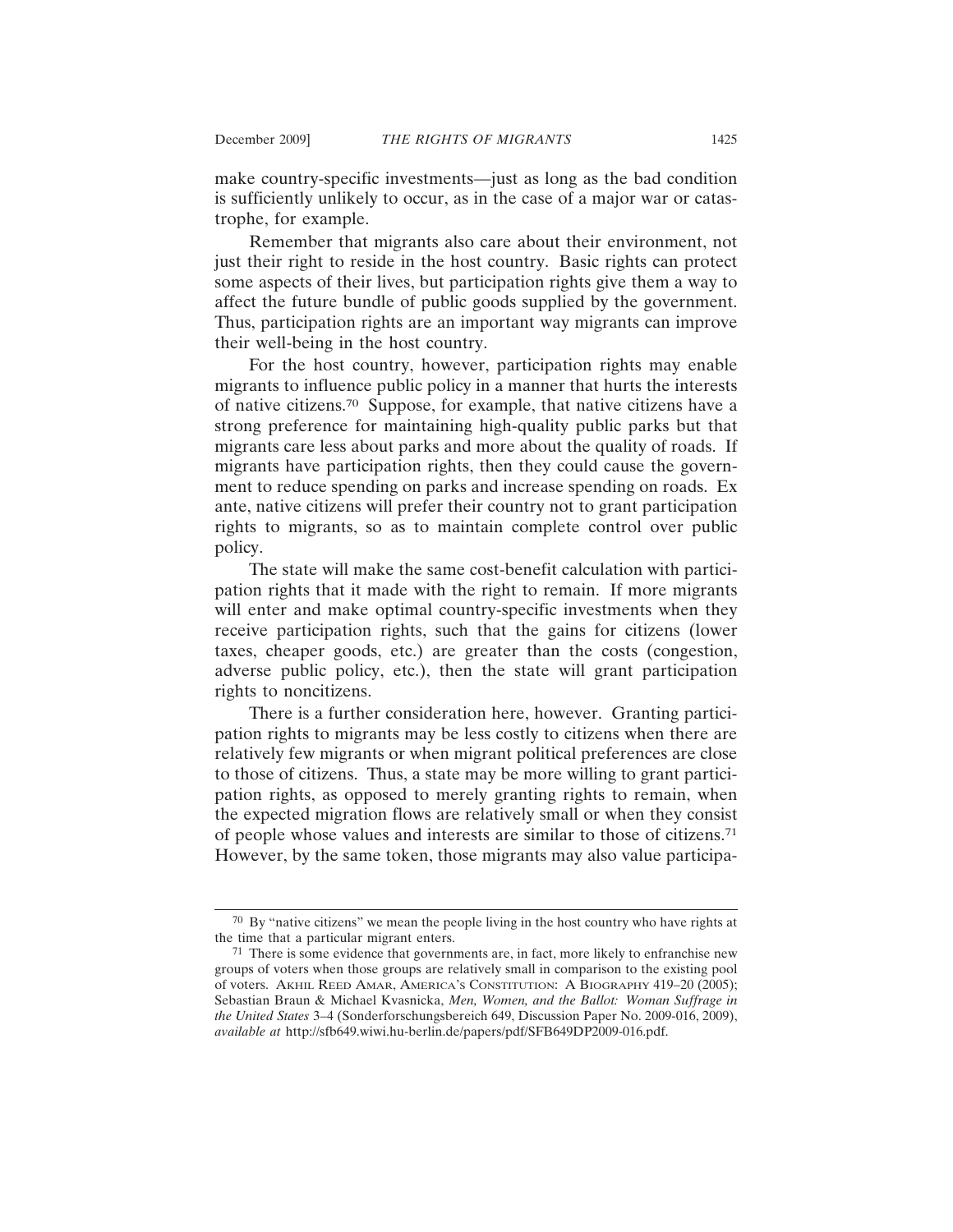tion rights less because they are not numerous enough to be able to form a meaningful voting bloc.72

As an aside, note that states will not be likely to "bribe" people to migrate by offering them significant cash payments because such cash payments will not encourage migrants to make country-specific investments unless the payments are conditioned on those investments, which is likely to be impractical. Instead, states offer migrants legal rights that protect the value of their labor and other aspects of their lives. These rights should encourage migrants to make optimal country-specific investments, as long as they believe that the host country will keep its commitment not to renege on these rights or otherwise reduce the migrants' payoff.

## *C. The Optimal Content of Migrant Rights*

To evaluate policy choices, we imagine two agents: a migrant and the state. At time 0, the migrant enters the state and has an initial choice to make a country-specific investment or not. The investment is costly but has positive net present value for the migrant as long as she is permitted to stay for a sufficient length of time, during which she can recover the cost by working and earning a wage.73 The migrant earns a higher wage if she invests than if she does not invest. At the same time, the state benefits from the migrant's presence because she reduces labor costs and pays taxes.

At time 1, events change. Normally, the state has no reason to expel migrants or change the living conditions of migrants, but let us put this normal condition aside for expository clarity. Let us define the good condition as one in which the state gains by removing migrants or subjecting them to harsher conditions, but the gain is relatively low. The bad condition—a crisis, a war, an economic downturn, an influx of refugees—is the same except the gain is relatively high. The state gains from removing migrants in both conditions, but gains much more in the bad condition.

We assume that from the state's standpoint the optimal policy at time 0 is one in which the migrant can be removed, or her living circumstances worsened, if the bad condition occurs but cannot be removed or otherwise harmed if the good condition occurs. This is because the state gains more from time 0 taxes than it loses in time 1 if the good condition occurs, but the state gains less from time 0 taxes

<sup>72</sup> In Part III.C *infra*, we relax this constraint and consider different ways in which participation rights might impose costs on, or in some cases bring benefits to, the host country.

<sup>73</sup> We focus here on financial costs for expository simplicity. However, the model can encompass all sorts of nonmonetary costs and benefits.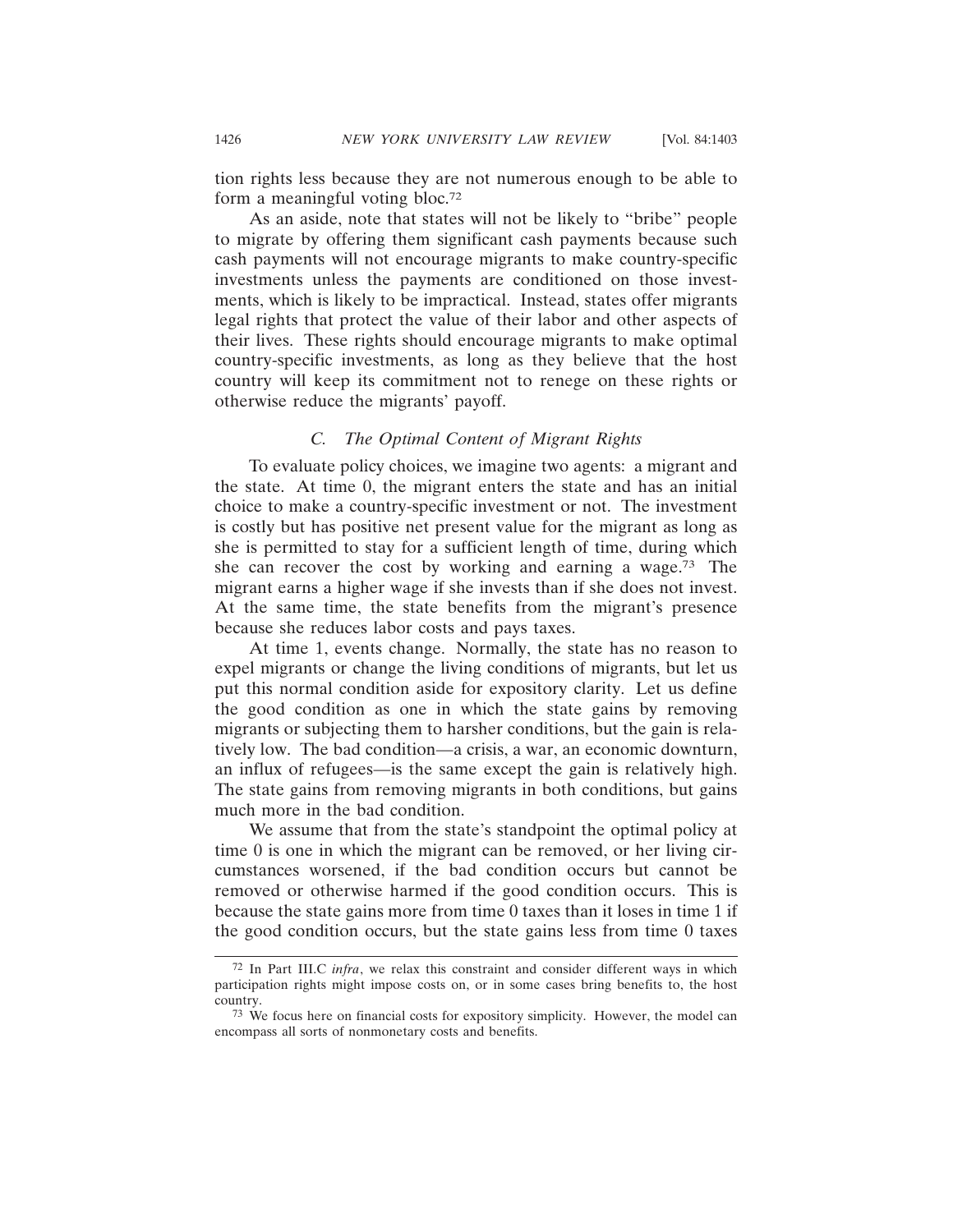than it loses in time 1 if the bad condition occurs. Moreover, the migrant will enter and make a country-specific investment only if she can recover that investment in time 1, and we suppose that she can, in an expected sense, as long as she can stay if the good condition prevails and the probability of the good condition is high enough. Yet she knows that the state will have an incentive to remove her or make her life worse even if the good condition occurs. Thus, in order to encourage migration and investment, the state must commit itself not to remove the migrant and to maintain her living standard in the good condition but not in the bad condition.74

Thus, an optimal contract between the host country and the migrant would provide that the host country can remove the migrant if the bad condition prevails but not if the good condition prevails. How might such a contract appear in practice? History suggests two prominent types of bad conditions: war (and other security alarms) and economic downturns. During wars, migrants (especially those from the enemy state) may be suspected of disloyalty and even espionage or sabotage.75 During economic downturns, native citizens might seek the expulsion of migrants who compete for scarce jobs.<sup>76</sup> The optimal contract therefore might stipulate that migrants can remain in the host country unless a war or economic downturn occurs.

In practice, we tend to observe migration contracts that contain the war condition but not the economic downturn condition. Governments typically retain the right to deport migrants if war breaks out with the country of which they are nationals.<sup>77</sup> Migrants probably understand these rules and indeed, as far as we know, migration between traditional enemies is unusual.78

In contrast, it is considerably rarer for countries to reserve an explicit right to deport migrants during economic downturns. Why is this? Economic downturns are hard to define—certainly harder to

<sup>74</sup> This is the classic problem of time inconsistency, first analyzed in the economics literature by Finn E. Kydland & Edward C. Prescott, *Rules Rather than Discretion: The Inconsistency of Optimal Plans*, 85 J. Pol. Econ. 473 (1977).

<sup>75</sup> *See* STONE, *supra* note 64, at 29–30, 283 (noting frequent suspicion of disloyalty of aliens during wartime).

<sup>76</sup> *See* MAE M. NGAI, IMPOSSIBLE SUBJECTS: ILLEGAL ALIENS AND THE MAKING OF MODERN AMERICA 19–20 (2004) (citing job scarcity as factor leading to immigration restriction).

<sup>77</sup> *See, e.g.*, Alien Enemies Act of 1798, 50 U.S.C. §§ 21–24 (2006).

<sup>78</sup> An important exception is British migration to the United States during the first half of the nineteenth century. This case is unusual and may be explained by the historic ties between the two countries. Moreover, countries sometimes welcome migrants who are fleeing an enemy regime. During the cold war, the United States welcomed, through asylum policies and other mechanisms, dissident citizens of the Soviet Union and its allies.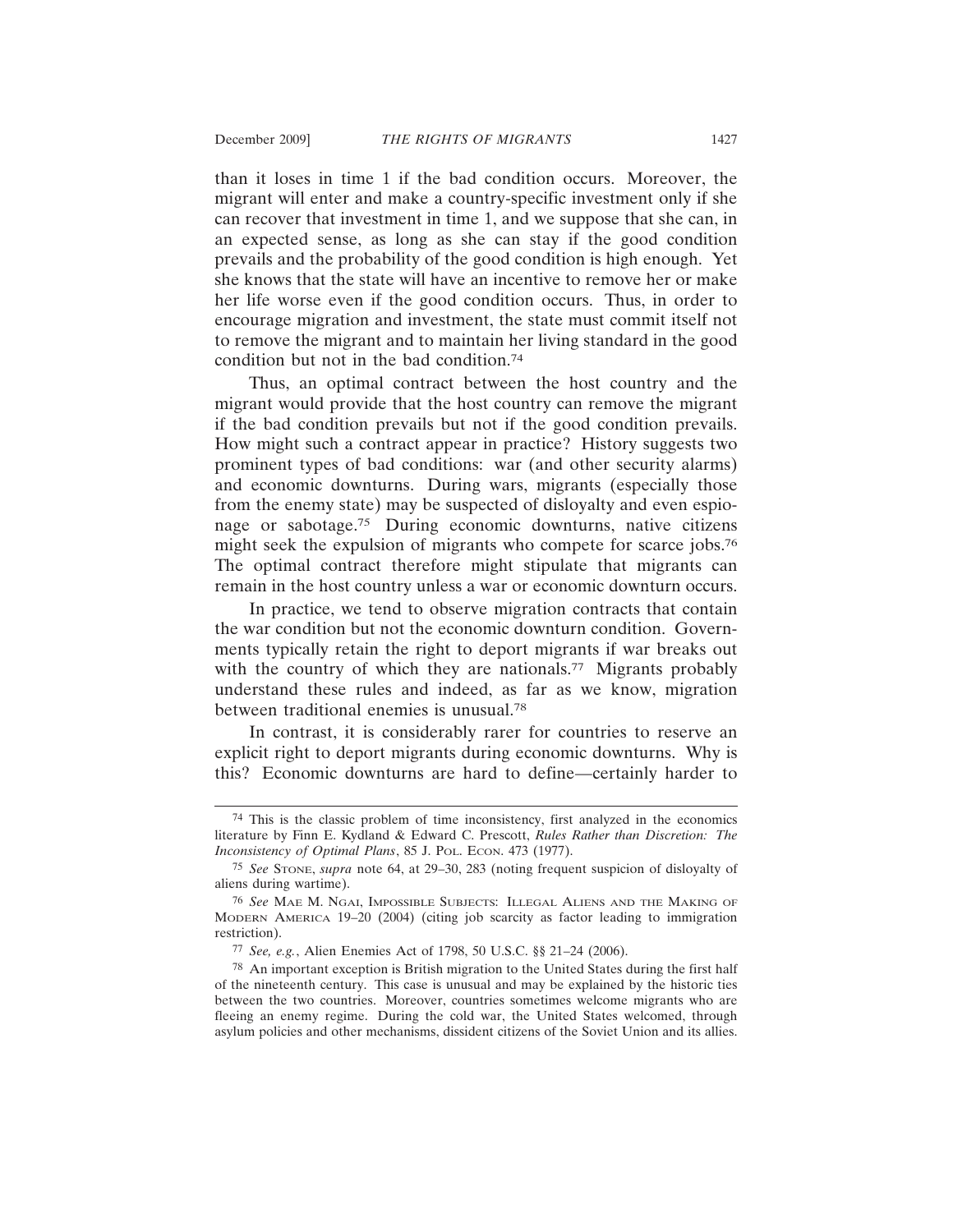define than war.79 If the law provides that governments can remove migrants if an economic downturn occurs, migrants might fear that the government will engineer economic numbers that reflect a downturn or seize on weak evidence to rationalize expulsions. But if the law is more specific, then the government might fear that it will exclude a genuine crisis that does not meet the law's definition. If governments reserved the right to deport migrants during economic downturns, then migrants might not have the security necessary to make countryspecific investments and hence might not migrate or might migrate but not invest.<sup>80</sup>

States usually take another tack. Instead of reserving a right to deport under specified economic conditions, governments divide migrants into classes and reserve discretionary rights with respect to one class and not with respect to the other. In the most common arrangement, migrants have limited rights for an initial period of years, stronger rights for a second period of years, and then maximal rights once they become citizens. For example, in the United States, many migrants enter on temporary employment visas that allow them to work for one particular employer but not for anyone else.81 The visa expires after three or five years, depending on the type of occupation, but can usually be renewed once.82 At the expiration of the second visa, the migrant may be able to become a lawful permanent resident (LPR).83 An LPR has the right to change jobs and the (conditional) right to remain indefinitely, but not the right to vote. After five years as an LPR, the migrant gains the legal right to naturalize, whereupon she obtains the right to vote and the other privileges of citizenship.84 Thus, migrants often enter as part of the initial class with the expectation that if they remain in the country for a certain

<sup>79</sup> This is not to say that the war condition does not raise any concerns about strategic behavior by the government. Even if it is easy to define the existence of the bad state of war, migrants might still worry that the government will use the war to rationalize deportation or discrimination that is really not related to any security threat. Many have argued that the United States's history is replete with examples of such behavior. *See, e.g.*, STONE, *supra* note 64, at 287–96 (discussing internment of Japanese Americans in World War II).

<sup>80</sup> Note that migrants' uncertainty about the verification process stems both from the difficulty of specifying a clear rule and the worry that the state will interpret any less-thanclear rule it adopts in a self-interested fashion. Third-party verification organizations could in theory be used to reduce the second concern, but we do not observe this in practice.

<sup>81</sup> *See* INA § 214, 8 U.S.C. § 1184 (2006).

<sup>82 8</sup> C.F.R. § 214.2(h)(9)(iii)(A), (h)(15)(ii)(B) (2009).

<sup>83</sup> ALEINIKOFF ET AL., *supra* note 26, at 437; *cf.* INA § 101(a)(15)(B), 8 U.S.C. § 1101(a)(15)(B) (2006) (exempting H-1B visa holders from general requirement that any recipient of temporary visa have "a residence in a foreign country which he has no intention of abandoning"); 8 C.F.R. § 214.2(h)(16)(i) (2009) (allowing H-1B nonimmigrants to enter on visa and to seek permanent residence simultaneously).

<sup>84</sup> *See* INA § 316, 8 U.S.C. § 1427.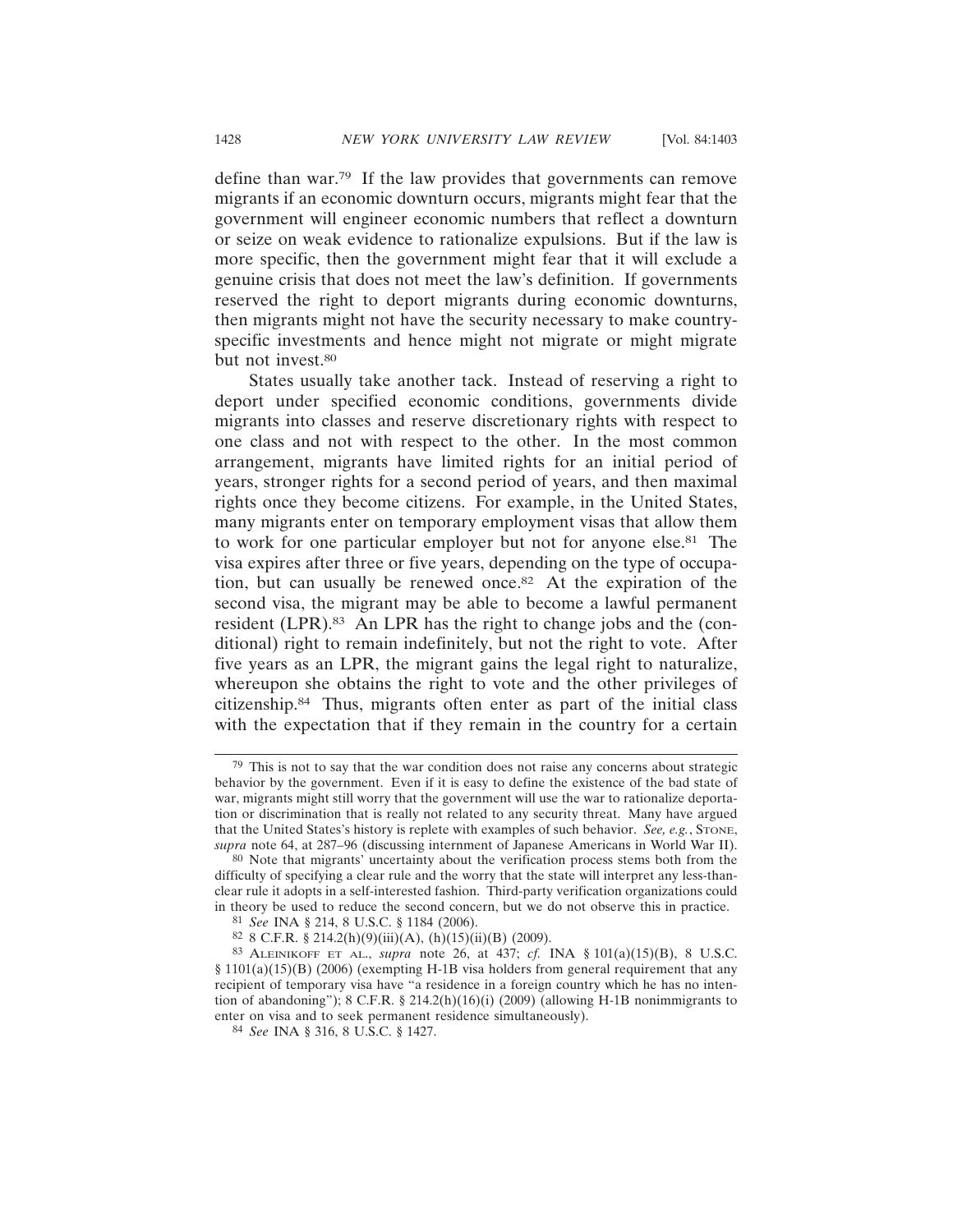amount of time, they will be able to make the transition to the higher classes.85

From the perspective of our model, these tiered classifications reflect several policy considerations. First, they reflect the government's interest in attracting different types of migrants. Governments classify migrants according to how much the state desires a particular class of migrants, how much the successful migration of a particular class hinges on country-specific investments, and so on. Highly desirable migrants are given more generous rights; less desirable migrants are not. Migrants for whom country-specific investments are crucial are given a more robust right to remain than migrants who value entrance regardless of their ability to recoup any country-specific investment. But even highly desirable migrants do not have the right to freeze in place the government policies that prevailed when they entered; such a right would be much too costly. Occasionally states do give migrants some control over the conditions of their lives by giving them voting rights, as some American states did during the nineteenth century,86 but in the United Sates today those rights do not come until naturalization.

Second, the tiered classifications reflect an implicit compromise between the two competing goals of encouraging entrance and country-specific investment, on the one hand, and government flexibility, on the other hand.<sup>87</sup> During an economic downturn, the government can expel short-term migrants, or refuse to renew their visas, thus relieving some of the political pressure from native workers,

<sup>85</sup> Because migrants are not *required* to make the transition to the higher classes, the rights of migrants do not all increase solely by virtue of the passage of time. The bare passage of time is important for some constitutional rights, such as procedural due process rights. *See, e.g.*, Landon v. Plasencia, 459 U.S. 21, 32–34 (1982) (noting that noncitizen's due process rights grow as she "begins to develop the ties that go with permanent residence"). It is also important for some statutory rights, such as the right to cancellation of removal. *See* INA § 240A(b), 8 U.S.C. § 1229(b) ("The Attorney General may cancel removal of [a deportable alien] if the alien . . . has been physically present in the United States for a continuous period of not less than 10 years . . . ."). But other rights are structured as options that the migrant acquires over time. If the migrant chooses not to exercise her option—say, by not naturalizing—she will not acquire the additional rights.

<sup>86</sup> *See supra* text accompanying notes 47–52.

<sup>87</sup> An additional possibility relates to immigrant screening. An interesting feature of this progressive accumulation of rights is that the migrant has a weaker incentive to make country-specific investments initially, but the incentive strengthens over time. Correlatively, the Receiving State's flexibility decreases over time. One plausible explanation for this arrangement is that the Receiving State obtains better information about the migrant over time. It is optimal for the state to have flexibility when little is known about the migrant; the state can cede flexibility as it becomes increasingly clear that the migrant poses no threat and has integrated effectively. *See* Cox & Posner, *supra* note 10, at 824–35 (discussing costs and benefits of ex ante versus ex post screening of immigrants).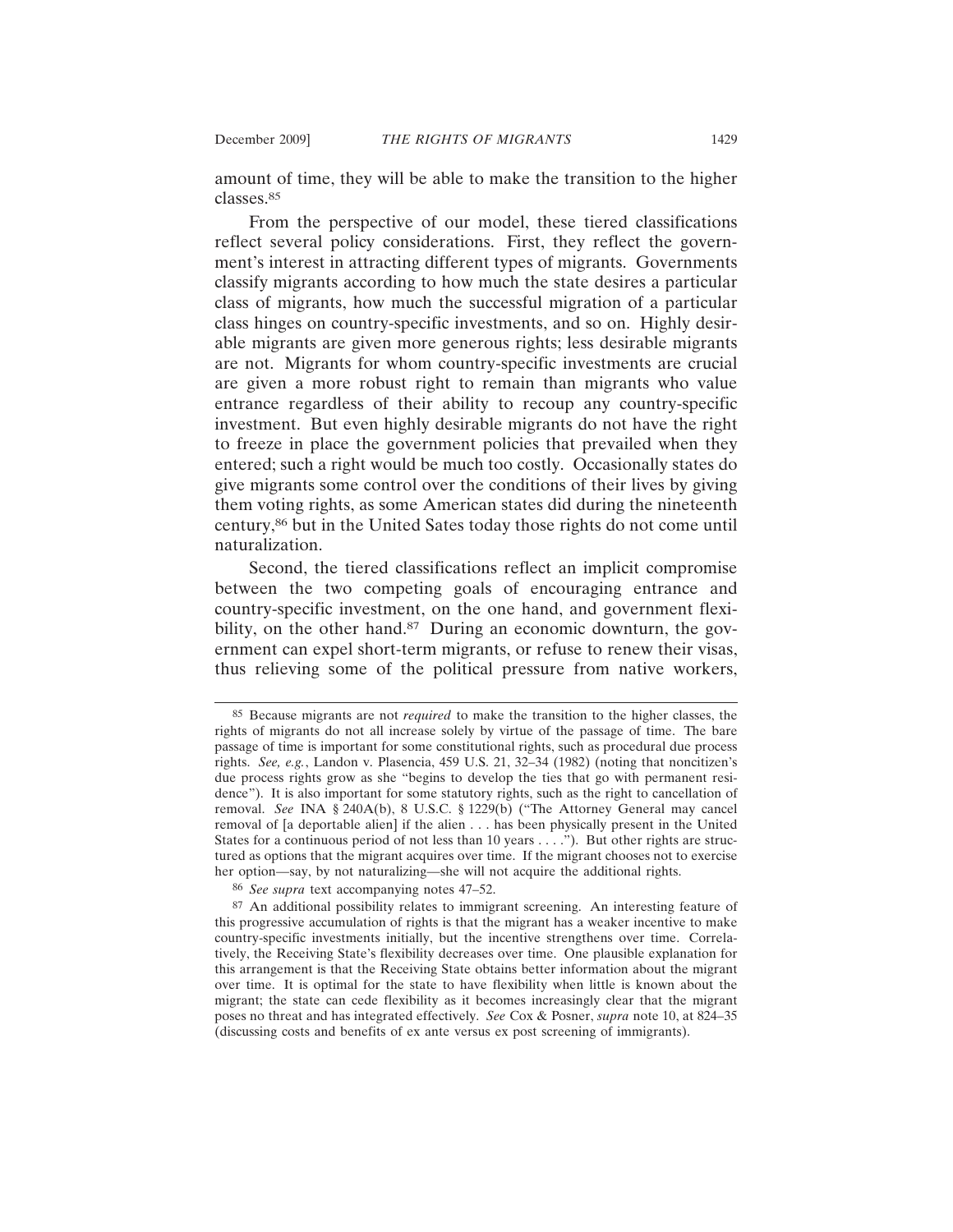while allowing long-term migrants to stay, thus encouraging some degree of country-specific investment by future migrants. The legal rights relating to transition are consistent with this compromise.

In the United States, for example, migrants have no formal right to make the transition from their status as a temporary worker—say, on an H-1B visa—to LPR status.<sup>88</sup> This lowers the cost to the government of deciding during an economic downturn to cut off these migrants' access to LPR status.<sup>89</sup> In contrast, the government lacks legal discretion to deny naturalization to LPRs who satisfy the residency requirement and a few other requirements.<sup>90</sup>

A further point is that even in the bad condition, migrants enjoy basic rights—for example, they may keep their property. Thus, from an ex ante perspective, migrants expect to retain at least some, even if not all, of their expected gains. This compromise reflects the fact that governments care most about eliminating security threats or labor unrest in the bad condition, and can probably obtain little value by confiscating migrants' property when migrants can remit money to relatives overseas and in most cases do not accumulate much in the first place. Basic property rights in the bad condition give the migrants at least some incentive to make country-specific investments, without interfering with the government's flexibility where it most needs it.

Our model suggests other ways in which the optimal migration contract could be designed. Suppose, for example, that the host country retains the right to expel the migrant only upon payment of some large sum to the migrant. The migrant might be willing to make the country-specific investment knowing that even if she can be expelled, she will be compensated to a degree for her investment.<sup>91</sup> The country retains flexibility and, if the demand for entry is high enough, could even offset the cost by requiring the migrant to pay fees

<sup>88</sup> *Cf.* ALEINIKOFF ET AL., *supra* note 26, at 437 (discussing formal legal distinction between nonimmigrants and immigrants and describing way in which immigration system has come in recent years to treat nonimmigrant admissions more like transition model described above than like entirely separate track).

<sup>89</sup> In fact, during the current financial crisis there have been calls in Congress for significant restrictions on the H-1B visa program. Laura Crimaldi, Editorial, *Walls Closing on All Sides for Immigrants: Economic Crisis, Crackdown Hit Community Hard*, BOS. HERALD, Feb. 22, 2009, at 6. *But see Hire Power*, N.Y. DAILY NEWS, Feb. 23, 2009, at 24 (arguing that restriction of H-1B visas will hurt financial sector).

<sup>90</sup> *See* INA §§ 311–331, 8 U.S.C. §§ 1422–1442 (2006) (detailing eligibility and requirements of naturalization). Whether naturalization is discretionary or a matter of right is an important design decision about which the United States has long taken a quite different approach than most of Western Europe.

<sup>91</sup> Options play an important role in the design of optimal contracts. *See, e.g.*, BOLTON & DEWATRIPONT, *supra* note 9, at 566–69 (describing role of options in optimal contracts).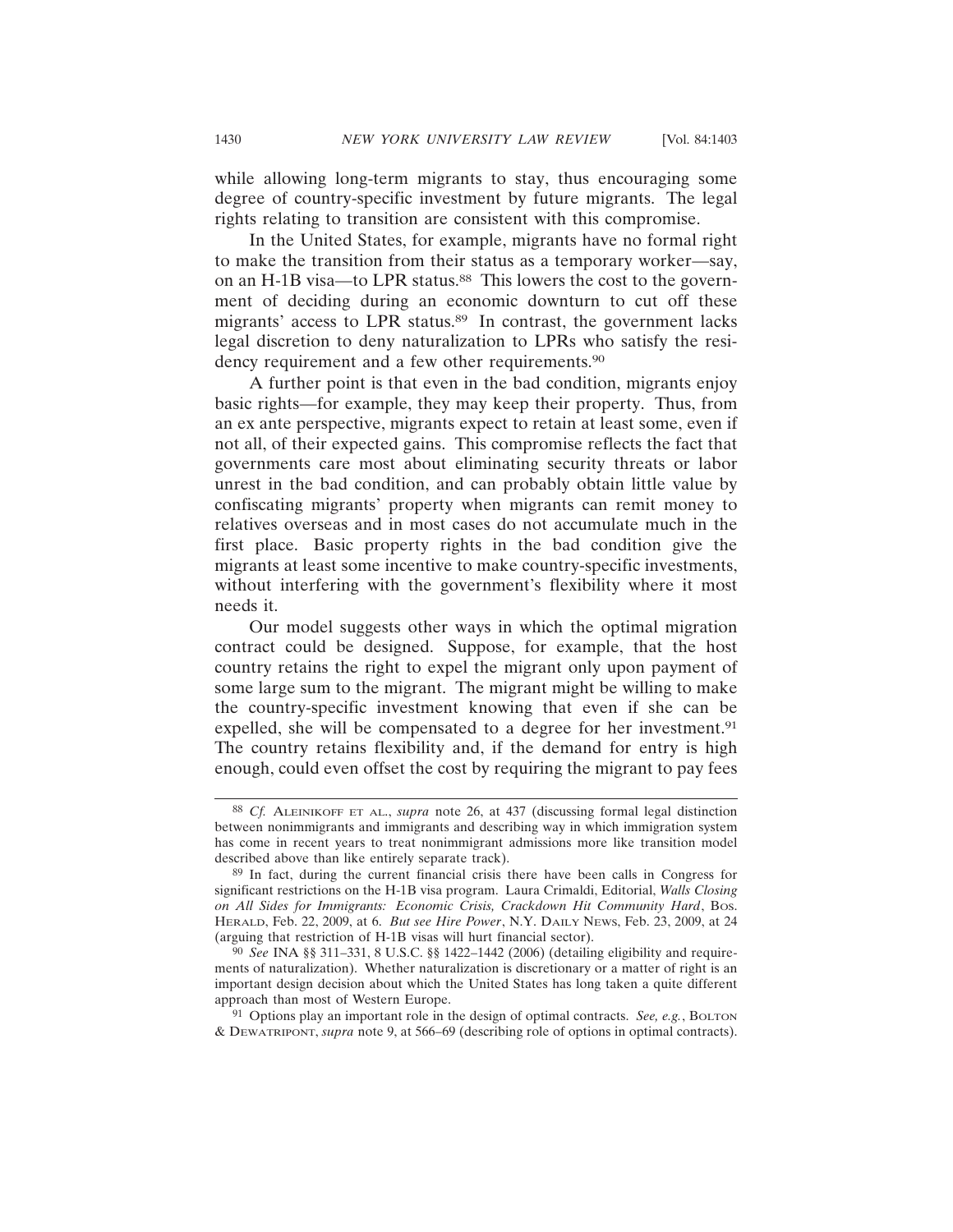upon entry. Such a system would approximate an insurance scheme, where the migrant in essence purchases an insurance policy upon entry—a policy that pays out if the bad condition occurs and the migrant is required to leave.

We do not observe such a system, though close variations have recently cropped up. Spain, which absorbed large numbers of lowskilled migrants during a decade-long economic boom, has recently begun offering those migrants cash if they leave the country.<sup>92</sup> While the cash-for-leaving policy is structured as an option rather than a requirement, it reflects the same basic logic: Spain can remove migrants today while setting a precedent that encourages future migrants to make country-specific investments when the economy recovers.93 This also suggests an additional wrinkle on our earlier discussion of precommitment. Spain may have been legally authorized to revoke these migrants' work visas, but doing so might have made future migrants more wary about immigrating to Spain or investing after they arrived. A state that has the legal right to deport migrants during economic downturns but routinely refrains from exercising that right may in this way establish a reputation for allowing migrants to stay. Such a reputation can serve as a precommitment mechanism that encourages migrants to enter and invest.94

Finally, states may try to compromise their need for flexibility and the migrant's interest in security by granting voting rights to migrants. Voting rights give migrants the power to form coalitions that can block adverse legislation but, as long as migrants remain in

<sup>92</sup> Christine Spolar, *Spain Tries To Buy Out Immigrants*, CHI. TRIB., Oct. 13, 2008, at 7; *see also Czech Republic To Pay Unemployed Foreign Workers To Go Home*, REUTERS, Feb. 9, 2009, http://www.reuters.com/article/worldNews/idUSTRE5185Y920090209 (noting Czech government's offer to pay plane fare for foreign workers unable to pay for their own return).

<sup>93</sup> The Spanish policy is also likely driven by the fiscal consequences of retaining the low-skilled migrants. During the last decade, Spain frequently regularized the status of irregular workers and extended the social safety net to cover large numbers of immigrant workers, in part to encourage their integration. As Spain's economy soured, however, these migrants' eligibility for public assistance increased the state's fiscal burden. Spain then offered many of the migrants lump-sum payments of a fraction of their unemployment benefits in exchange for promises that the migrants would leave the country and not return for at least three years. Spolar, *supra* note 92.

<sup>94</sup> *See* JACK L. GOLDSMITH & ERIC A. POSNER, THE LIMITS OF INTERNATIONAL LAW 100–04 (2005) (surveying reputational theories); Rachel Brewster, *Unpacking the State's Reputation*, 50 HARV. INT'L L.J. 231, 259–66 (2009) (discussing types of state reputation). The power of a state's reputation depends on migrants having information about the state's past practices and believing that the state will behave consistently across time. The United States has a long history of deporting migrants during economic downturns. The mass deportation of Filipinos and Mexicans (and Mexican-Americans) that took place during the Depression is one prominent example. NGAI, *supra* note 76, at 120–26. But it is far from certain that these historical episodes influence migrants' behavior today.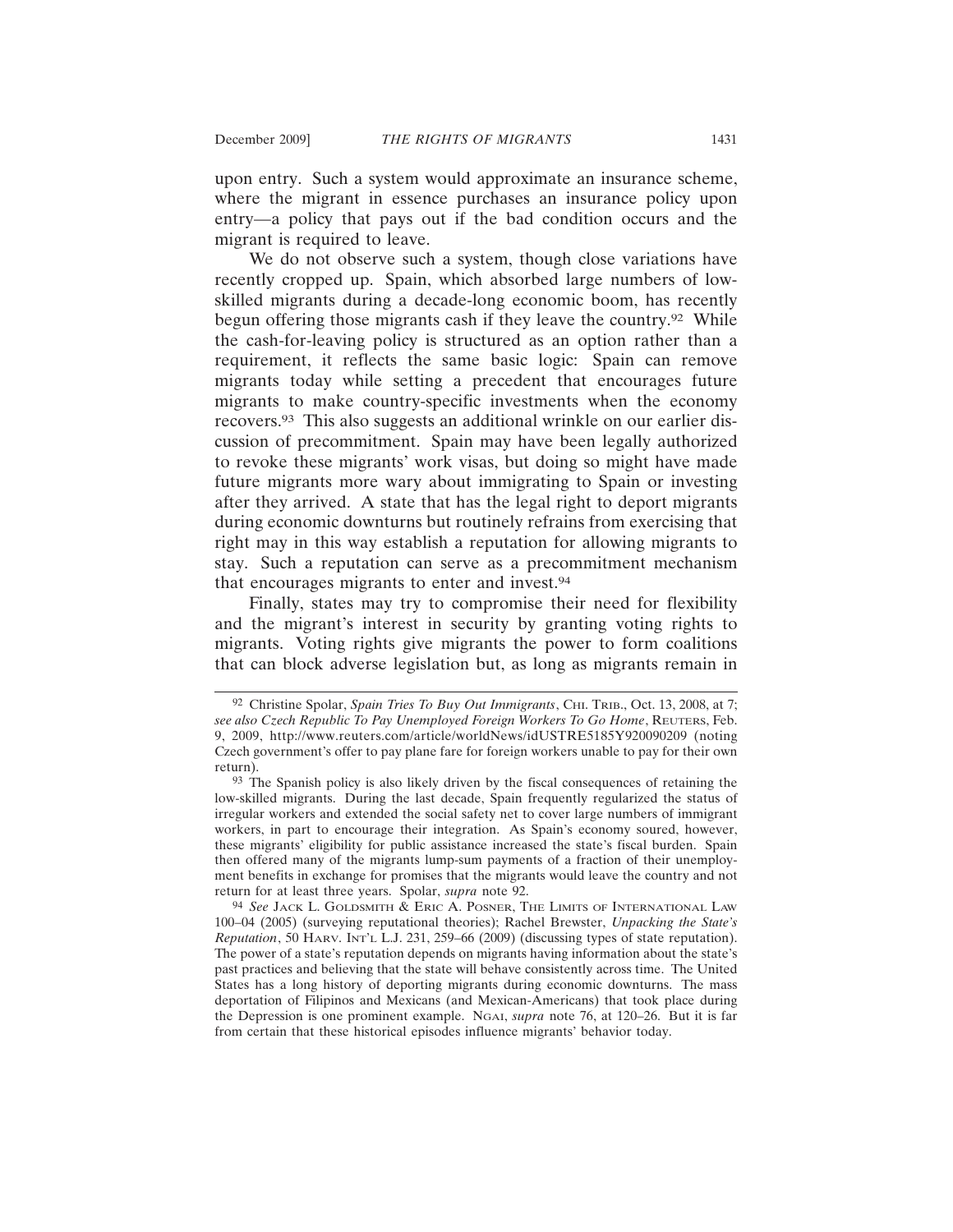the minority, not enough power to block adverse legislation that is overwhelmingly in the interest of natives. If natives cannot form powerful anti-migrant coalitions in the good condition, but can in the bad condition, then voting rights may have the same effect as the optimal contract.95

The arrangements we have discussed are sensitive to shifts in the underlying variables. Consider first our claim that a war is more easily verifiable than an economic downturn. This may well be true in general but there are telling exceptions. The current conflict with Islamic extremists falls somewhere between a true war and a law enforcement operation. In the wake of 9/11, the U.S. government did not expel large numbers of migrants from Arab and Muslim countries with heavy Al-Qaida presence, but it did subject these migrants to intrusive monitoring programs.96 These programs may well have seemed to Arabs and Muslims to be a breach of their implicit migration contract with the United States. Yet, for the U.S. government, a change in circumstances justified a change in the law. However one looks at it, migrants from the relevant countries will be more reluctant to enter the United States and to make country-specific investments.97 The U.S. government's response has introduced uncertainty, which makes the war condition more like the economic downturn condition, possibly leading to an outcome where few or no migrants enter and invest.

To sum up, the optimal migration contract will provide that the government may deport migrants if the bad condition occurs. However, if the bad condition is unverifiable, then the government has three options: It may retain discretion to remove the migrant, it may alter the migrant's living conditions, or it may give up that discretion or the bulk of it. We observe the intermediate solution—the alteration of the migrant's living conditions—most clearly in the security

<sup>95</sup> We discuss this argument in more detail in notes 74–91 and Part III.C *infra*.

<sup>96</sup> DAVID COLE, ENEMY ALIENS: DOUBLE STANDARDS AND CONSTITUTIONAL FREE-DOMS IN THE WAR ON TERRORISM 47–56 (2003); Susan M. Akram & Maritza Karmely, *Immigration and Constitutional Consequences of Post-9/11 Policies Involving Arabs and Muslims in the United States: Is Alien a Distinction Without a Difference?*, 38 U.C. DAVIS L. REV. 609, 620–32 (2005); Adam B. Cox, *Citizenship, Standing, and Immigration Law*, 92 CAL. L. REV. 373, 413–14 (2004); Lawrence M. Lebowitz & Ira L. Podheiser, *A Summary of the Changes in Immigration Policies and Practices After the Terrorist Attacks of September 11, 2001: The USA PATRIOT Act and Other Measures*, 63 U. PITT. L. REV. 873, 880–81 (2002) (describing post 9/11 visa waiting period imposed on residents of Arab countries).

<sup>97</sup> Indeed, there are anecdotal accounts of Muslim immigrants choosing other destination states, like Canada, over the United States because of this uncertainty. Telephone Interview with Ahilan Arulanantham, Staff Attorney, Am. Civil Liberties Union of S. Cal. (Feb. 17, 2009).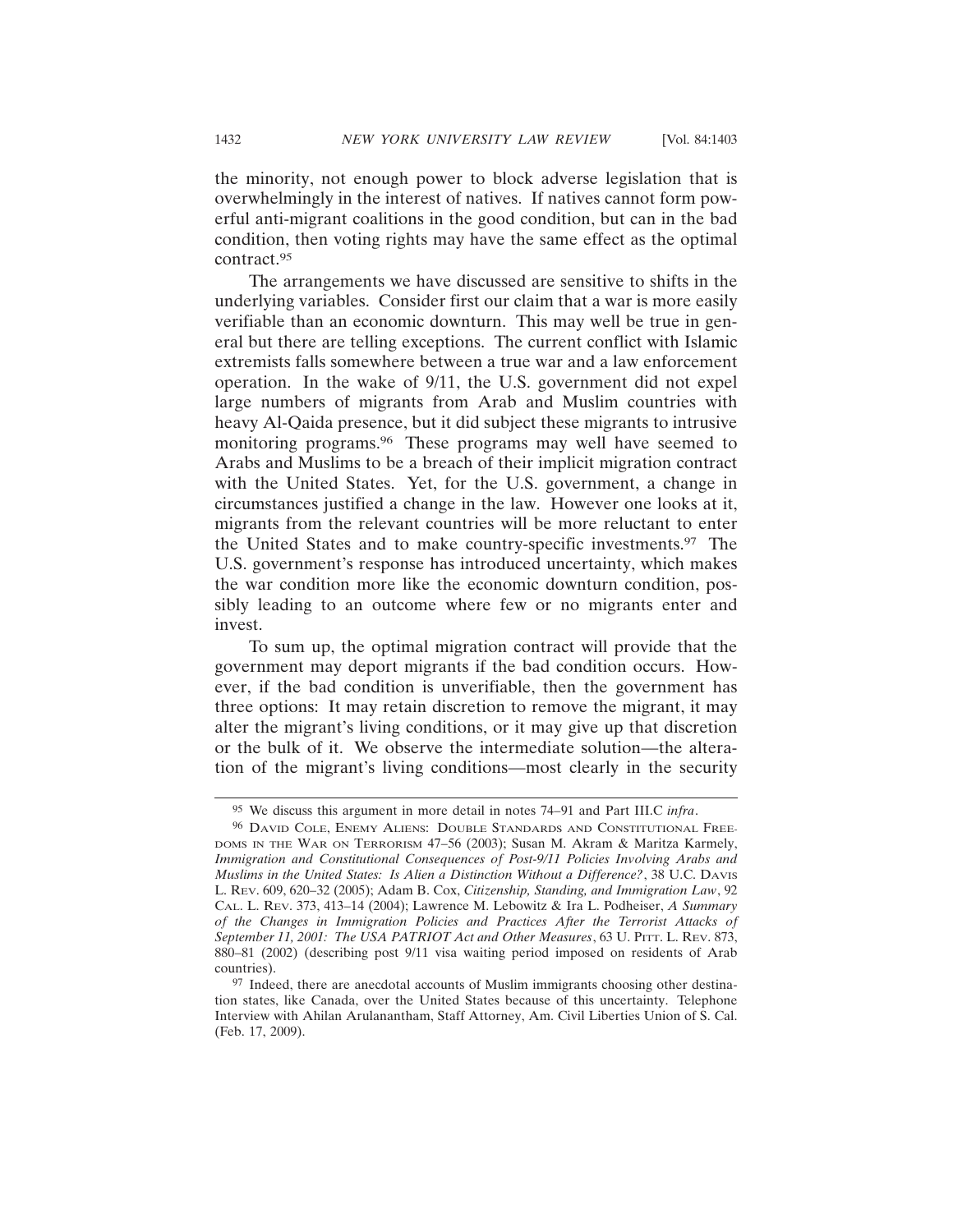context. In other circumstances, we observe governments dividing people into classes with varying levels of protection. This results in many migrants not making country-specific investments. The migrants that decide to make country-specific investments do so either because they receive protection immediately or are willing to risk removal at time 1 in the hopes of obtaining protection and a return on their investment in later periods.

When the underlying variables change, so should the law, and here we can offer some rough predictions. If the technology for verifying good and bad conditions changes so that verification becomes difficult, then governments will choose an extreme outcome—our Al-Qaida example, in which the government is unable to specify in advance clear rules for identifying the sort of terrorist threat that would trigger deportation or harsher treatment of some immigrants. If the risk of the bad condition increases, then migrants' rights should become weaker. And if the value of country-specific investments increases—as might happen as a country moves from an agricultural or traditional market economy to a "knowledge-based" economy then migrants' rights will become stronger.

# *D. The Optimal Strength of Migrant Rights*

The optimal contracting problem has an additional dimension not present in ordinary contractual relations, where it can be assumed that courts will enforce the contracts to which parties agree. Even if it were possible to describe precisely the good and bad conditions, prospective migrants may worry that the state will renege on its obligations under the agreement. For example, the state might retroactively change deportation law in a way that makes many noncitizens removable even in the good condition. Or, short of deportation, the state might harass the migrants or otherwise make their lives miserable, akin to constructive firing in the employment setting. This raises the problem of the strength of rights, or, more precisely, their degree of entrenchment.

Consider the difference between statutory and constitutional rights. If migrants are given an absolute right to remain and this right is statutory, then the state can eliminate this right merely by changing the law. Now, in fact, it might be difficult to change the law, in which case the right is robust. But, it might also be easy to change the law.

Alternatively, the right could be constitutional. If the right is constitutional, it can still be changed, but doing so is more difficult. It should be clear that generous rights (such as an absolute right to remain) that are weakly entrenched may offer less protection than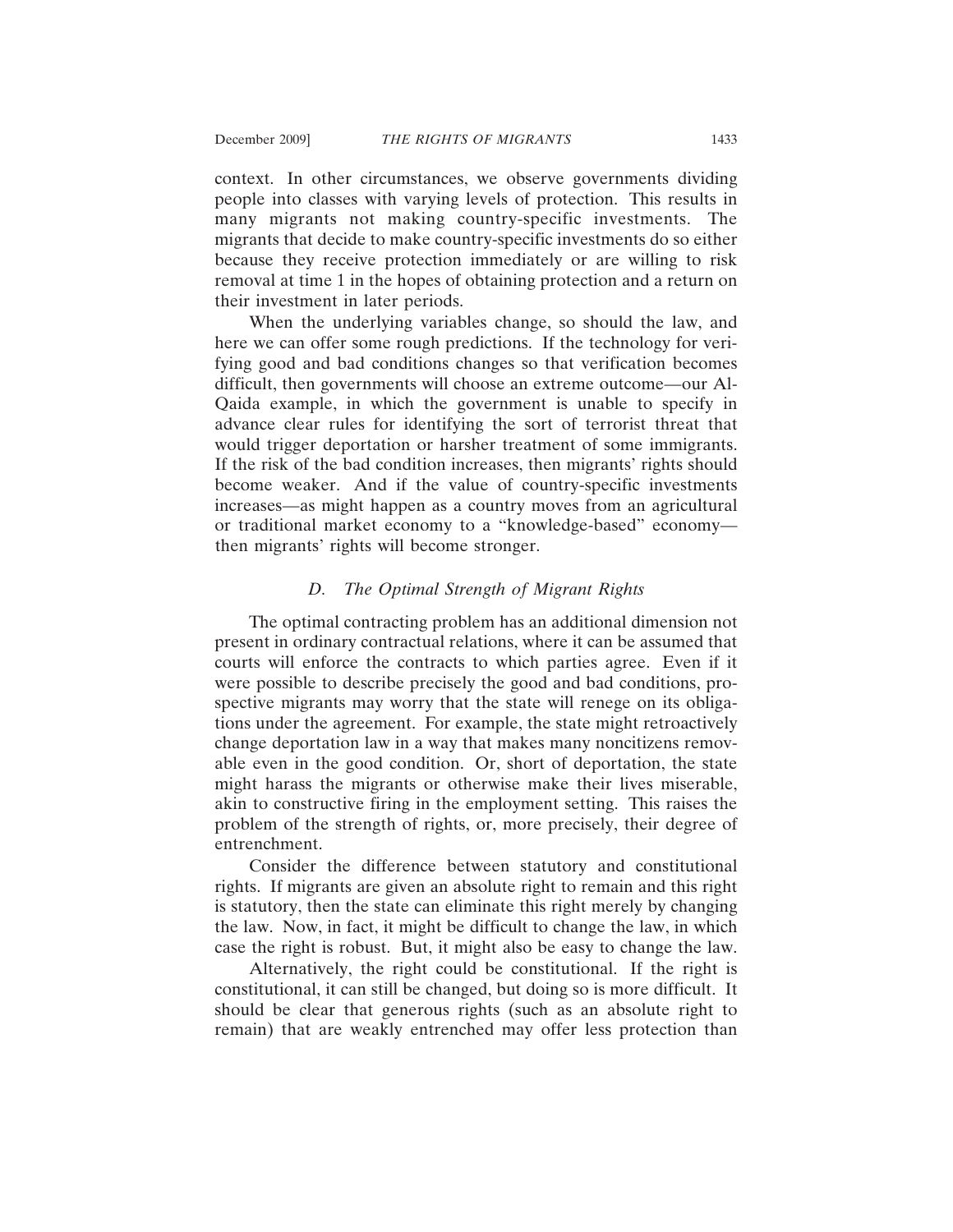weaker rights (such as a right to remain unless there is a war) that are more strongly entrenched.

The three main sources of rights can be arranged from weakest to strongest. Repeal of administrative rights can occur at the behest of the executive alone.98 Repeal of statutory rights requires the participation of Congress. Repeal of constitutional rights requires the satisfaction of various supermajority rules<sup>99</sup> or the acquiescence of the courts. All else equal, entry and country-specific investment will be greater when rights are more highly entrenched than when they are not. By the same token, the flexibility of the state is reduced. If the state fails to anticipate a crisis or type of crisis, and thus does not incorporate an option to remove into the basic legal scheme, it will not be able to add such an option if the right to remain is sufficiently entrenched.

Now consider a different possibility: giving the migrant the right to vote. The right to vote is distinctive. Like the right to remain, it can (in principle) be statutory or constitutional, and thus can be easier or more difficult for other (citizen) voters to eliminate. Yet, the migrant herself can exercise her right to vote and use it to elect officeholders who will support the migrant's rights. Thus, the right to vote is, to a degree, self-entrenching. To be sure, it is worth little by itself; but if there is a critical mass of migrants, the right to vote can be powerful.

Unlike the right to remain, the value of the right to vote is a function of how many other migrants have that right and how native citizens are likely to exercise their own votes. If few other migrants in the host country exist or few have the right to vote, or if native citizens make up a large majority and vote in blocs, then a migrant is not likely to value the right to vote. But in many cases, migrants will be able to form blocs<sup>100</sup> and make coalitions with groups of native citizens. This will allow migrants to protect whatever interests they value the most. Thus, participation rights can have distinctive value as a mechanism for overcoming immigration law's precommitment problem.

How might host countries choose whether to protect the rights of migrants administratively, statutorily, constitutionally, or through voting rights? Our starting point—that many migrants gain from making country-specific investments but that host countries want the

<sup>98</sup> *See* Adam B. Cox & Cristina M. Rodr´ıguez, *The President and Immigration Law*, 119 YALE L.J. (forthcoming 2009) (manuscript at 2–4, *available at* http://papers.ssrn.com/sol3/ papers.cfm?abstract\_id=1356963) (describing extent of President's authority in immigration policy).

<sup>99</sup> *See* U.S. CONST. art. V.

<sup>100</sup> *See infra* text accompanying notes 123–25.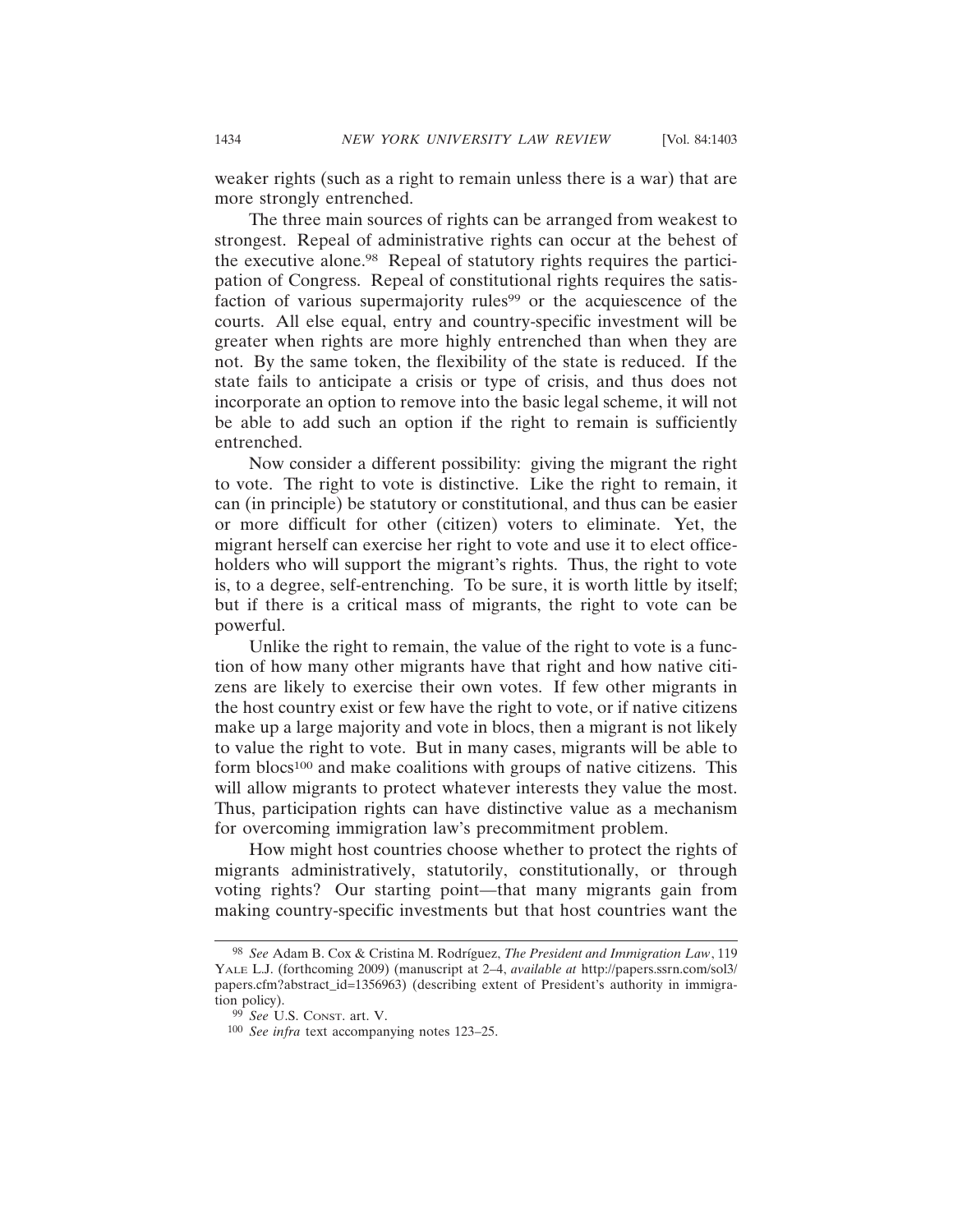flexibility to remove migrants if the bad condition occurs—suggests that some level of protection less than absolute will prevail. Let us assume a baseline where the host country simply exercises administrative discretion and can retain or remove migrants at will. Migrants might fear that the executive will remove them for political reasons even when the bad condition does not occur and thus will refrain from making country-specific investments. How might a host country improve on this outcome?

First, a host country might pass a statute that provides for fully secured rights. If migrants expect judges to interpret the statute fairly, and if the legislature can repeal the statute only with great difficulty for example, only if an emergency (the bad condition) exists—then the statute might be an adequate solution. However, the legislature itself might be no more trustworthy than the executive.

Second, a host country might constitutionalize the statute, thus eliminating the ability of the legislature to overturn it. A host country will do this if it expects that it can amend the constitution in an emergency or (what is more likely) that courts will fairly carve out exceptions for emergencies. Migrants would also need to trust the courts.

Third, a host country might instead grant the migrant voting rights, thus giving her the ability to block self-serving interpretations by the government or statutory revisions by the legislature. As we noted above, a host country will most likely grant voting rights to migrants who share the basic values and preferences of native citizens. Migrants will be most likely to value these rights if they believe they can form a coalition that is large enough to protect their interests.

In the United States, the rights of long-term migrants to remain have, over the centuries, become to a limited extent constitutionalized. Yet, these constitutional rights remain minimal and mostly procedural rather than substantive.101 For example, Congress is free to pass statutes requiring the deportation of long-term residents on almost any basis and to apply these new deportation rules retroactively.102 At the same time, the Executive has gained increasing control over the rights of migrants, especially in the form of enforcement

<sup>101</sup> *See supra* notes 32–34.

<sup>102</sup> *See* Galvan v. Press, 347 U.S. 522, 530–31 (1954) (upholding retroactive application of deportation provisions of Subversive Activity Control Act); Fong Yue Ting v. United States, 149 U.S. 698, 721–22 (1893) (holding that federal government has broad power to deport any noncitizen); *see also* Illegal Immigration Reform and Immigrant Responsibility Act of 1996 (IIRIRA), Pub. L. No. 104-208, 110 Stat. 3009, 3009–546 (codified as amended in scattered sections of 8 U.S.C.) (making many retroactive changes to grounds of deportability); INS v. St. Cyr, 533 U.S. 289, 314–26 (2001) (discussing IIRIRA's retroactive application).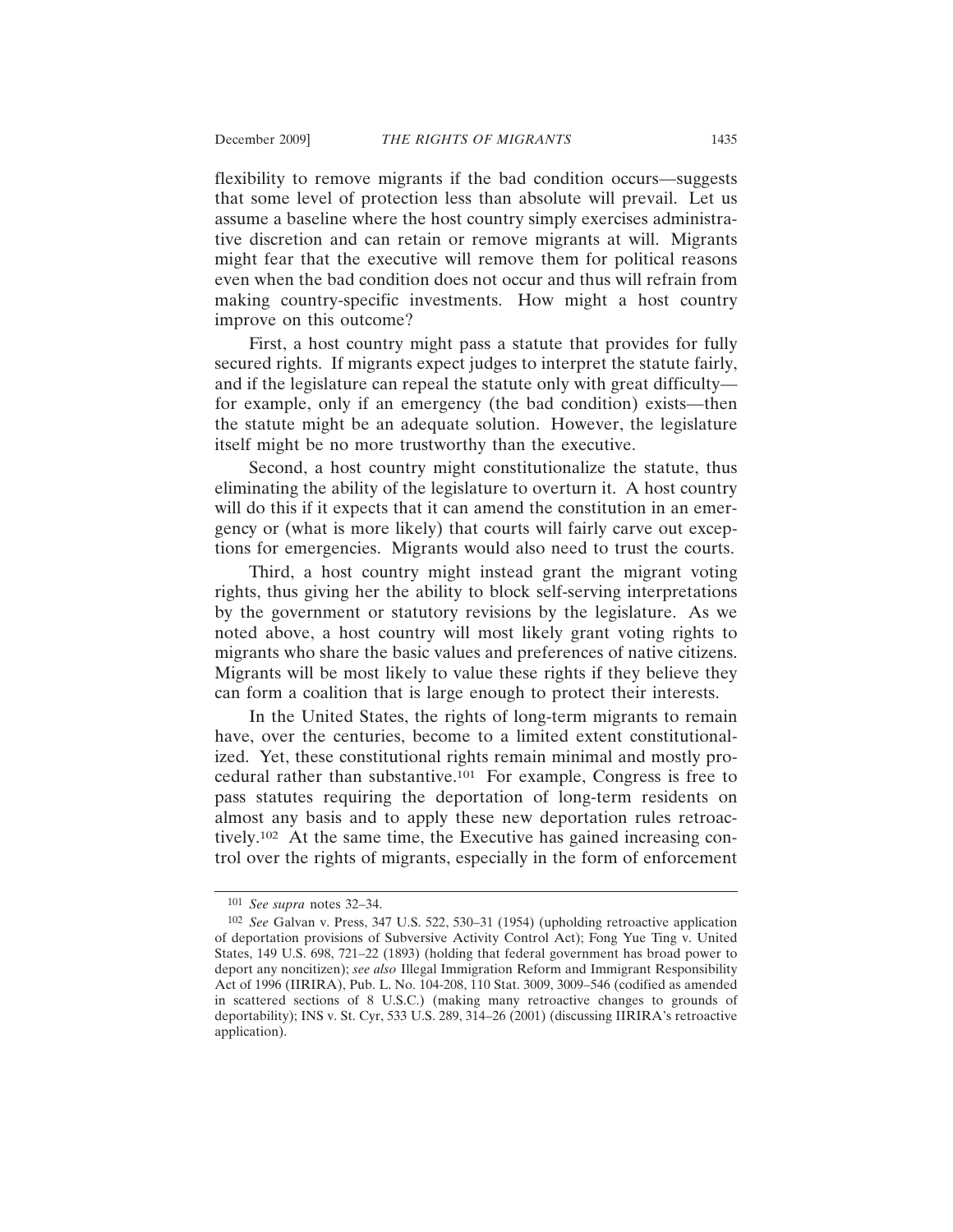actions against migrants who have entered illegally.103 Thus, the strength of migrant rights in the United States varies according to the type of migrant and the type of right in question, and, as our model predicts, the rights of short-term migrants are weaker—that is, easier to change.

To sum up, migration policy presents a precommitment problem for the host country. The host country seeks to encourage migrants to enter and make country-specific investments so that it can obtain greater tax revenues and other benefits. At the same time, the host country has a strong interest in being able to remove migrants, or significantly reduce the quality of their living circumstances, ex post.

If the content of rights could be perfectly specified in advance so that the host country could take adverse actions against migrants if and only if doing so was socially optimal for citizens from an ex ante perspective—then the rights should be the strongest possible. But because rights cannot be perfectly specified in advance, the host country faces a second-order trade-off between granting weak rights (so that it can change them at will but with the result that migrants will be reluctant to invest) and strong rights (so that migrants will invest but the host country will not be able to change those rights when doing so is optimal).

We can again offer some predictions. When verification costs are low so that host countries can offer detailed contracts that specify migrant rights under different conditions, the strength of rights should be high. When verification costs are high, however, host countries will offer stronger rights (for example, statutory rather than administrative) to migrants who make optimal country-specific investments than to migrants who do not. In the United States, skilled workers who enter on visas have statutory rights while unskilled workers who enter illegally have quasi-administrative rights that exist at the sufferance of the executive.104

#### III

#### **COMPLICATIONS**

We just outlined a basic model with potentially testable predictions. The real world is more complex, however, and here we suggest some ways for complicating the analysis.

<sup>103</sup> *See* Cox & Posner, *supra* note 10, at 852.

<sup>104</sup> *See id.* at 849–52 (discussing de facto low-rights system of illegal entry); Cox & Rodríguez, *supra* note 98, at 63-65 (arguing that Executive has broad and unilateral powers over illegal immigrants).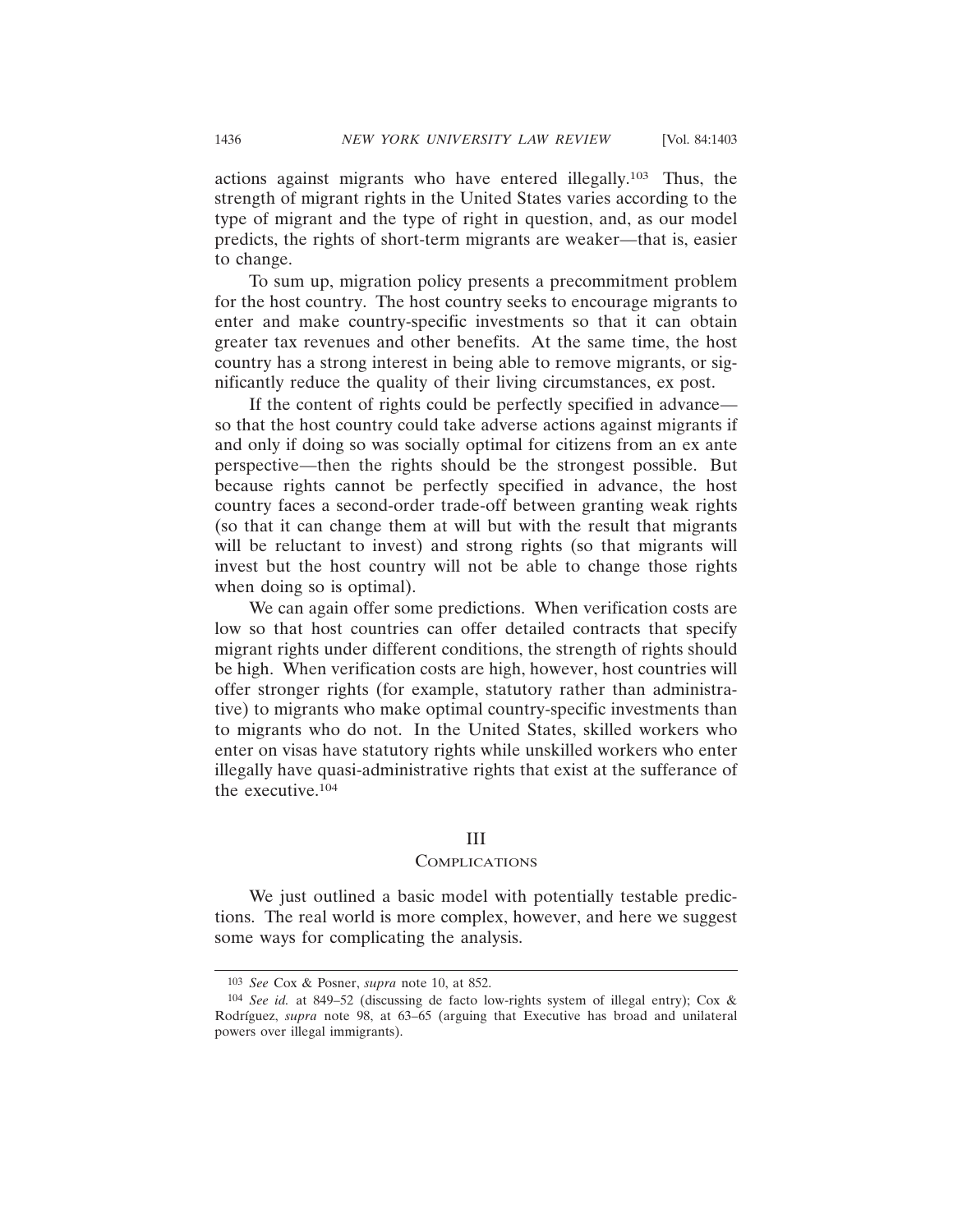# *A. Exit Rights*

All migrants have the right to exit. In our basic model, this right is irrelevant because the problem on which we focus is that of the precommitment of the host country. But one can imagine the opposite problem, namely, that countries fear that if they welcome migrants and incur costs in training, educating, and assimilating them (for example, by offering bilingual programs in schools), the migrants may leave the country before working and paying enough taxes to allow the host country to recover its investment.

If this problem were real, host countries could deny migrants the right to exit or require migrants to post a bond before they enter, which they would lose if they voluntarily left the country before a specified period of time had expired. In practice, no modern democracy formally limits migrants' (or citizens') exit rights, and we do not observe the bonding system.105 This suggests that the problem is theoretical rather than real. Nonetheless, some countries do require migrants to repudiate their citizenship in other countries before accepting citizenship in the host country.106 This requirement reduces the value of the exit option, as the exiting migrant would need to reapply for citizenship in her native country or go elsewhere. We will discuss dual citizenship in greater detail in Part IV.B.

If migrants have the right to exit, the value of that right varies greatly depending on the nature of the migrant and the country of origin. Migrants from high-wage countries have more valuable exit rights than migrants from low-wage countries because the latter lose more future income if they leave the host country. Refugees also have higher exit costs: If they return to their native country, they may be harassed or killed. One might predict that host countries would offer weaker rights to migrants with low-value exit options because the host

<sup>105</sup> To be clear, by "exit rights" we mean the legal right of the immigrant to return to her home country. There are many other reasons that noncitizens might physically exit the host country: They might travel abroad on vacation, or they might travel back to their home country to visit family and friends. These forms of temporary travel abroad do not raise the concerns we focus on in this section. But we should note that the United States does, as a functional matter, impose some restrictions on these travel rights. *See* Nancy Morawetz, *The Invisible Border: Restrictions on Short-Term Travel by Noncitizens*, 21 GEO. IMMIGR. L.J. 201, 205–19 (2007) (describing current travel restrictions imposed on LPRs and applicants).

<sup>106</sup> *See* Patrick Weil, *Access to Citizenship: A Comparison of Twenty-five Nationality Laws*, *in* CITIZENSHIP TODAY: GLOBAL PERSPECTIVES AND PRACTICES 17, 22–24 (T. Alexander Aleinikoff & Douglas Klusmeyer eds., 2001) (listing European countries that have renunciation requirement); Simone Tan, Note, *Dual Nationality in France and the United States*, 15 HASTINGS INT'L & COMP. L. REV. 447, 461–62 (1992) (noting that France's Nationality Act of 1973 departed from Code of 1945's requirement that French citizenship must be abandoned upon acquiring citizenship of another state).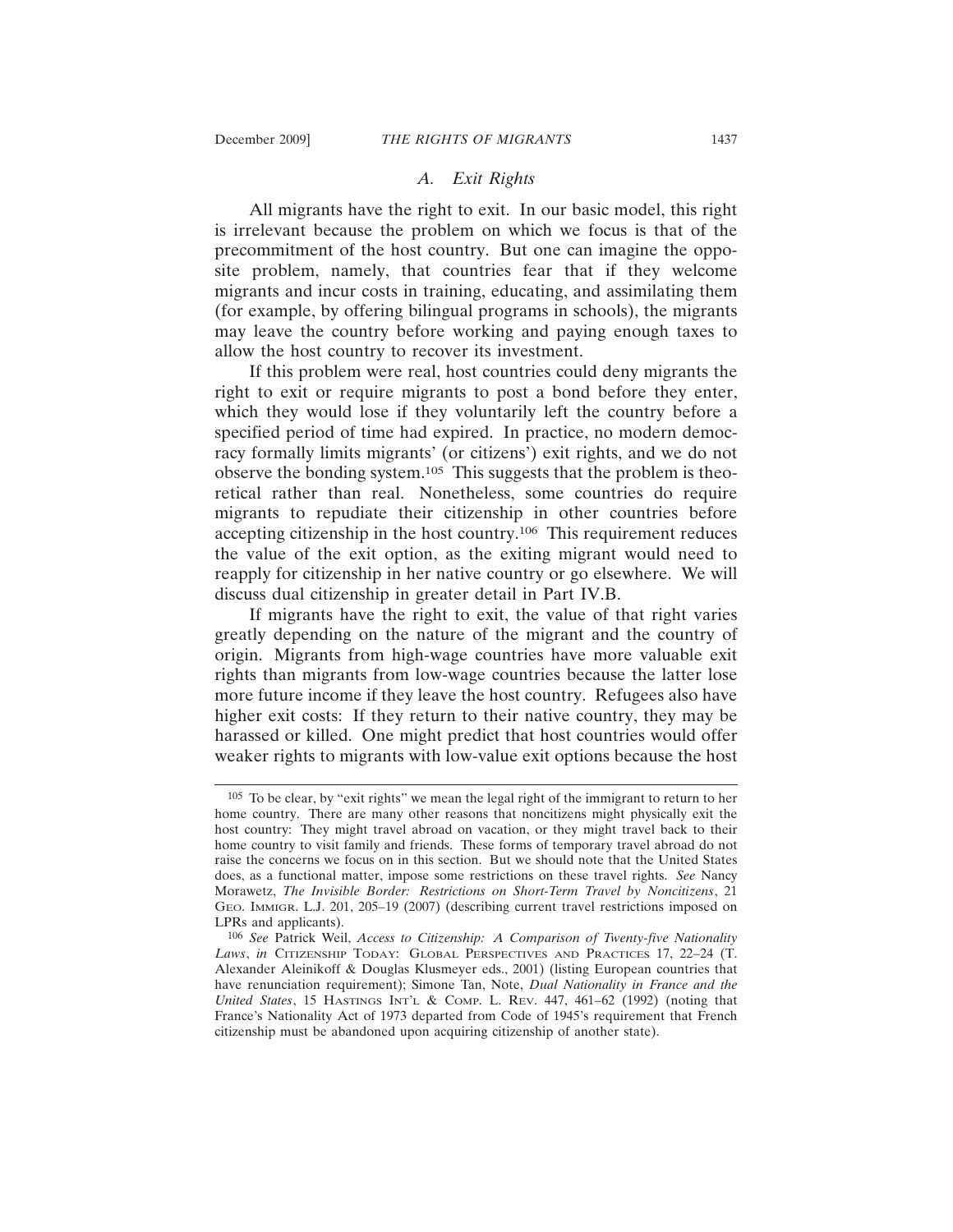country need not fear that such migrants will leave if they are treated poorly and thus can depend on these migrants to make countryspecific investments despite fewer and weaker rights. One observes this pattern of regulation in the United States, where high-skilled workers from prosperous nations in Europe and elsewhere are often accorded substantial legal rights, while low-skilled workers from much poorer nations in Central and South America are admitted on restrictive terms or permitted to enter without any legal status at all.<sup>107</sup>

#### *B. Families*

Our basic theory assumed just two agents: a monolithic state and a solitary migrant. But migrants are seldom solitary. States can encourage migrants to enter and invest by promising rights to family members, such as children. As before, however, the state risks tying its hands in a way that may hurt it ex post.

Sending and Receiving States face similar choices with respect to the treatment of family members. A migrant may have any number of familial relationships, current (as of the time of migration) and prospective (after migration). Let us distinguish a few dimensions. First, at the time of arrival, the migrant may have many or few relatives, each of whom may be close or distant. Second, she may bring these relatives (some or all) with her or they may stay in the Sending State. Third, she may establish new familial relationships in the Receiving State—in particular, a spouse and children (but also in-laws, nephews, nieces, and so forth). Fourth, her new relations may have stronger or weaker connections with the Receiving State (they might be noncitizens, for example). The Sending and Receiving States must make numerous choices about how to treat these familial relations and, therefore, about how to treat the migrant herself, given that the migrant will care about maintaining these relationships and (usually) staying in proximity to her family.

We can speak broadly of favorable family policies or unfavorable family policies, where the degree of favor refers to the extent to which the migrant may exercise an option to enter with pre-entry family connections and to exit with post-entry family connections. To keep things simple, however, let us focus on perhaps the most important issue from the standpoint of policy: the rights of children.

<sup>107</sup> *See* Cox & Posner, *supra* note 10, at 849 (describing "multi-'track' structure of American immigration law"). Refugees are an exception in the United States. They are formally provided generous rights, including legal status and the right to eventually become LPRs. *See* INA §§ 208–209, 8 U.S.C. §§ 1157–1159 (2006) (describing asylum requirements and legal rights of noncitizens granted asylum).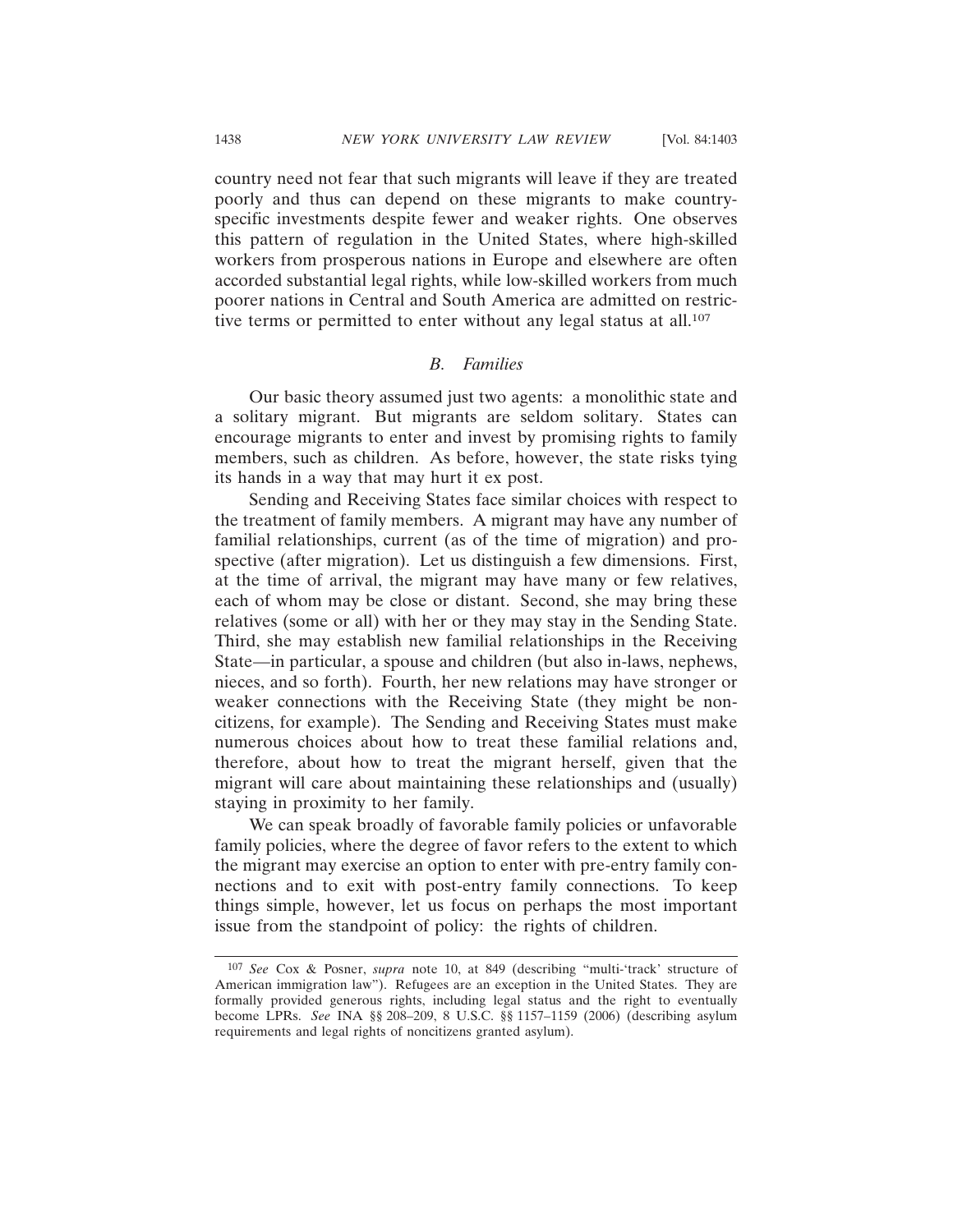Consider a migrant who enters a Receiving State and then has a child while in that country's territory. The basic conceptual divide is between *jus sanguinis* and *jus soli*. <sup>108</sup> *Jus sanguinis* provides that a child derives her citizenship from her parents, so a child of German citizens who is born in the United States has German citizenship.109 *Jus soli* provides that the child derives her citizenship from the state in whose territory she is born, so the child in our example would have United States citizenship.110 Actual laws deviate from these paradigms, and various rules resolve conflicts or permit dual citizenship, but we will limit ourselves to the paradigm cases.<sup>111</sup>

What are the costs and benefits of the two systems? For the migrant, a host country with *jus soli* is more attractive than a country with *jus sanguinis* because only in the former can her child, if born in the Receiving State, have Receiving-State citizenship. Given that a child who is born and spends several years in the Receiving State will generally be a fluent speaker of that language and may have trouble learning the language of the Sending State, the migrant's interest in obtaining citizenship for her child may be strong. To be sure, this citizenship might not be worth anything if the migrant and her children leave the Receiving State. Even in that case, the option to return has value because it protects the migrant from adverse developments in her home country.112 But, compared to *jus sanguinis*, *jus soli* gives the migrant the option to obtain citizenship for her children if she decides to remain permanently in the Receiving State, so that her children, as adults, may stay as well.

At the same time, the migrant will prefer to have a system of *jus sanguinis* in the Sending State. This ensures that if she decides to return, then her children will be able to return with her and reside permanently as citizens of the Sending State.113

<sup>108</sup> Weil, *supra* note 106, at 17.

<sup>109</sup> RUTH DONNER, THE REGULATION OF NATIONALITY IN INTERNATIONAL LAW 31–33 (2d ed. 1994).

<sup>110</sup> *Id.*

<sup>111</sup> We discuss the variations in citizenship rules more fully in Part IV.B *infra*.

<sup>112</sup> In theory, the children's citizenship in the Receiving State may be limited by Sending State rules. For example, the Sending State could confer citizenship on the child under principles of *jus sanguinis* and refuse to recognize the citizenship conferred by the host country. In practice, however, we do not observe such restrictions.

<sup>113</sup> This point applies with diminishing force as generations pass. The migrant probably thinks very little about the rights of her great- or great-great-grandchildren. Many states including the United States—have a generational cutoff. *See, e.g.*, INA § 301, 8 U.S.C. § 1401 (2006) (limiting citizenship outside of United States to those who have American parent). But a state is less likely to have such a cutoff if it identifies strongly as a diaspora nation founded on a shared ethnic or religious identity. Such states will want to extend citizenship even to the remote descendants of citizens in order to encourage their entry. In that light, it is unsurprising that Israel permits distant descendants of citizens to enter the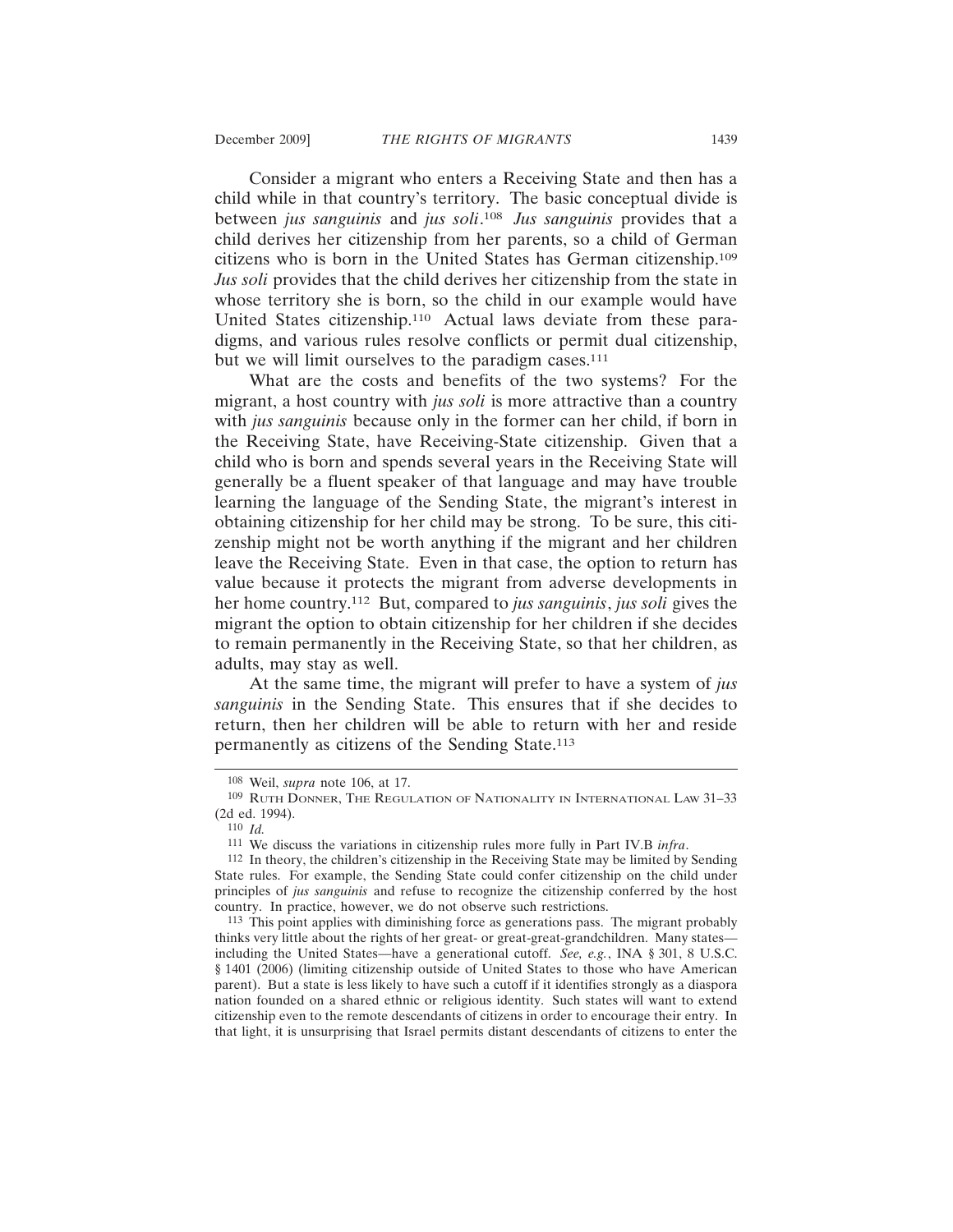Consider now the Receiving State's perspective. With respect to immigrants, it encourages immigration and country-specific investment by adopting *jus soli*. Immigrants are more likely to enter, and to invest in country-specific assets, if they expect that the children whom they bear in the Receiving State will be citizens. There is some evidence that the United States adopted a *jus soli* regime in part for these reasons—it was a fledgling nation with vast tracts of land and a strong interest in attracting labor.<sup>114</sup>

The cost of *jus soli* is that these children will have voting rights and the right to remain. Often this cost is very low. The children of immigrants tend to easily learn the language of the Receiving State and adopt the values and absorb the culture of the people who live there. However, in countries where assimilation is difficult, the cost could be very high. The Receiving State might fear that descendents of migrants will form an unassimilated and hostile group; and if the group has voting power, it may distort political outcomes away from what is preferred by native citizens and their descendents.

If the Receiving State fears such an outcome, it will prefer *jus sanguinis*, even though *jus sanguinis* will deter immigration. Indeed, if *jus sanguinis* laws do not deter immigration, they can create a selffulfilling prophecy where migrants teach their children the language, culture, and values of the migrants' country of origin so that the children will have a viable exit option, in which case these children may not learn the Receiving State's language, culture, and values well enough to allow them to fully assimilate. It may not be a coincidence that *jus soli* prevails in the United States, which has a successful history of assimilation, while *jus sanguinis* has historically prevailed in European countries such as Germany and France, which have unassimilated national minorities. This said, the direction of causality is unclear.115

The Sending State can choose to benefit the emigrant by creating a system of *jus sanguinis*. If *jus soli* prevails, the emigrant's foreignborn children will not have their parent's country-of-origin citizenship. This lowers the value of the emigrant's option to exit the Receiving State. By contrast, if *jus sanguinis* prevails in the Sending State, the

country and quickly become Israeli citizens. *See* Yousef T. Jabareen, *Constitution Building and Equality in Deeply-Divided Societies: The Case of the Palestinian-Arab Minority in Israel*, 26 WIS. INT'L L.J. 345, 368–69 (2008) (detailing Israel's Law of Return, 5710-1950, 4 LSI 114 (1949–50) (Isr.), Nationality Law, 5712-1952, 6 LSI 50 (1951–52) (Isr.), and Entry into Israel Law 1952 5712-1952, 6 LSI 159 (1951–52) (Isr.)).

<sup>114</sup> Peter H. Schuck, *The Transformation of Immigration Law*, 84 COLUM. L. REV. 1, 8–9 (1984).

<sup>115</sup> *See* Weil, *supra* note 106, at 19–25 (describing this historical pattern).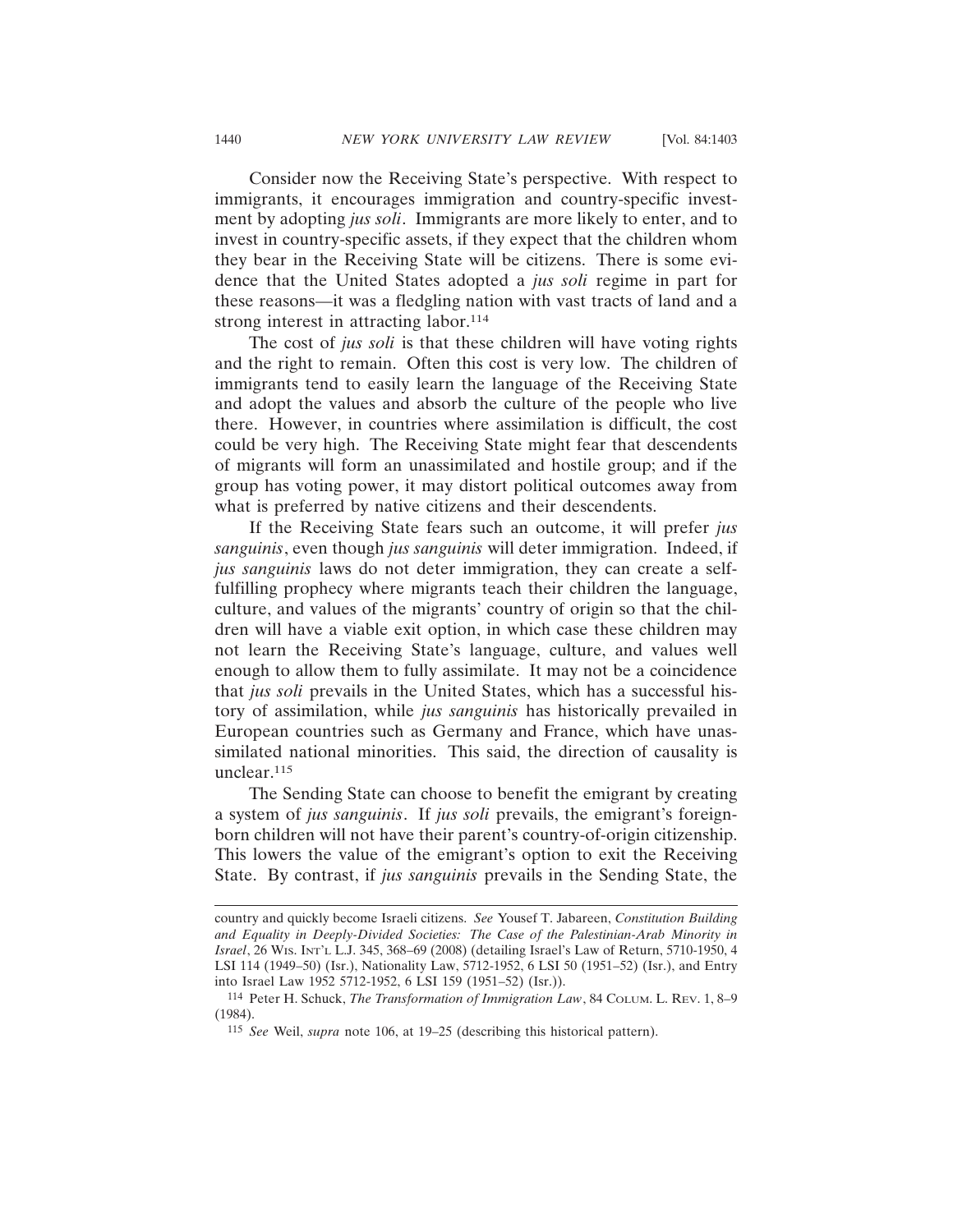emigrant can be sure that her children will be citizens in that state. Thus, the Sending State might use a system of *jus sanguinis* to encourage emigration and *jus soli* to discourage emigration.

However, it should be clear that states need not have the same system for emigrants and immigrants. A country that seeks to encourage both immigration and emigration, for example, could have *jus soli* for immigrants and *jus sanguinis* for emigrants. This is, in fact, close to the practical effect of United States citizenship policy, which combines elements of both *jus soli* and *jus sanguinis*. 116

Various rules can also be used to soften the edges of the paradigm regimes. A *jus soli* state, for example, might allow a returning migrant to obtain citizenship status for children born overseas with lesser hurdles, such as shortening waiting periods, lowering fees, and so forth. And, indeed, since World War II, countries with historically different migration law traditions have been gradually converging toward a system that combines elements of *jus soli* and *jus sanguinis*. 117

Our point, for now, is that what one might call "child-citizenship rights"—*jus soli*, *jus sanguinis*, and the variations—are similar to basic rights, participation rights, and the right to remain, but with an additional twist. Like the other rights, child-citizenship rights are used by the Receiving State to attract migrants and encourage investment, and granting these rights will be particularly favored by the Receiving State when assimilation can be expected. The twist is that childcitizenship rights can also be used by the Sending State to increase or reduce the value of the exit option of its citizens living in foreign states.

# *C. Voting Rights*

Our simple model above assumed that the cost to the Receiving State of political participation by migrants stemmed exclusively from their potentially divergent preferences. The truth is more complicated. From the Receiving State's perspective, there are several different reasons why it might be costly to extend voting rights to migrants.

Consider first the problems of information and inculcation. The host country might worry that voters need certain information to cast intelligent ballots; without that information voters might vote in ways that are detrimental to the state and perhaps even to themselves. The concern is that new immigrants do not have sufficient information.

<sup>116</sup> *See* ALEINIKOFF ET AL., *supra* note 26, at 15–55 (describing elements of *jus soli* and *jus sanguinis* traditions in U.S. law).

<sup>117</sup> *See* Weil, *supra* note 106, at 25–32 (describing recent convergence of laws).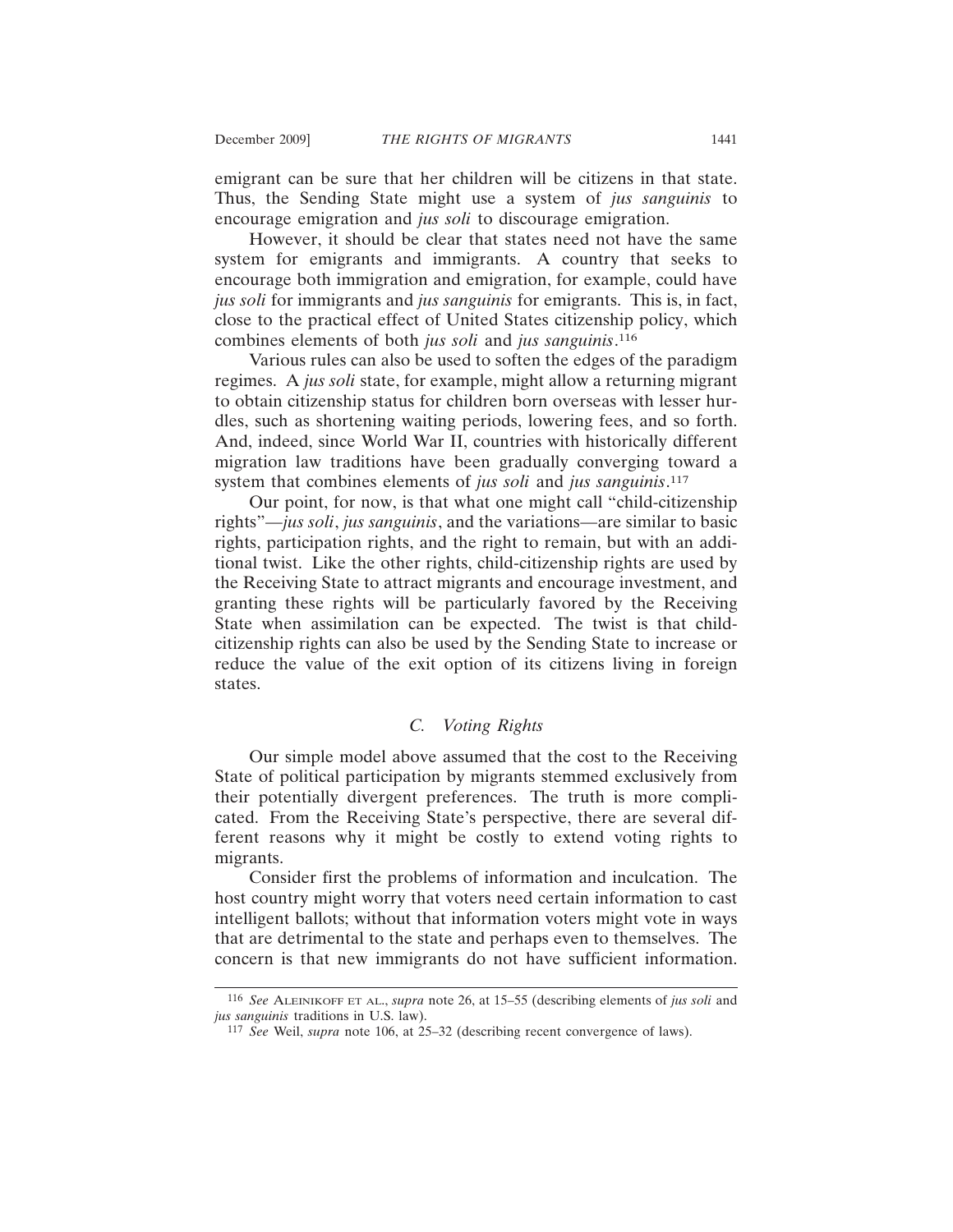The inculcation issue is related: The state might worry that new immigrants will vote in ways detrimental to the existing polity because they will initially not have absorbed the values of the existing community.

Both of these concerns track parallel arguments in American voting rights jurisprudence. As recently as the 1960s, several states (and some local governments) had durational residency requirements for voting.118 New residents were ineligible to vote until they had resided in the state for a fixed period, sometimes up to one year. When these laws were challenged in court, the states defended them on information and inculcation grounds. These arguments were squarely rejected by the Supreme Court.<sup>119</sup> But the Court did not suggest they were implausible. Instead, it concluded as a normative matter that demanding inculcation was impermissible where interlocal or interstate, rather than international, migration was at stake.<sup>120</sup>

The informational and inculcation issues are both transitional concerns. They suggest that the cost of conferring political rights on a migrant might decline over time. If these were the only costs, they could be alleviated through durational residency requirements—such as the current five-year-residency requirement prior to naturalization—or by other mechanisms designed to lower information costs or to reshape migrants' preferences.

But even if migrants all had good information and fixed preferences, the Receiving State might worry that those preferences diverged from the existing polity in a way that imposed costs on the state. Importantly, however, this does not mean that the Receiving State need always strive to pick migrants with political preferences close to those of existing citizens.

If politics is driven by the median voter, for example, then the state need only ensure that extending voting rights to migrants does not move the median. The Receiving State could accomplish this in one of two ways. First, it could grant voting rights only to migrants whose preferences are close to that of the existing median voter. Second, it could extend the franchise to migrants with diverse prefer-

<sup>118</sup> For example, the Tennessee Constitution stated that

<sup>[</sup>e]very person of the age of twenty-one years, being a citizen of the United States, and a resident of this State for twelve months, and of the county wherein such person may offer to vote for three months, next preceding the day of election, shall be entitled to vote for . . . members of the General Assembly and other civil officers for the county or district in which such person resides . . . .

TENN. CONST. art. IV, § 1 (1970), *invalidated by* Dunn v. Blumstein, 405 U.S. 330 (1972). 119 *See generally Blumstein*, 405 U.S. 330; Carrington v. Rash, 380 U.S. 89 (1965).

<sup>120</sup> *See Blumstein*, 405 U.S. at 357–60 (implicitly rejecting state's attempts to enforce requirement that electorate be informed).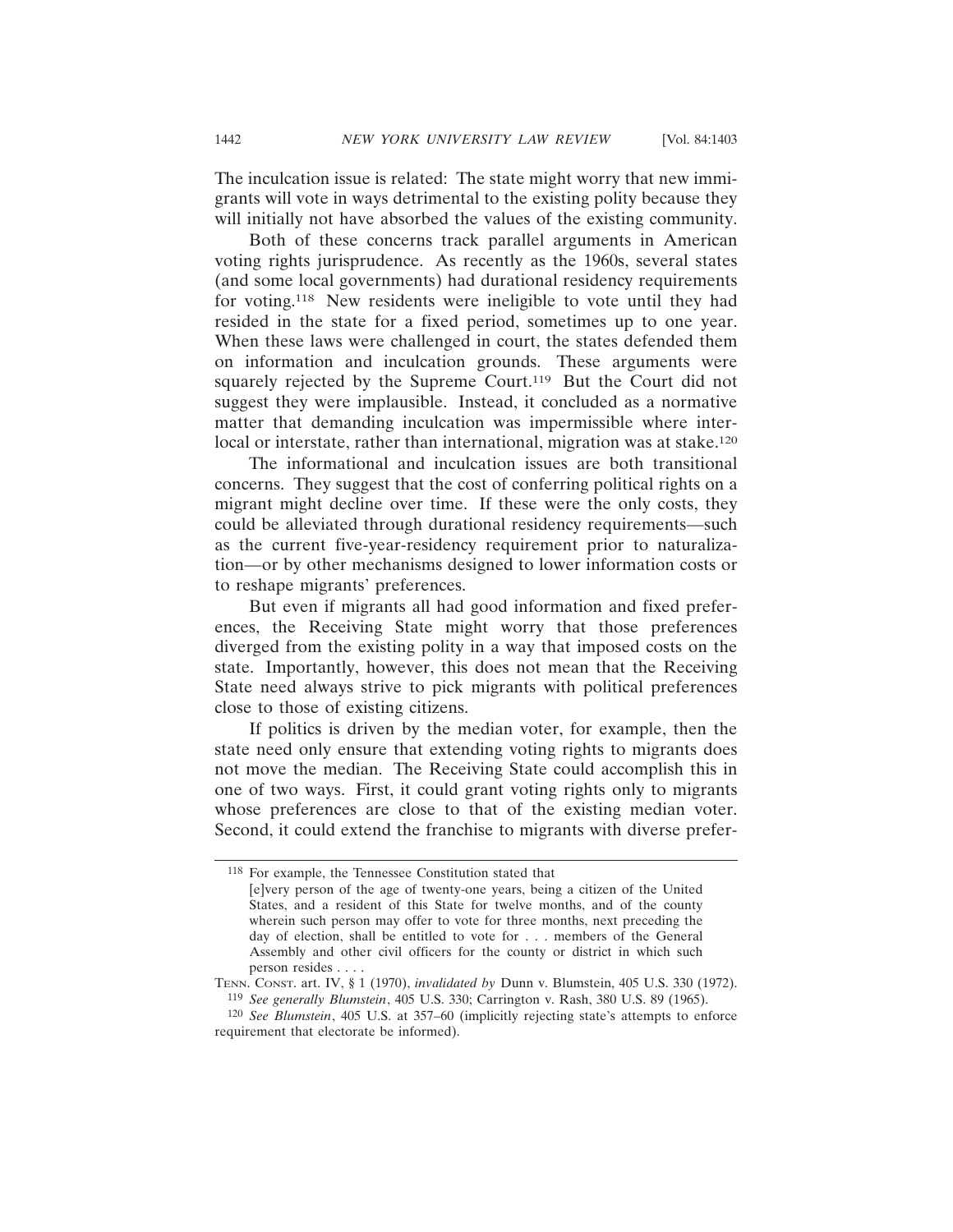ences, so long as it ensured that these migrants' preferences were distributed roughly equally around the median preference of the existing polity.

On this account, the cost of migrant voting is a function of the median migrant's voting preferences but not of the overall diversity of migrants' views.121 Homogeneity itself is relatively unimportant—and can actually increase the cost of error for the state if it misjudges the preferences of the migrants it picks.122

On a related note, it is not just migrant voters' preferences that will concern the Receiving State. Governments are powerful agents of redistribution. This raises the concern that migrants—even migrants who have ideological preferences identical to existing citizens—might try to use their political power to redistribute the state's wealth to themselves. If this is the state's central concern, then it will worry more about the organizational capacities of the immigrant pool than about their ideological distribution. Migrants who can more easily overcome collective action problems and band together as a group will be more likely to engage in successful rent seeking.123

Shared cultural, ethnic, or linguistic identity might be features that facilitate such collective action. Consider, for example, the Cuban immigrant community, whose political power has been widely documented.124 Thus, a state concerned most about rent seeking

<sup>121</sup> As a technical matter, the cost is also a function of the size of the migrant pool. If the median migrant's preferences diverge from the existing electorate, the extent to which this will actually shift the Receiving State's policies depends on the relative size of the existing polity and the pool of potential migrant voters.

<sup>122</sup> There are, however, other theories that imply that the Receiving State might favor homogeneity in the electorate. Governments produce public goods. A trope of localgovernment literature is that the efficiency of public good production can be improved by increasing the homogeneity of the electorate. *See* Charles M. Tiebout, *A Pure Theory of Local Expenditures*, 64 J. POL. ECON. 416, 418–20 (1956) (modeling supply of local public goods). This can be true where there are economies of scale associated with public good production, or where supplying one public good interferes with supplying another, which could be true because the goods themselves are in conflict, as with open spaces and highways, or because the production of public goods is costly, and the government is fiscally constrained. If the efficient supply of public goods were all one cared about, then one would want to use immigration law to increase the homogeneity of the electorate. While this might be a plausible account for very small states, it seems implausible for a large and diverse state like the United States.

<sup>123</sup> *See generally* MANCUR OLSON, THE LOGIC OF COLLECTIVE ACTION: PUBLIC GOODS AND THE THEORY OF GROUPS (1971) (describing conditions that facilitate and inhibit collective actions).

<sup>124</sup> *See, e.g.*, Samuel Issacharoff, *Groups and the Right To Vote*, 44 EMORY L.J. 869, 898 (1995) (discussing Cuban-American political power in Florida).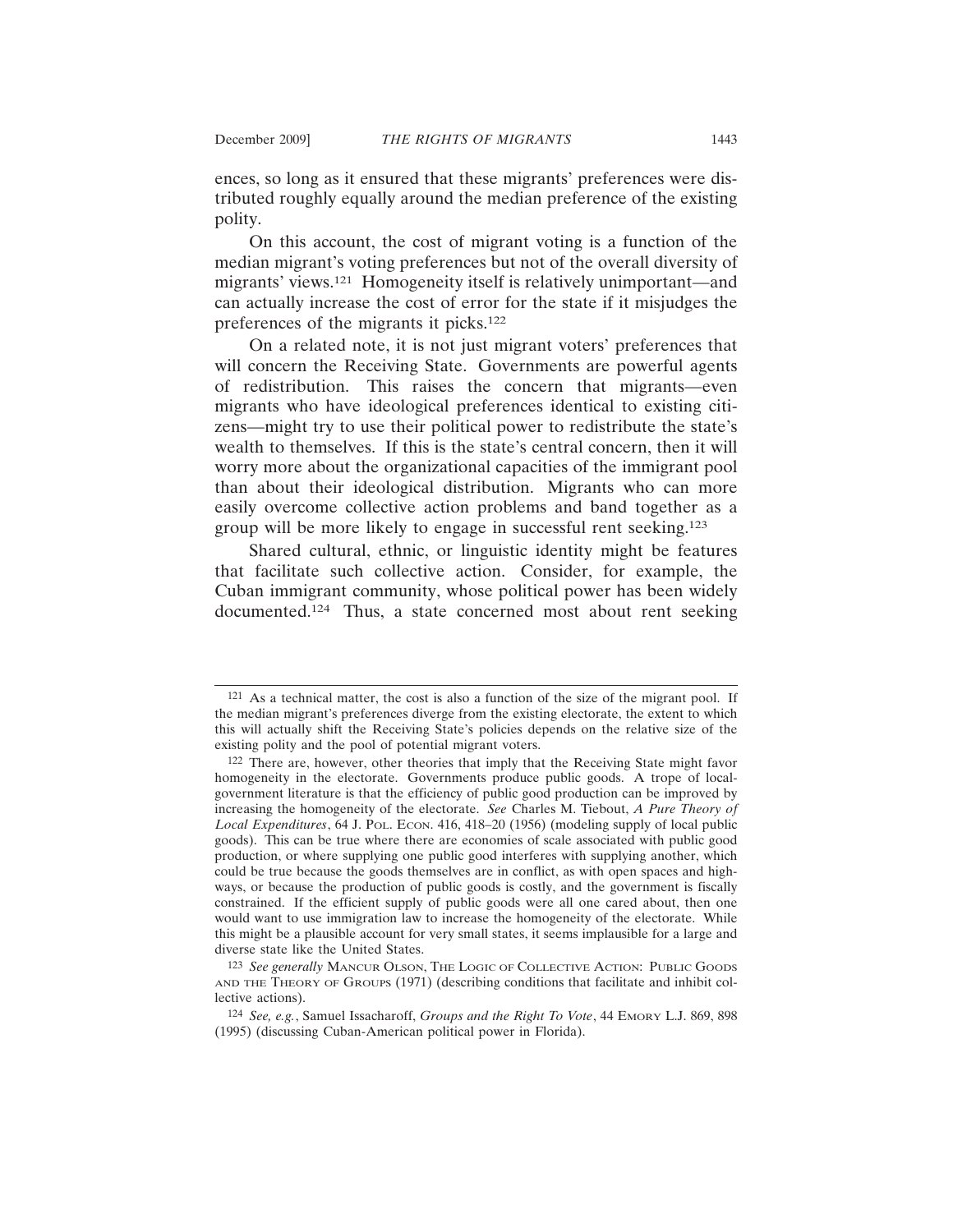might try to limit large-scale migrations from a single source and to pick migrants with diverse ethnic and linguistic backgrounds.125

As should be clear from the examples above, different theories about the structure and function of democracy lead to quite different, often conflicting, prescriptions. For example, a government concerned about producing public goods efficiently might favor a homogeneous migrant pool, but a homogeneous migrant pool is the last thing a government concerned about rent seeking would want.

Understanding more fully the political implications of immigration policy highlights a potential tension in a state's immigrantselection system. States select immigrants along several dimensions. Labor is one important dimension: States often select immigrants who promote particular labor market goals. In the United States today, this might mean admitting a large number of low-skilled workers. But the state's selection preferences regarding the labor market might conflict with the state's ideological selection preferences.126 Low-skilled workers might turn out to have ideological preferences far from those of the existing electorate. Where this is true, the state must either compromise along one of these dimensions or attempt to avoid the compromise by admitting the immigrants while excluding them from participation in the political process.<sup>127</sup>

This trade-off might help explain why the United States today is contemplating the use of temporary migration programs (which really means a slow path to permanent residence and eventual voting) for low-skilled workers but a much quicker path for high-skilled workers. The comprehensive reform legislation that failed to make it out of Congress in 2006 reflected this structure.128 Several versions of that legislation combined a large increase in the green-card quota for highskilled workers with the creation of a large-scale temporary worker

<sup>125</sup> The United States's quota system includes some such limits. Per-country caps limit the number of migrants from each Sending State who may receive visas. For most states these restrictions are irrelevant, but they impose tremendous restrictions on migration from places like Mexico and the Philippines. *See* INA § 202, 8 U.S.C. § 1152 (2006) (setting per-country caps); *see also* ALEINIKOFF ET AL., *supra* note 26, at 308–11 (describing per-country caps and effect they have on China, India, Mexico, and Philippines); 9 U.S. DEP'T OF STATE, VISA BULL. NO. 4, at A.5 (2009), http://travel.state.gov/visa/frvi/bulletin/ bulletin\_4406.html (showing current backlogs created by caps).

<sup>126</sup> *See generally* Francesc Ortega, *Immigration Quotas and Skill Upgrading*, 89 J. PUB. Econ. 1841 (2004) (modeling trade-off between labor and electoral effects of migration).

<sup>127</sup> This also suggests that, on the margin, states will be more likely to try to attract ideologically dissimilar immigrants with other forms of protection, such as a stronger right to remain.

<sup>128</sup> Comprehensive Immigration Reform Act of 2006, S. 2611, 109th Cong. tits. IV, V (2006).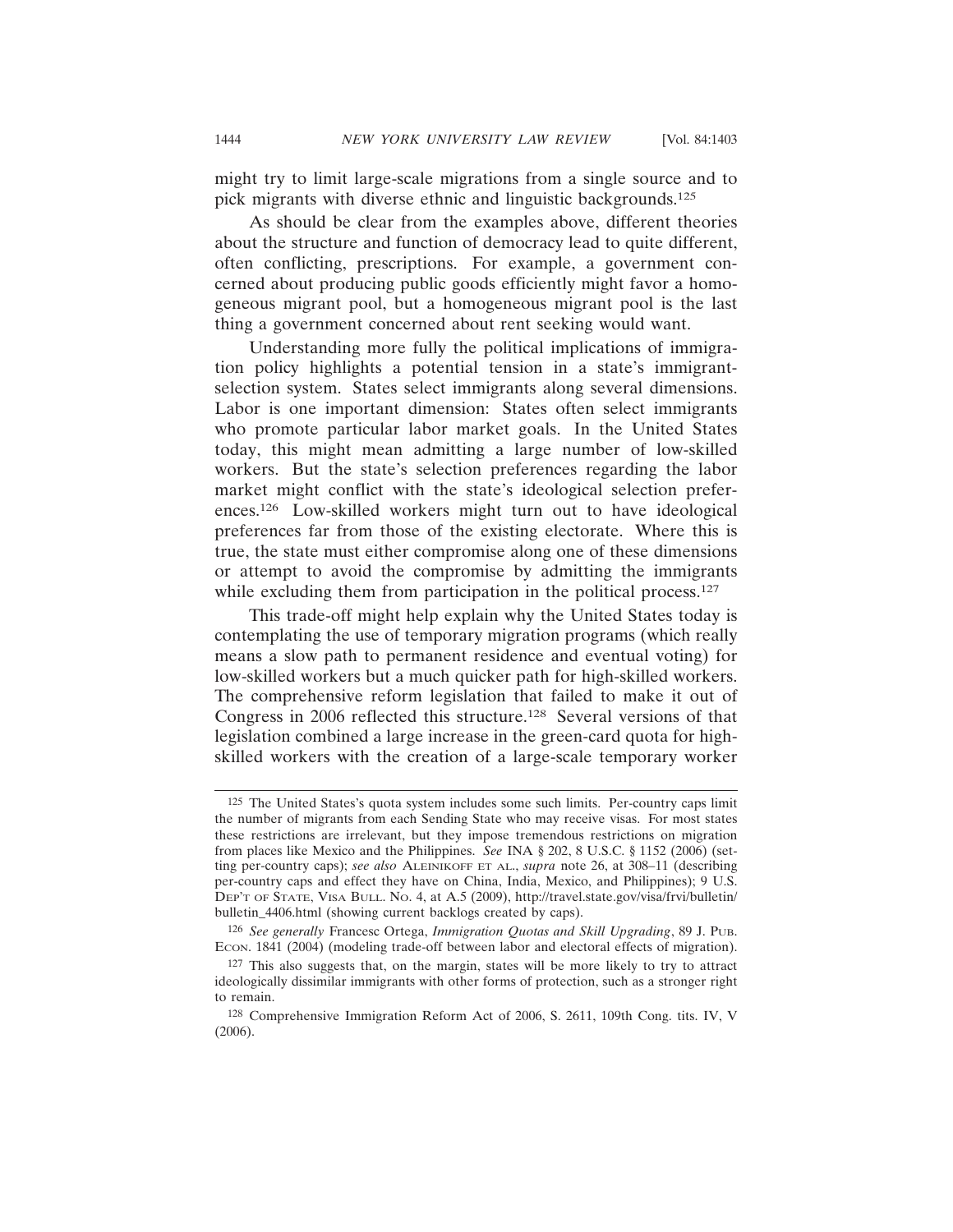program for low-skilled workers.129 The high-skilled workers given green cards and admitted as LPRs would have been eligible to naturalize in five years.130 In contrast, the low-skilled workers would have had to work for at least three years (and typically longer) before becoming eligible to apply for lawful permanent residence, and their applications would be further delayed if they were unable to pass English and civics exams from which the high-skilled migrants were exempt.131 This would mean that low-skilled workers would have to wait nearly twice as long as high-skilled workers (under the best of circumstances) to obtain political rights. One explanation of this differential treatment is that the government believed that high-skilled workers would be more likely—because of their countries of origin and high levels of education, among other reasons—to have ideological preferences closer to those of the existing U.S. electorate.

The European Union (EU) presents another interesting example. Article 19 of the Treaty Establishing the European Community (EC) gives every citizen of the EU the right to vote in municipal elections wherever she is a resident.<sup>132</sup> A Pole living in Paris can thus vote in Paris's mayoral elections. But, she cannot vote in French parliamentary or presidential elections. The rules clearly reflect the EU's goal of European integration—to strengthen incentives for workers to move to places where their labor is most highly valued. The EC Treaty increases the migrant's incentive to make country-specific investments by giving her the ability to form political coalitions that can block policies that harm her. At the same time, the rules implicitly recognize that foreigners do not share all of the values and interests of nationals, and hence the rules limit the ability of foreigners to affect policy by depriving them of the vote at the national level.

### *D. The Role of Employers*

As noted above, many U.S. employment visas permit the migrant to enter only with the sponsorship of an employer. The migrant can remain in the country only as long as she continues to work for that

<sup>129</sup> *See id.* tit. V (raising employment quota that goes mostly to high-skilled workers from 150,000 to 450,000 per year and altering diversity lottery to promote entry of even more high-skilled LPRs); *id.* tit. IV (establishing H-2C temporary worker program for lowskilled workers).

<sup>130</sup> *See* INA § 316, 8 U.S.C. § 1427(a) (2006) (requiring five years of residence prior to naturalization).

<sup>131</sup> *See* S. 2611 tit. VI (providing eventual path to LPR status through self-petition or through existing visa applications).

<sup>132</sup> Treaty Establishing the European Community art. 19, Dec. 24, 2002, 2002 O.J. (C 325) 33, 45.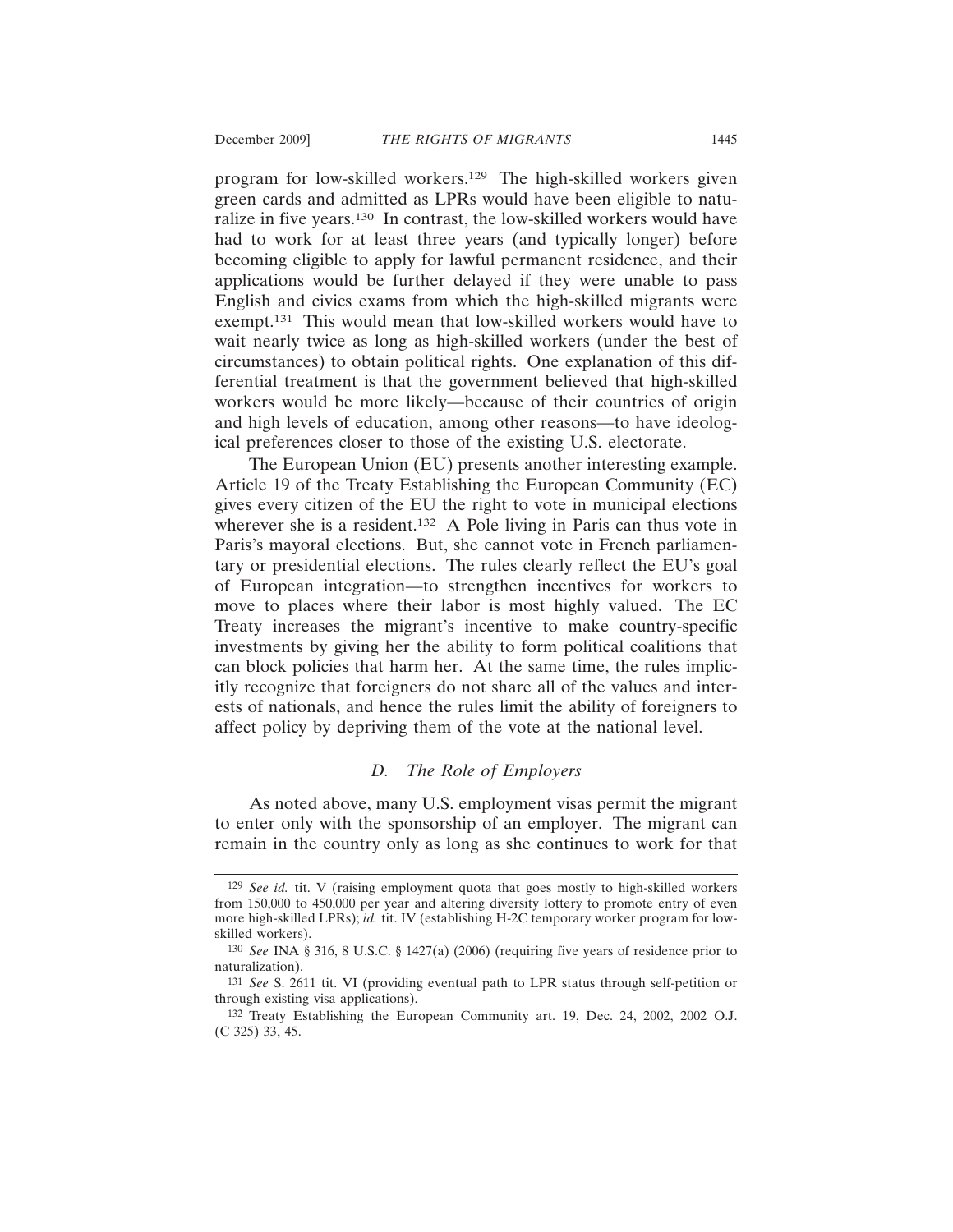employer.133 This feature of the law gives the employer a great deal of bargaining power and makes the migrant vulnerable to holdup—a threat to terminate the migrant unless she accepts lower pay—and other forms of opportunism.134

As a consequence, at the margin, the migrant will make employer-specific investments—investments in employer-related skills whose cost can be recovered only through employment—rather than country-specific investments. The reason is that the migrant can recover the costs of her investments only by remaining with the employer. From the perspective of the host country, this arrangement may not be ideal. The host country benefits more from countryspecific investments than from employer-specific investments. At the margin, the migrant may invest more in employer-related skills than in learning the cultural norms of the country. For example, an Englishspeaking German migrant in France, working for a firm where the working language is English, may not bother to learn French, preferring to improve his English.

A further consideration is that migrants may be hesitant about entering a country and making country- and employer-specific investments if the employer has so much bargaining power. The employer has a strong ex post incentive to hold up the migrant, forcing her to choose between low wages that do not cover her ex ante investments or returning to her native country where her wages are even lower.135 To attract migrants who are hesitant for these reasons, employers would need to establish a reputation for fair ex post treatment or agree to contractual obligations along the same lines.

<sup>133</sup> *See* INA §§ 101(a)(15)(H)(ii)(b), 214, 8 U.S.C. §§ 1101(a)(15)(H)(ii)(b), 1184 (2006) (describing requirements for H-2B agricultural workers, whose status is dependent on employment by firm that sponsors them); 8 C.F.R. § 214.2(h) (2009) (same). Some employment visas permit migrants to change jobs but make it cumbersome to do so, thereby limiting labor market mobility as a practical matter. *See, e.g.*, INA § 214(n), 8 U.S.C. § 1184(n) (H-1B portability provision).

<sup>134</sup> *See* NGAI, *supra* note 76, at 139–44 (criticizing Bracero program on these grounds); *see also* CINDY HAHAMOVITCH, THE FRUITS OF THEIR LABOR: ATLANTIC COAST FARMWORKERS AND THE MAKING OF MIGRANT POVERTY, 1870–1945, at 168–81 (1997) (describing agricultural employers' historic preference for migrant workers, whose easy deportability led to reduced bargaining power).

<sup>135</sup> Historically, this has been a significant problem in the United States. *See* NGAI, *supra* note 76, at 138–47 (describing conditions during Bracero Program that made Mexican agricultural workers vulnerable to their employers). Today, it is often a principal objection to those who oppose the creation of larger temporary worker programs, particularly for low-skilled workers. *See* Cristina M. Rodríguez, *Guest Workers and Integration: Toward a Theory of What Immigrants and Americans Owe One Another*, 2007 U. CHI. LEGAL F. 219, 270 (explaining guest worker vulnerability to sponsoring employer).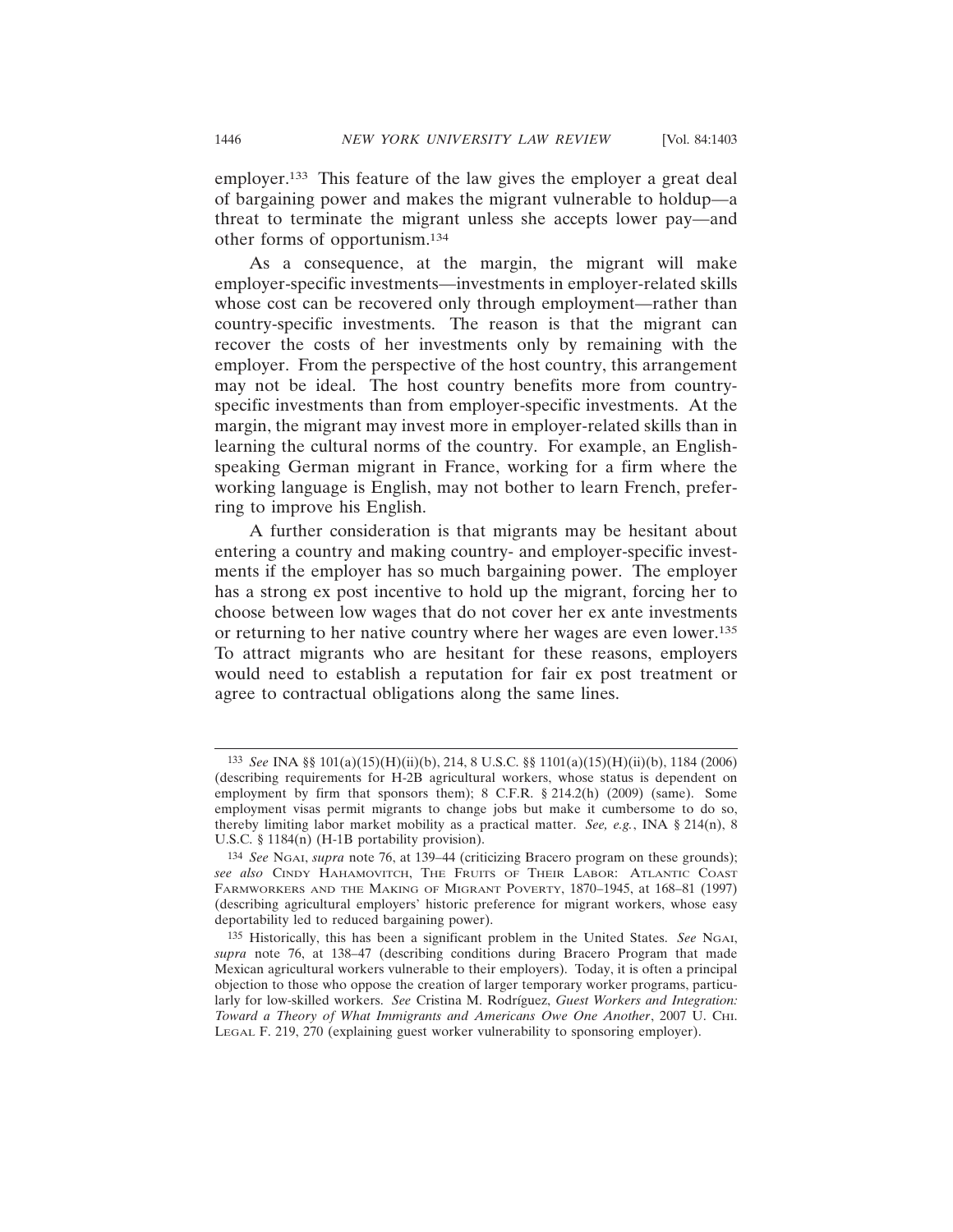## *E. Internal Political Economy*

Up to this point, we have assumed that the state is a monolithic entity that steadfastly pursues the interests of its native citizens. This simplification helps highlight some important dynamics, but it obscures the internal political economy of the state. Decisions about which migrants to admit and whether (or how quickly) to confer voting rights on them are themselves the product of the existing political process.136

Perhaps the most important possibility is that insiders will use immigration policy to try to lock themselves in power. They might attempt to do this in several ways. First, they might do so by keeping out migrants with different electoral preferences, or about whom there is more uncertainty as to their preferences. These migrants might be excluded at the border, or the state might admit them but either deny them voting rights or delay their access to the franchise. This could be accomplished by making migrants ineligible for citizenship or by requiring a longer period of residence before the migrants were eligible for citizenship. Second, this dynamic could operate in reverse, with political insiders encouraging immigration by potential supporters and speeding their access to the franchise (by, for example, shortening the naturalization period or granting voting rights prior to naturalization). A third possibility is that political insiders would encourage emigration by political opponents, either by deporting them or by making their day-to-day lives much less comfortable.

The third possibility seems unlikely in the United States because all voters in national elections today are citizens, and the Constitution prohibits the deportation of citizens.137 Furthermore, the cost of exit for citizens is often high. Thus, it is hard to imagine the state successfully encouraging or coercing voters to leave by making their lives more difficult. That said, there is some evidence that this strategy has been used at the local level.138 And the deportation provision in the

<sup>136</sup> In this sense, there is an important and overlooked parallel between immigration law and the law of democracy: Both contain a basic endogeneity because the legal rules regulate the boundaries that determine who will participate in the setting of future legal rules. This endogeneity is a central theme of modern voting rights scholarship. But it is largely ignored by immigration scholars.

<sup>137</sup> *See* Afroyim v. Rusk, 387 U.S. 253, 268 (1967) (holding that Constitution guarantees citizen's right to retain citizenship unless voluntarily relinquished); *see also supra* text accompanying note 18 (explaining that citizens have right not to be exiled).

<sup>138</sup> One prominent example is James Michael Curley, the Irish American mayor of Boston, who over decades contributed to the dramatic depopulation of the city's Anglo-Protestant citizens through "aggressive redistribution and incendiary rhetoric." Edward L. Glaeser & Andrei Schleifer, *The Curley Effect: The Economics of Shaping the Electorate*, 21 J.L. ECON. & ORG. 1, 1–2, 9–12 (2005).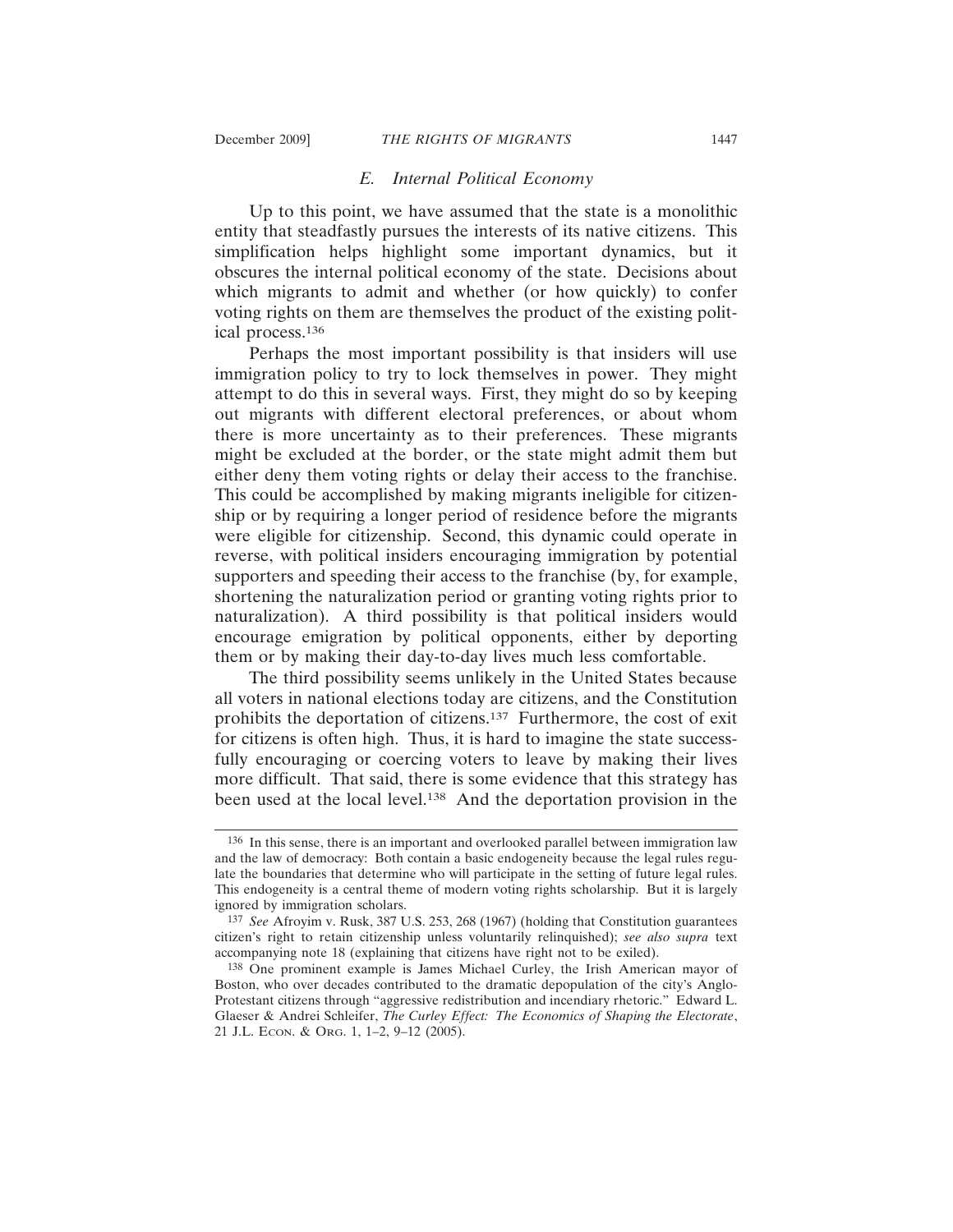1798 Alien and Sedition Act shows that the possibility is not unheard of at the national level.139

The first possibility seems considerably more plausible. In fact, some historical episodes in America are consistent with this account. Consider, for example, the rapid changes made to U.S. naturalization rules in the period immediately following the ratification of the Constitution. Over the course of a few short years in the 1790s, Congress sharply expanded the durational residency requirement for naturalization—first from two to five years, and then from five to fourteen years.140 These changes had the effect of keeping some new migrants out of the voting booth for lengthy periods of time by delaying access to citizenship, and even in situations where citizenship was not required for voting, it precluded office holding by migrants. Many historians have argued that these early changes to naturalization law were in part the product of a fight between nascent American political parties—an attempt by the emerging Federalist Party to keep the government out of the hands of the Jeffersonians, whom many Federalists feared were associated with radical pro-French immigrants.141

Since the Alien and Sedition Act episode, the naturalization delay has been stable in blackletter American immigration law. Lawful permanent residents have for the last 200 years been required to live in the United States for five years before becoming eligible to naturalize.142 Thus, it is tempting to conclude that durational residency requirements have not been used to shape the composition of the electorate.143

<sup>139</sup> Alien Friends Act, ch. 58, 1 Stat. 570, 570–71 (1798) (authorizing President to deport noncitizens considered "dangerous to the peace and safety of the United States").

<sup>140</sup> *See* Naturalization Act of 1790, ch. 3, 1 Stat. 103, 103 (establishing requirement of two years residence before naturalization); Naturalization Act of 1795, ch. 20, 1 Stat. 414, 414 (extending required residency period to five years); Naturalization Act of 1798, ch. 54, 1 Stat. 566, 566 (1798) (extending residency period to fourteen years); Act of Apr. 14, 1802, ch. 28, 2 Stat. 153, 153 (1802) (returning residency period to five years).

<sup>141</sup> *E.g.*, STANLEY ELKINS & ERIC MCKITRICK, THE AGE OF FEDERALISM 590 (1993) (discussing Federalists' efforts to make naturalization harder and prevent noncitizens from voting because of fears that "inordinate numbers of [noncitizens] seemed disposed to support the Republican party"); SEAN WILENTZ, THE RISE OF AMERICAN DEMOCRACY: JEFFERSON TO LINCOLN 78 (2005).

<sup>142</sup> *See* 2 Stat. 153; INA § 316, 8 U.S.C. § 1427 (2006).

<sup>143</sup> Note that this claim implicitly assumes that voting rights follow automatically from naturalization. In the nineteenth century, however, the right to vote was not so closely associated with the concept of citizenship. *See supra* text accompanying notes 47–52. Thus, in that period it was thinkable to have a separate sort of durational residency requirement for voting. During the 1850s, the anti-immigrant Know Nothings advocated a fourteen- or even twenty-one-year post-naturalization waiting period. When they won control of the Massachusetts government in 1854, the legislature passed a fourteen-year waiting period. While it failed to become law because of the complex rules for amending the Massachusetts Constitution, two years later a coalition of Know Nothings and Republi-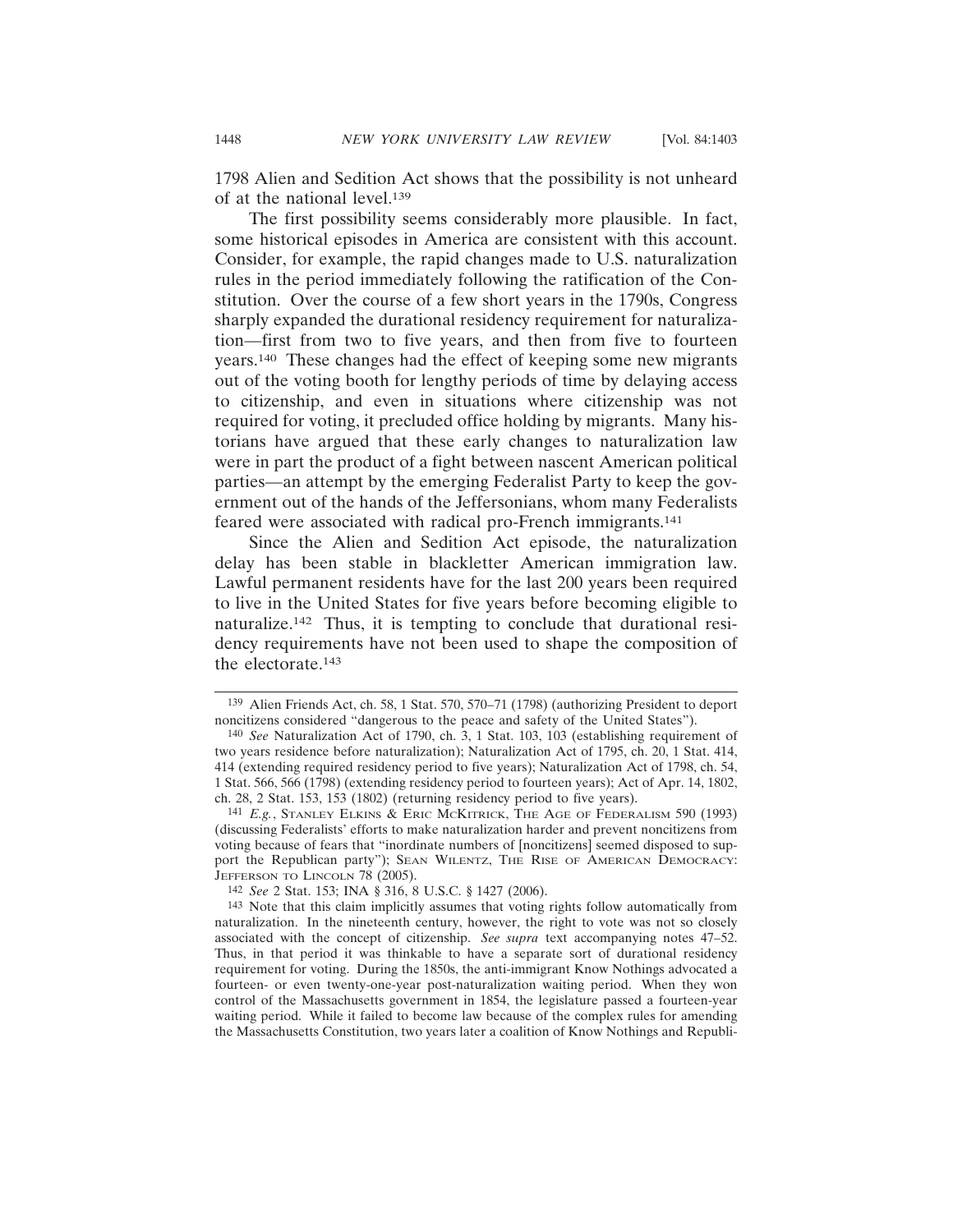But there are a few important exceptions. First, well into the twentieth century, immigrants from Asia were ineligible to naturalize because of racial bias in the naturalization rules.144 Second, while the formal residency rule has remained fixed, other changes to U.S. immigration law have created considerable variation in practice. Much of that variation is the product of changes in who falls into the legal category of LPR. In the nineteenth century, basically all immigrants fell into this category.145 But the twentieth century brought the growth of two new groups: temporary migrants, who were entitled to enter for fixed periods of time, and so-called illegal immigrants, who were not legally entitled to reside in the country.146

It might seem like a mistake to call members of these groups migrants, as they are not formally on the path to citizenship. But in practice, they often are. Modern immigration law sometimes offers temporary immigrants the option, after some period of time, to become LPRs. For such migrants, the effect of their initially "temporary" admission is simply to lengthen the period of residence required before naturalization.<sup>147</sup> Relatedly, unauthorized migrants have sometimes been provided the opportunity to become LPRs (through periodic legalizations, the Immigration and Nationality Act's cancellation of removal provisions, etc.) and eventually citizens.148 But as a

cans enacted into law a compromise that prohibited newly minted citizens from voting for the first two years following naturalization. KEYSSAR, *supra* note 15, at 86; 2 ENCYCLO-PEDIA OF U.S. LABOR AND WORKING-CLASS HISTORY 750 (Eric Arnesen ed., 2007).

<sup>144</sup> *See* Adam B. Cox, *Citizenship, Standing, and Immigration Law*, 92 CAL. L. REV. 373, 404 (2004) (outlining racial restrictions on naturalization, some of which remained until 1952).

<sup>145</sup> This statement is accurate for our purposes here, but we should note that it is a simplification. In fact, it is anachronistic to talk about the category of "lawful permanent residents" in nineteenth century America. There was no need to categorize some migrants as "permanent" until categories of "temporary" immigrants were first created by American immigration law in the early part of the twentieth century. *See* An Act To Regulate the Immigration of Aliens to, and the Residence of Aliens in, the United States, ch. 29, 39 Stat. 874, 878 (1917) (authorizing rules to "control and regulate the admission and return of otherwise inadmissible aliens applying for temporary admission"); An Act To Limit the Immigration of Aliens into the United States, Pub. L. 67-5, ch. 8, 42 Stat. 5, 5 (1921) (establishing first immigration quotas in American history, but excepting certain noncitizens, including some temporary workers, from quota).

<sup>146</sup> *See* INA § 101(a)(15), 8 U.S.C. § 1101(a)(15) (2006) (describing categories of "nonimmigrants"). *See generally* NGAI, *supra* note 76 (describing creation of category of illegal aliens).

<sup>147</sup> *See, e.g.*, ALEINIKOFF ET AL., *supra* note 26, at 437–38 (describing transitional status of many formally "temporary" immigrants); *see also* American Competitiveness in the Twenty-first Century Act, Pub. L. No. 106-313, § 105, 114 Stat. 1253 (2000) (codified at 8 U.S.C. § 1184(n) (2006)) (recognizing transitional status of many who enter initially on H-1B nonimmigrant visas).

<sup>148</sup> *See* Immigration Reform and Control Act of 1986, Pub. L. No. 99-603, § 201, 100 Stat. 3359, 3394 (codified at 8 U.S.C. § 1255a(a) (2006)) (creating legalization program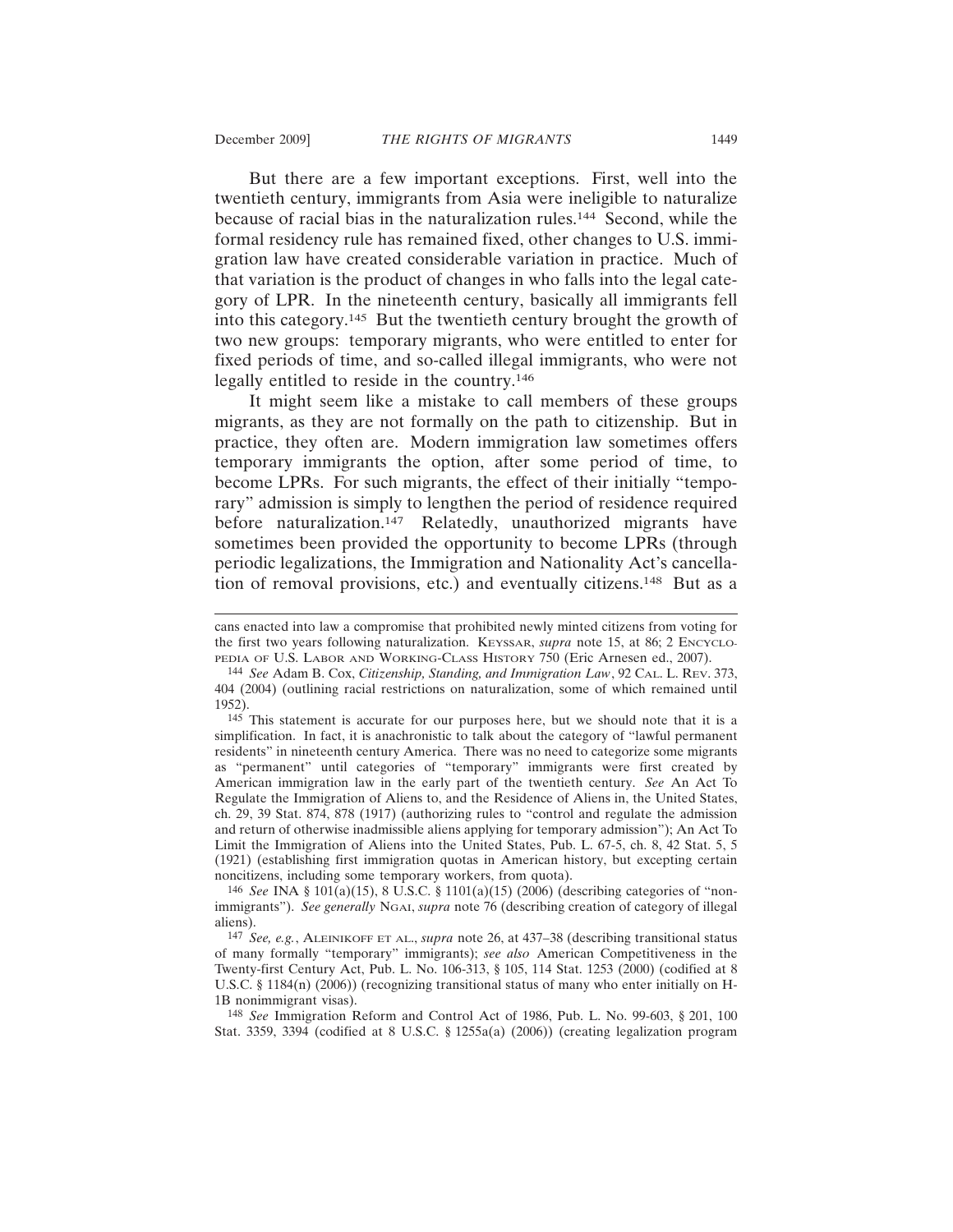practical matter these immigrants face a much longer naturalization delay than those initially admitted as LPRs. These rules provide possible examples of attempts by political insiders to protect themselves from political pressures coming from recently arrived migrants with interests different from those of the insiders' constituents.149

While this highlights the costs that can flow from a lag between admission and the acquisition of voting rights, the delay has a potential upside as well. Legal rules that delay immigrant access to the franchise (and that make it difficult for insiders to change those rules) can lessen the likelihood that insiders will attempt to manipulate immigration policy to advance their own political interests. They do so in two ways. First, the delay makes it more difficult for insiders to predict the electoral preferences of immigrants admitted under the system. Their preferences may be well known at the time of entry, but there will be considerably more uncertainty about what those preferences will look like years down the road when the migrants gain the right to vote. In this way, lags in naturalization operate somewhat as a temporal veil of ignorance.150

Second, the delay may reduce the incentive of political insiders to manipulate the immigration rules in self-interested ways. This is because political insiders likely have limited time horizons. While political parties may lower politicians' discount rates to a certain extent, politicians are still less likely to care as much about elections several electoral cycles in the future than they do about the next few election cycles. Thus, lags in naturalization may have a salutary effect on the political economy of migration policy.151

under which more than two million illegal immigrants obtained green cards); INA § 240A, 8 U.S.C. § 1229b (2006) (providing, through "cancellation of removal," mechanism for small number of unlawful immigrants who satisfy number of criteria to become LPRs); Comprehensive Immigration Reform Act of 2006, S. 2611, 109th Cong. tit. VI (2006) (creating large-scale legalization program).

<sup>149</sup> Putting aside durational residency requirements, the basic task of processing applications for citizenship provides additional opportunities for incumbency entrenchment and partisan manipulation. Indeed, during the 2008 presidential elections, there were claims that the executive branch was delaying naturalizations in order to keep LPRs thought to be sympathetic to the Democratic Party from becoming citizens before the election. *See, e.g.*, Tom Curry, *Parties Wrangle over Election-Year Citizenship*, July 1, 2008, http:// www.msnbc.msn.com/id/25446136/. Perhaps unsurprisingly, these claims were the exact opposite of claims made by Republicans in 1996, who contended that the Clinton administration rushed through naturalizations on the eve of the presidential election. *Id.*

<sup>150</sup> *See, e.g.*, JOHN RAWLS, A THEORY OF JUSTICE 118–23 (rev. ed. 1999) (developing idea of veil of ignorance); Adam B. Cox, Commentary, *Partisan Fairness and Redistricting Politics*, 79 N.Y.U. L. REV. 751, 770 & n.70 (2004) (discussing use of temporal veil of ignorance in design of electoral rules).

<sup>151</sup> *See* Adam B. Cox, *Designing Redistricting Institutions*, 5 ELECTION L.J. 412, 418–21 (2006) (explaining that deferred implementation creates partial temporal veil of ignorance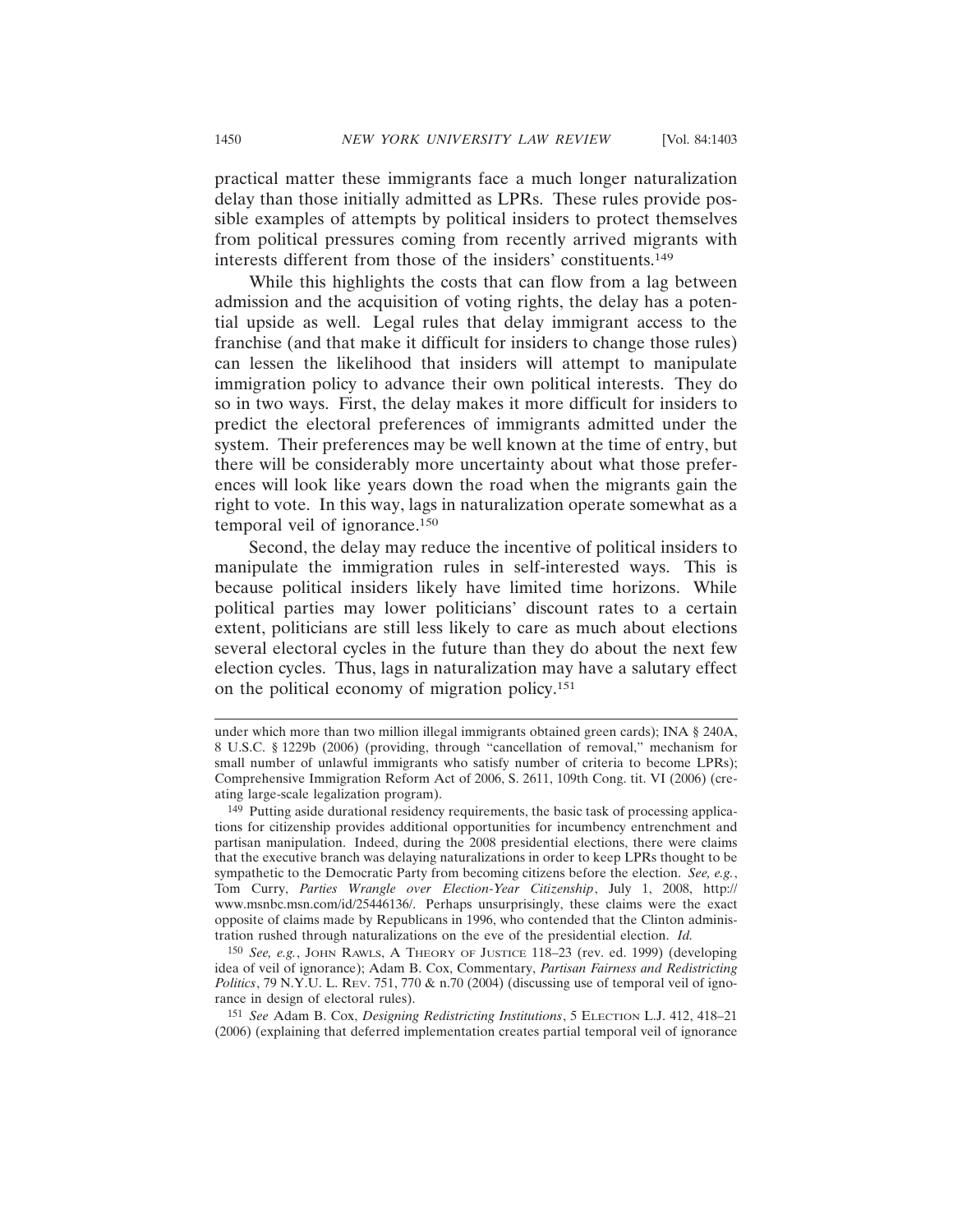Focusing on the political rights of migrants makes clear that the political economy of migration policy is more complicated than is often assumed. Consider policies concerning wealth redistribution. There is a large literature on the ways in which immigration and redistributive policies interact. The bulk of this scholarship focuses on the fiscal consequences of migrants—on whether they will be net payers or receivers in the system.152 But the above discussion shows that such an approach is incomplete because unless migrants are excluded indefinitely from the political process, immigration policy will affect the composition of the electorate voting on such policies in the future.153

There is some historical evidence that support for immigration is affected by related sorts of interest-group dynamics. Consider Claudia Goldin's study of immigration restrictionism during the first two decades of the twentieth century.154 The study highlights the role immigrants themselves can play in the political economy of immigration legislation. From the mid-1890s until the passage of the National Origins Quota Act in 1921, anti-immigrant forces tried to close the door to immigrants. On several occasions, Congress passed restrictive literacy requirements that were vetoed by the President. Twice, the House managed to override the presidential veto, but until 1917 the two chambers could not together muster the votes needed to write the literacy requirement into law.

Goldin shows that the political power of the immigrants themselves was a central reason why it took restrictionist forces twenty years to succeed. Examining city-level data, she finds that increases in the percentage of foreign-born in a city initially raised the likelihood that the city's representatives in Congress would vote in a restrictionist direction. Her theory is that increasing the immigrant

154 Claudia Goldin, *The Political Economy of Immigration Restriction in the United* States, 1890 to 1921, in THE REGULATED ECONOMY: A HISTORICAL APPROACH TO POLIT-ICAL ECONOMY 223 (Claudia Goldin & Gary D. Libecap eds., 1994).

that could make legislators less likely to use political process to pursue their political selfinterest).

<sup>152</sup> *See* GEORGE J. BORJAS, HEAVEN'S DOOR: IMMIGRATION POLICY AND THE AMERICAN ECONOMY 121–22 (1999) (surveying research on this question).

<sup>153</sup> For a few early attempts to grapple with this problem, see, for example, Jess Benhabib, *On the Political Economy of Immigration*, 40 EUR. ECON. REV. 1737 (1996); Edith Sand & Assaf Razin, *The Role of Immigration in Sustaining the Social Security System: A Political Economy Approach* 17–18 (CESifo, Working Paper No. 1979, 2007). For a more general attempt to model situations in which current policy choices (such as immigration policy) affect the future distribution of political power, see Jinhui H. Bai & Roger Lagunoff, *On the Faustian Dynamics of Policy and Political Power* (Geo. U. Dep't Econ., Working Paper No. Gueconwpa~08-08-02, 2008), *available at* http://ideas.repec.org/ p/geo/guwopa/gueconwpa~08-08-02.html.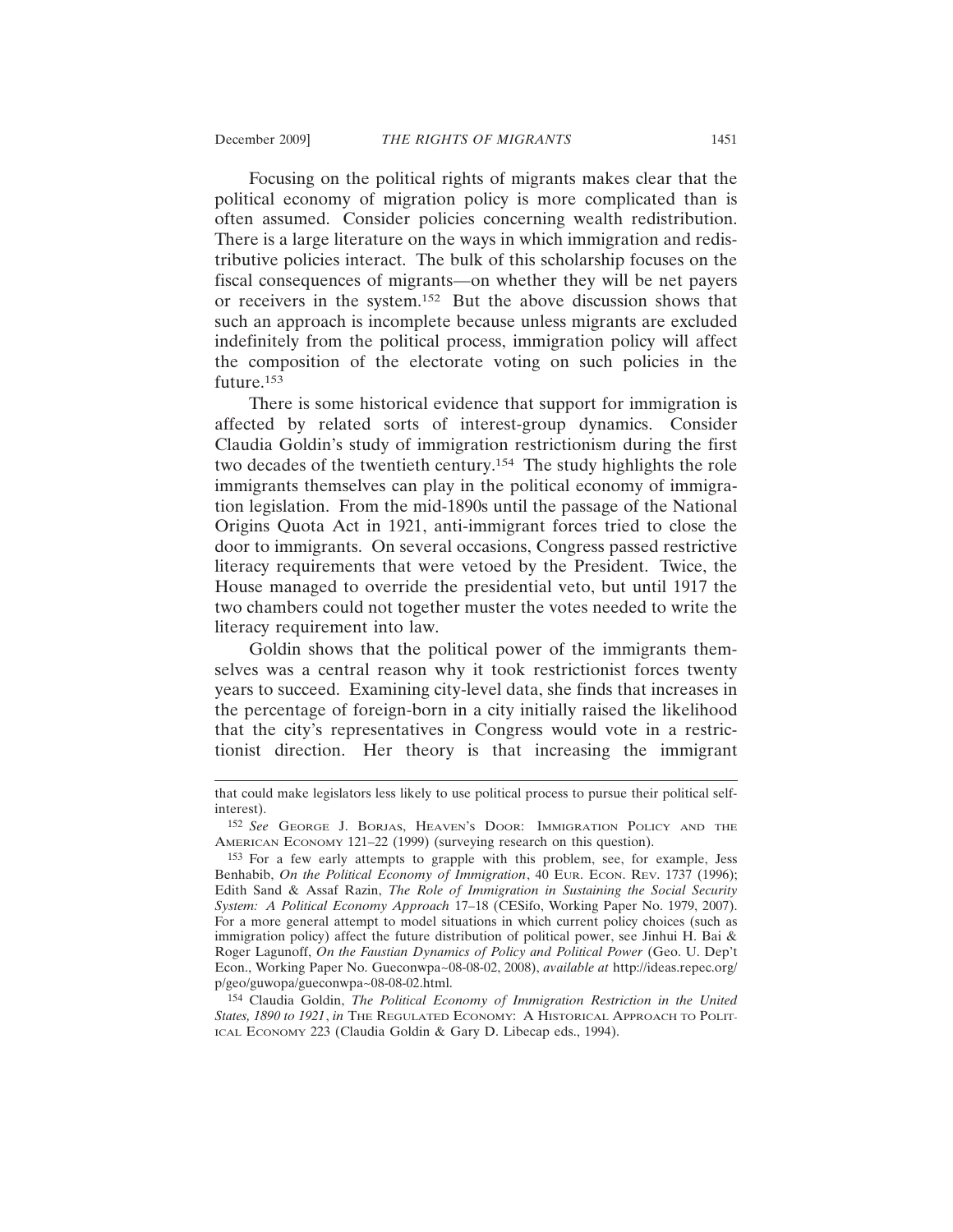workforce depressed wage growth and produced a backlash among native voters. But once the foreign-born fractions reached a certain level—about thirty percent of the city's total population—almost all representatives voted against restriction.155 For her, this finding "underscores the critical importance of reinforcing flows of immigration in building and maintaining the open immigrant vote"<sup>156</sup> during the early part of the twentieth century.

Goldin's work, along with the recent work on immigration and welfare policy,<sup>157</sup> highlights the twin concerns a state might have about conferring political rights on migrants: first, that the migrants will change the sorts of public goods that the state provides; second, that they will affect the state's immigration policy itself. These twin concerns point to an overlooked design possibility: Migrants could be given voting rights with respect to one set of policies but not the other. This might initially seem implausible, because we generally do not think about extending the franchise in issue-specific ways. But it is important to realize that the most prominent contemporary proposals concerning noncitizen voting actually do embody this sort of separation.

Today, advocates of noncitizen voting argue most vociferously for local rather than national voting rights.<sup>158</sup> The argument for local voting is usually cast in the language of membership and obligation. The claim is that noncitizens truly are "members" of their local community, such that they deserve local voting rights, even though they are not yet full members of the national community.159 But our approach suggests a different argument for local but not national voting rights, one that focuses on the types of policies at stake rather than the membership claims of migrants. Local voting rights give migrants more control over many of the local public goods that most directly affect their daily lives, like public schools and zoning. But local voting rights give them much less control over immigration

158 In fact, a smattering of local governments around the country have responded and authorized noncitizen voting. RON HAYDUK, DEMOCRACY FOR ALL: RESTORING IMMI-GRANT VOTING RIGHTS IN THE UNITED STATES 87–107 (2006) (describing extension of franchise to immigrants in Chicago, six towns in Maryland, and New York City).

159 *E.g.*, *id.* at 54–65; Raskin, *supra* note 38, at 1441–45; Gerald M. Rosberg, *Aliens and Equal Protection: Why Not the Right To Vote?*, 75 MICH. L. REV. 1092, 1112–19 (1977).

<sup>155</sup> *Id.* at 253.

<sup>156</sup> *Id.* at 254–55 (arguing that flows were reinforcing from 1900 to 1910 but diluting from 1910 to 1920).

<sup>157</sup> *E.g.*, Benhabib, *supra* note 153, at 1742–43 (discussing impact of migrants on Receiving State's immigration policy); Myers & Papageorgiou, *supra* note 13 (discussing possible detrimental impact of illegal migrants on "redistributive public sector" of Receiving State); Sand & Razin, *supra* note 153 (discussing impact of migrants on sustainability of social security system).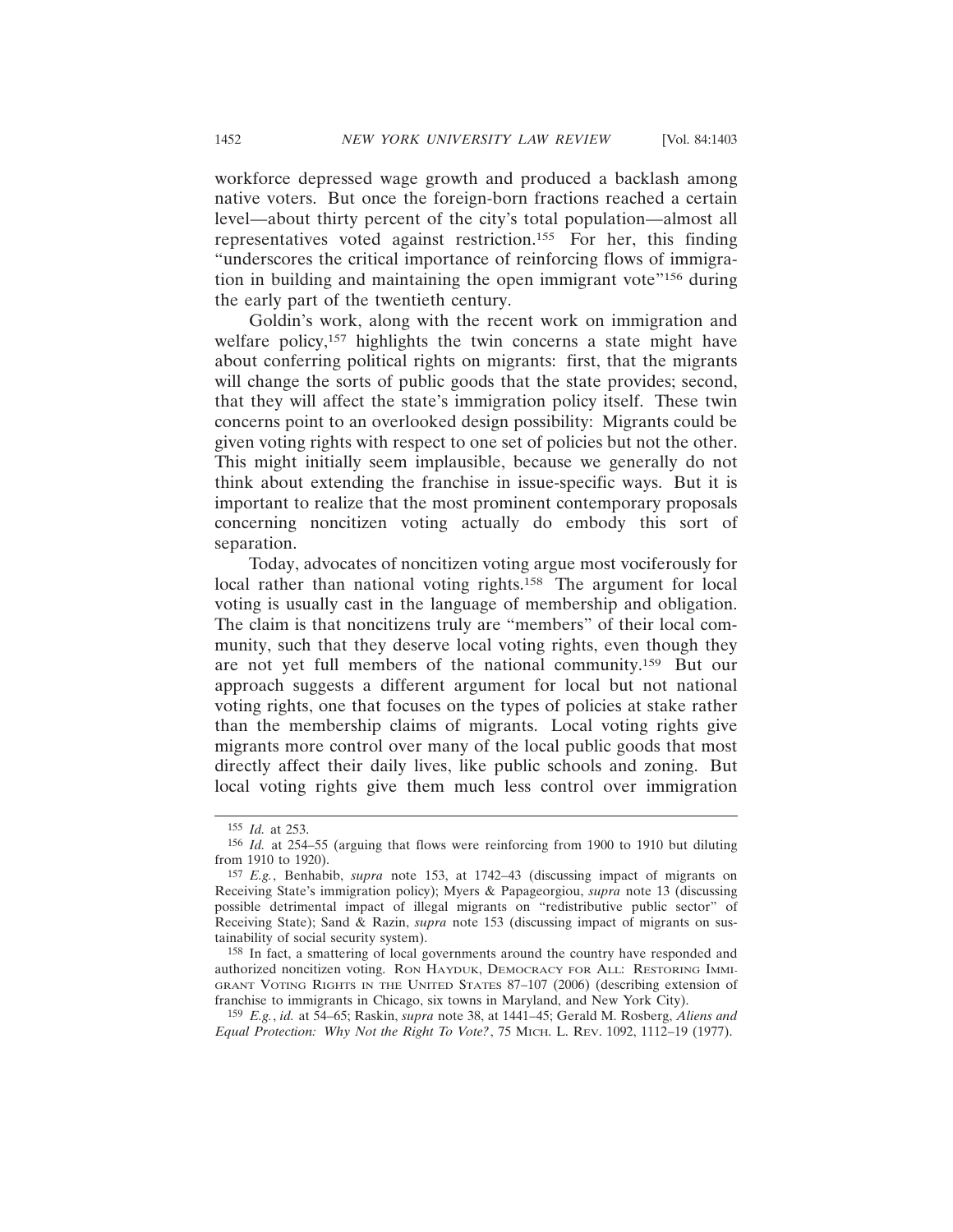policy, which is principally made by the national government. Thus, separating the local and national franchise for noncitizens may provide a rough and ready mechanism by which the state can give migrants some control over policies that affect them without allowing them to affect immigration policy itself.

# IV

### INTERACTION EFFECTS

The basic model in Part II assumed that there was only one state in the picture. In reality, multiple host states compete for migrants, especially wealthy and highly skilled migrants.160 Moreover, the preferences of Sending States will often interact with Receiving State preferences in ways that affect migrants' rights. This Part discusses some insights that follow when we relax the single-state-actor assumption of the basic migration contract model.

Before proceeding, we should address the conceptual possibility of Sending States bargaining directly with Receiving States. In principle, all states could enter a treaty that provided for a migration policy that would make all states better off. The treaty would provide the terms of admission and the conditions under which states could deport migrants or otherwise affect their way of life. Such a treaty would protect country-specific investments by migrants and would limit the adverse effects from competition for migrants.

Historically, such bargaining has sometimes occurred, and migrants' rights have often turned on explicit agreements or coordination strategies between states. In eighteenth-century Europe, for example, migrants' rights in the Receiving State were frequently based on reciprocity with the Sending State.161 Early United States history reveals similar practices, with migrants' rights to own property often regulated through bilateral arrangements with other nations.162

<sup>160</sup> Ayelet Shachar, *The Race for Talent: Highly Skilled Migrants and Competition Immigration Regimes*, 81 N.Y.U. L. REV. 148, 151 (2006).

<sup>161</sup> *See, e.g.*, PETER SAHLINS, UNNATURALLY FRENCH: FOREIGN CITIZENS IN THE OLD REGIME AND AFTER 13–14, 225–35 (2004) (documenting eighteenth century growth of agreements between France and other nations to waive, on a reciprocal basis, restrictions on the ability of foreigners to transmit property at death).

<sup>162</sup> There was variation in this treaty practice during the Founding period. Some bilateral treaties granted full property-holding rights to noncitizens. *See, e.g.*, Treaty of Amity and Commerce, U.S.-Fr., Feb. 6, 1778, 8 Stat. 12; Treaty of Amity and Commerce, U.S.- Swed., Apr. 3, 1783, 8 Stat. 60; Treaty of Amity, Commerce and Navigation (Jay Treaty), U.S.-Gr. Brit., Nov. 19, 1794, 8 Stat. 116. Others granted more limited rights, requiring that real property held by noncitizens be sold upon death. *See, e.g.*, Treaty of Amity and Commerce, U.S.-Prussia, July–Sept. 1785, 8 Stat. 84; Treaty of Friendship, Limits and Navigation, U.S.-Spain, art. XI, Oct. 27, 1795 8 Stat. 138. For an impressive survey of these early American treaty provisions, which explains that much of the variation resulted from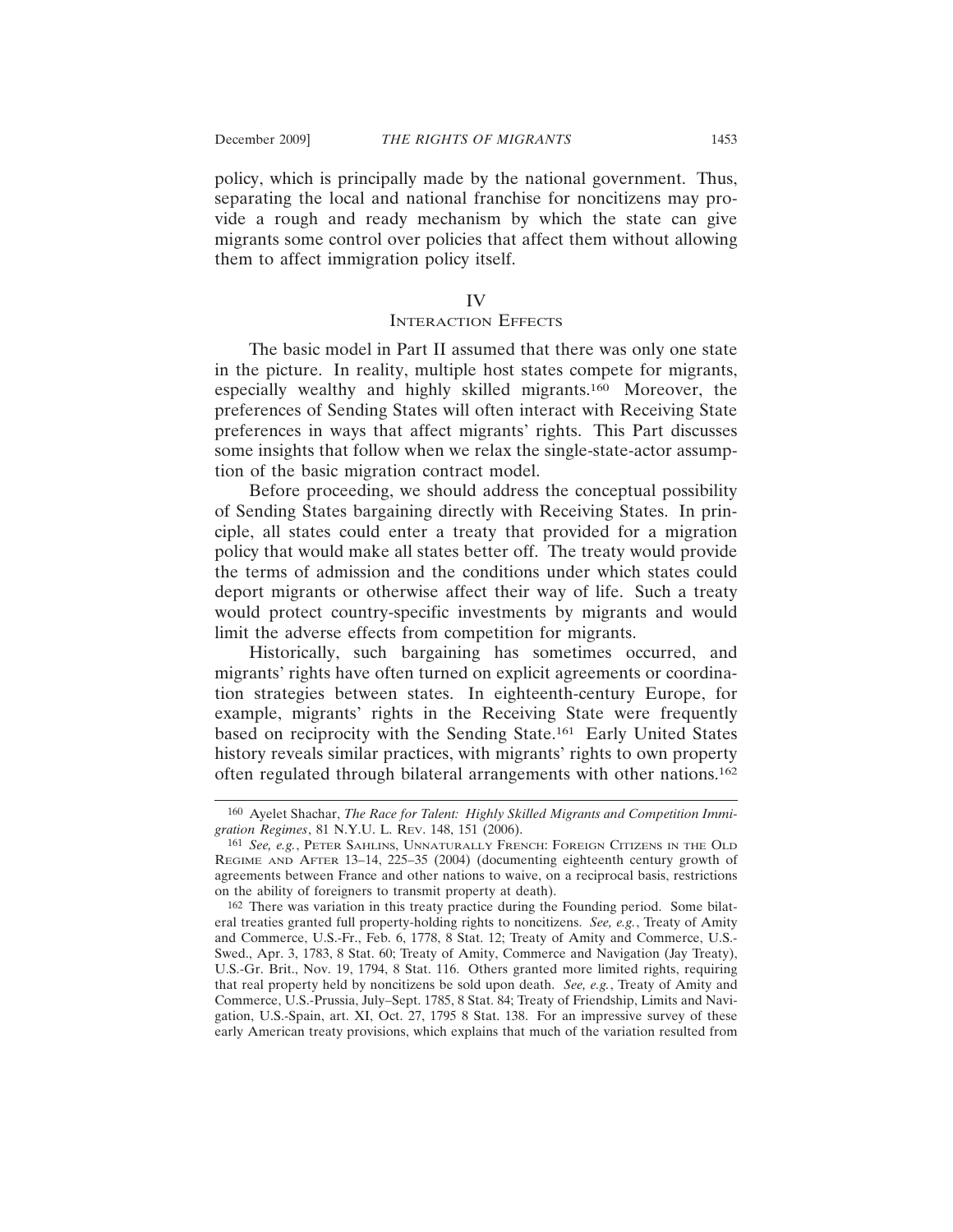And later in the nineteenth century, the rights of the Chinese migrants who sparked the first wave of restrictionist immigration policy in the United States were the product of a treaty with China.163 Today, such bargaining between states is much less frequent than one might expect.164 In fact, a pressing question is why capital flows and trade are pervasively the subject of bilateral and multilateral agreements, while migration flows are much less frequently the subject of international agreement.165 Nonetheless, because this question and others concerning direct bargaining are beyond our framework, we leave them aside for now.

#### *A. Labor Competition and Market Segmentation*

It is a familiar idea that states compete for certain migrants, such as those with particular skills.166 It is a less familiar idea that this competition might affect a state's design of migration rights. As we have noted at various points, a state's optimal choice of migration policy may depend on the policies of other states. These interactions are sometimes obvious and sometimes not.

Suppose that a Sending State (say, India) has numerous sophisticated computer engineers who can earn higher wages in foreign states. Imagine there is only one possible Receiving State. Employers in the Receiving State will compete for the engineers and will offer them a wage equal to their marginal productivity. This will, in fact, equal the wage of native workers with the same skills, or perhaps undercut it slightly as the market adjusts to the influx of labor. Whatever the case, the migrant workers will likely enjoy a considerable increase in their wage.

Founding-era disagreements about the power of the federal government to regulate a matter traditionally controlled by state common law, see David M. Golove, *Treaty-Making and the Nation: The Historical Foundations of the Nationalist Conception of the Treaty Power*, 98 MICH. L. REV. 1075, 1104–27, 1158–74, 1178 n.3 (2000).

<sup>163</sup> *See* LUCY E. SALYER, LAWS HARSH AS TIGERS: CHINESE IMMIGRANTS AND THE SHAPING OF MODERN IMMIGRATION LAW 9 (1995) (describing Burlingame Treaty, which provided that Chinese immigrants in United States would be entitled to same privileges as citizens of most favored nation).

<sup>164</sup> Refugee treaties are the only kind of multilateral agreements relating to migration that are common today. *See, e.g.*, Convention Relating to the Status of Refugees, July 28, 1951, 19 U.S.T. 6259, 189 U.N.T.S. 150.

<sup>165</sup> For a recent effort to begin thinking about this puzzle, see Jennifer Gordon, *Explaining Immigration Unilateralism*, 104 NW. U. L. REV. (forthcoming 2010) (on file with the *New York University Law Review*).

<sup>166</sup> *E.g.*, Shachar, *supra* note 160, at 167–99. *See generally* Petra Zaletel, *Competing for the Highly Skilled Migrants: Implications for the EU Common Approach on Temporary Economic Migration*, 12 EUR. L.J. 613 (2006).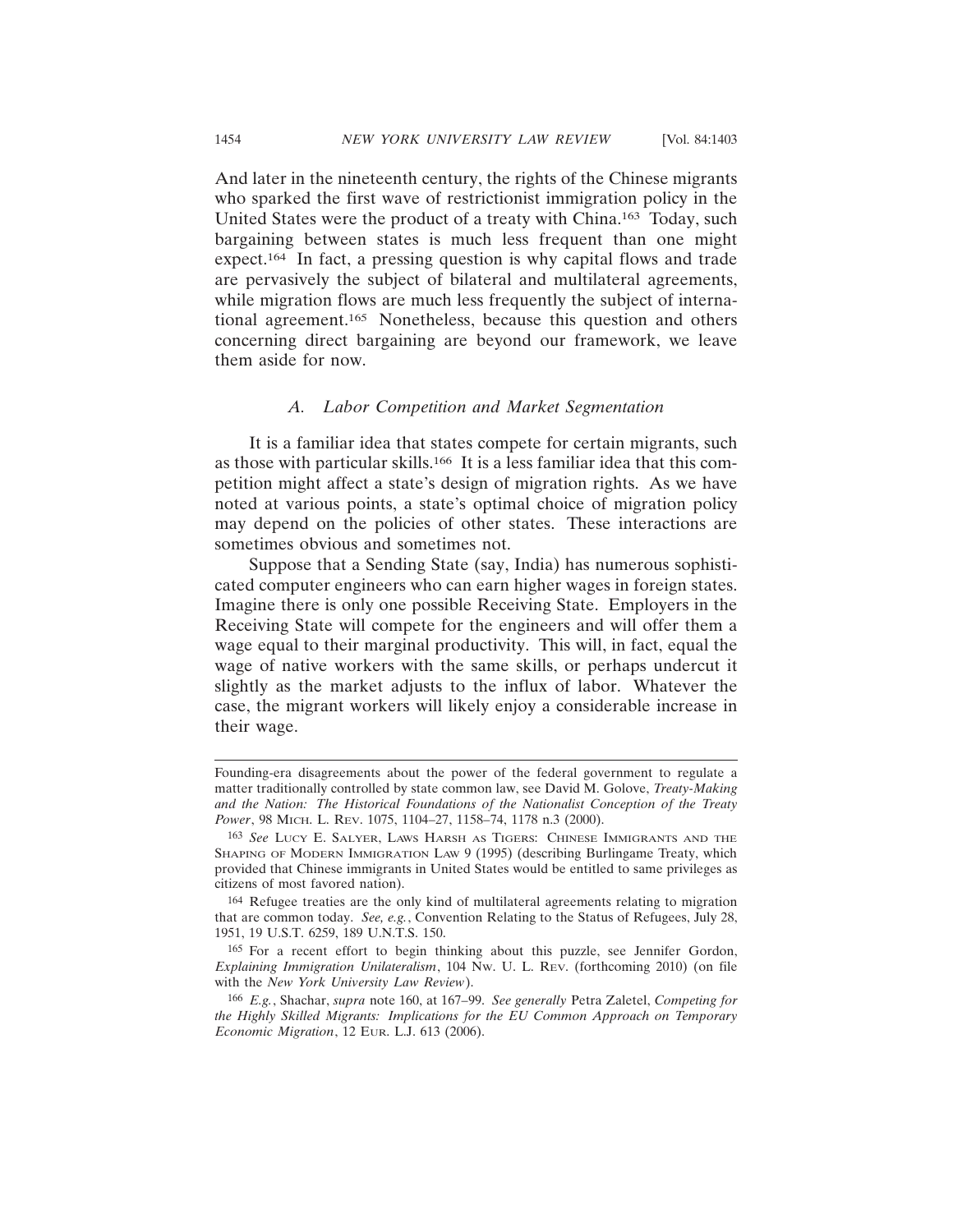Now, the employers in the Receiving State may be dissatisfied with this regime for at least two reasons. First, suppose that the Receiving State law provides migrants with few rights, so that migrants make few country-specific investments. As a result, the migrants are less valuable to the employers than they otherwise would be. The employers might lobby the Receiving State government to improve protections for migrants. The costs will be largely borne by other citizens of the Receiving State, who may be unable to organize to resist the new migration laws. It is also possible that greater protections for migrants would benefit nearly everyone (or at least not harm anyone much).

Second, employers might try to use Receiving State laws to cartelize the migrant labor market. Because employers must compete for migrants, the migrants' wages will be relatively high. But suppose that a new law allows migrants to stay in the Receiving State only as long as they remain employed with a particular sponsoring employer.167 Such a rule would greatly decrease the bargaining power of the migrants once they arrived. To be sure, such a rule would reduce migration and also country-specific investment. But for individual employers, the gains could exceed the costs, especially since some of the costs would be borne by others.

If, however, the number of possible Receiving States increases, then it will be more difficult for a particular Receiving State that seeks migrant labor to adopt laws that restrict the rights of migrant workers once they arrive. They will, in effect, be outbid by other Receiving States, which will provide a more appealing package of rights and privileges to potential migrants—for example, greater flexibility to change jobs or a quicker and more certain path to citizenship. We might predict, then, that as the number of possible Receiving States increases, the legal packages offered to migrants will become more generous and uniform.

Another possibility is that market segmentation will occur. Suppose that there are two types of Receiving States: those that can easily assimilate migrants (e.g., the United States) and those that cannot easily assimilate migrants (e.g., Japan). It is cheaper for the easy-assimilators to offer generous migration rights, such as a quick path to citizenship. These packages would attract a certain type of migrant—for example, younger people who seek to start families after migrating. As a result, neither the Receiving State nor employers in its territory would need to "bribe" the migrant to come by offering

<sup>167</sup> Many U.S. employment visa categories significantly restrict job mobility. *See, e.g.*, INA § 214(n), 8 U.S.C. § 1184(n) (2006).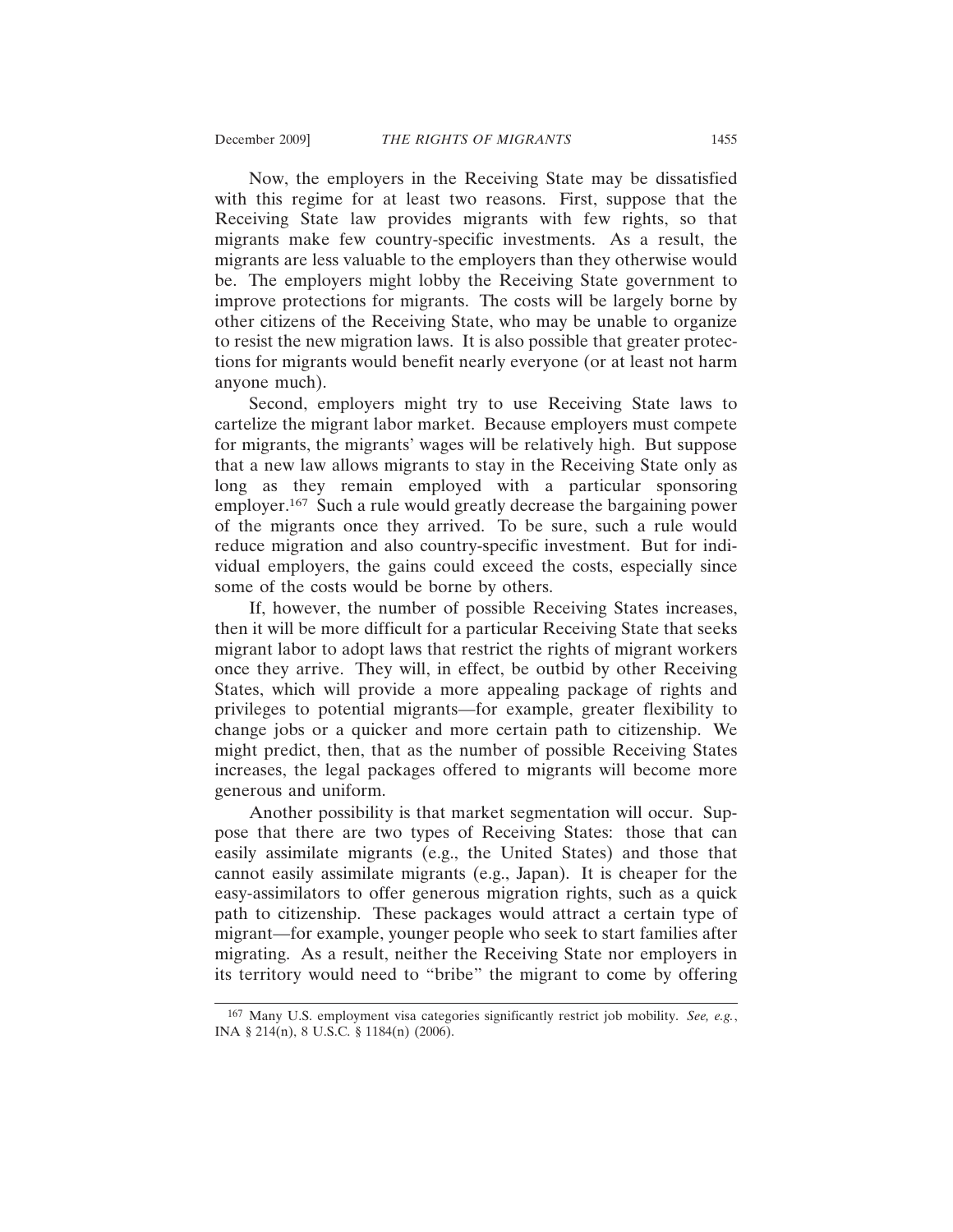generous wages. By contrast, the difficult-assimilators may have to offer financial inducements in order to compensate the migrant for the higher risk of removal or other adverse action. In these countries, guest- or contract-workers might be more common.

Finally, consider another interesting asymmetry: Some Receiving States are more alike than others. A Brazilian who learns English does not make a country-specific investment; a Brazilian who learns Japanese does. The English-speaking Brazilian can obtain work in any anglophone country—the United States, England, Australia, New Zealand, Canada, etc.—as well as the numerous other countries where English has become a lingua franca in the business world. The Japanese-speaking Brazilian, as a practical matter, can recover the cost of her investment in only one place: Japan.168 All else equal, therefore, Japan must offer migrants more generous rights than an anglophone country in order to attract them and persuade them to learn the language. Anglophone countries thus have immense competitive advantages in the market for migrants: They can attract many more migrants without offering them generous rights, thus retaining valuable flexibility.

Not all investments exhibit this interaction effect. For example, anglophone countries may still have to offer generous rights to the extent necessary to encourage migrants to form marital and other emotional bonds with citizens. These investments in personal relationships are more consistently country-specific. And their existence has important implications in light of globalization. To the extent that globalization homogenizes some basic aspects of societies and increases the dominance of a few languages such as English, Spanish, and Chinese, migration will involve fewer country-specific investments, and migrants need worry less about opportunistic state behavior. We might predict, therefore, that immigration contracts will become more flexible in the future as the precommitment problem becomes less severe. Yet, even in a radically globalized world, personal and social relationships will continue to be important countryspecific investments for which many migrants will demand protection.169

<sup>168</sup> *See supra* text accompanying notes 56–58.

<sup>169</sup> This would not be true, of course, in a world where physical proximity were unimportant for these relationships. But despite the rise of social networking and a variety of other forms of relationships in the virtual world, primacy of presence is almost certainly going to be central to human relationships for a long time.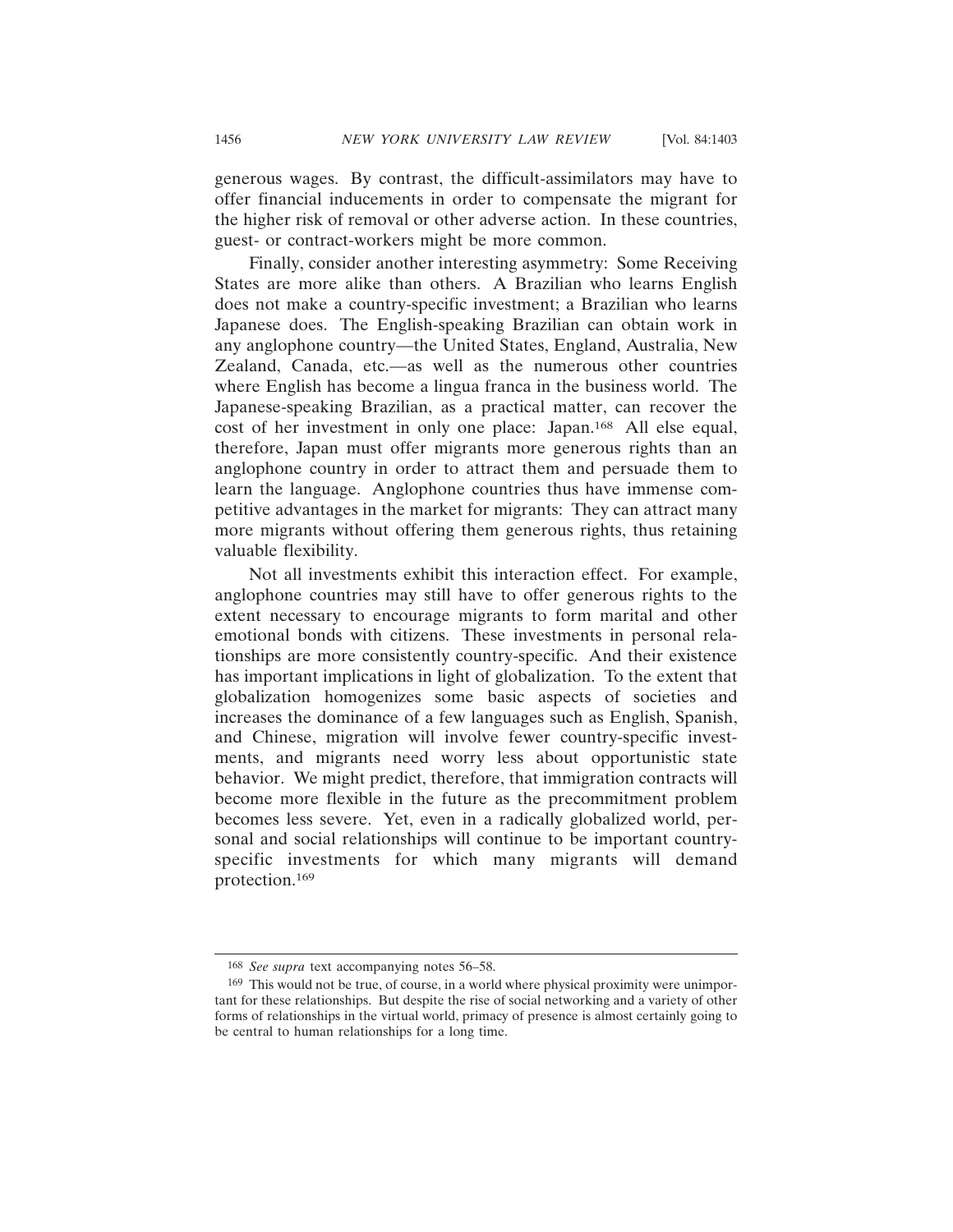## *B. Dual Citizenship*

Dual citizenship exists when a person is the citizen of two countries. Some nations permit dual citizenship and even citizenship in more than two countries. Canada, France, and the United Kingdom, for example, have historically been open to plural citizenship.170 Other nations, such as Austria and Japan, have more restrictive regimes. Austria requires naturalizing immigrants to expatriate themselves from their countries of origin. Japan requires those who acquire dual citizenship at birth to choose a single nationality before they turn twenty-two.171 The phenomenon of dual citizenship raises some interesting questions within our framework.

Consider an example that simplifies the law but also brings out clearly the differences between the approaches. A person migrates from her Sending State to a Receiving State. Under the single citizenship approach, the Receiving State grants the migrant citizenship rights only if she renounces the citizenship of the Sending State. Under the dual citizenship approach, the Receiving State grants the migrant citizenship rights even if she does not renounce the citizenship of the Sending State. Note that the Sending State faces the same choices: It can withdraw citizenship from the migrant if she accepts Receiving State citizenship, or it can permit dual citizenship. Thus, a person can have dual citizenship only when her Sending State and Receiving State both permit it. How might the Receiving State and the Sending State choose among these two approaches?

The main difference between the two approaches from the Receiving State's perspective is that the dual citizen retains the protection of the Sending State. In practice, this protection could mean different things. At a minimum, the migrant retains an exit option the option to leave the Receiving State and resettle in the Sending State if conditions in the Receiving State turn unfavorable.172 This exit option is clearly more valuable than the simple right to leave that is retained by the non-dual citizen, because she may not be able to

<sup>170</sup> T. Alexander Aleinikoff & Douglas Klusmeyer, *Plural Nationality: Facing the Future in a Migratory World*, *in* CITIZENSHIP TODAY: GLOBAL PERSPECTIVES AND PRACTICES 76–77 (Aleinikoff & Klusmeyer eds., 2001).

<sup>171</sup> *Id.* at 77.

<sup>172</sup> To be sure, even for dual citizens, the exit option is often not absolute. Sending States sometimes refuse to permit emigrants to return home, though this is most common when they are being deported by a Receiving State. *See* Zadvydas v. Davis, 533 U.S. 678, 684–86 (2001) (describing two deportation candidates whose countries of origin refused to repatriate). Moreover, it is sometimes not safe for an emigrant to return home. *See, e.g.*, William Glaberson, *Release of 17 Guantanamo Detainees Sputters as Officials Debate the Risk*, N.Y. TIMES, Oct. 16, 2008, at A20 (discussing fact that some Chinese detainees at Guantanamo Bay faced persecution if returned to China).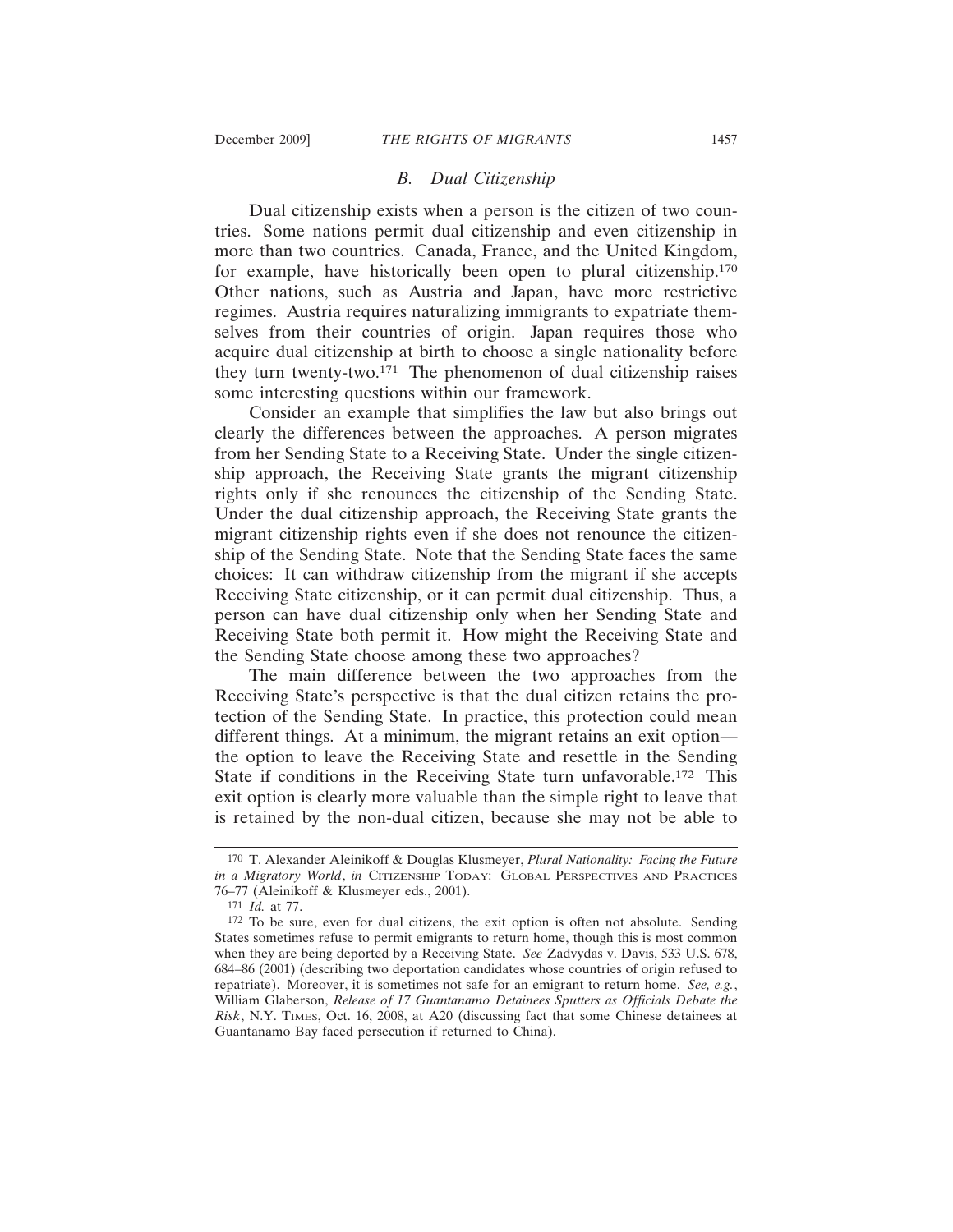find an appealing alternative country to accept her if she chooses to leave, and usually the Sending State, as her native land, will be her most appealing alternative to the Receiving State. Dual citizenship could also offer other protections. The migrant might have access to the diplomatic protection of the Sending State. For example, if the Receiving State violates her rights, officials of the migrant's country of origin could come to her defense.173

From the Sending State's perspective, allowing outgoing migrants to retain citizenship creates obligations for the state without any immediate benefits. The Sending State has an obligation to accept the migrant if she returns and perhaps also to offer diplomatic aid and protection in the Receiving State. Thus, the Sending State is more likely to grant dual citizenship rights if it wishes to encourage emigration, or if it believes that it benefits from maintaining ties with those of its citizens who would choose to emigrate regardless of the Sending State's dual citizenship policy.174

From an ex ante perspective—that is, at the time of migration the Receiving State must weigh the competing effects of dual citizenship on country-specific investment and flexibility. A migrant who is allowed to retain dual citizenship will have greater bargaining power once she arrives. For example, she may be able to persuade the Sending State to put pressure on the Receiving State if the latter is inclined to deprive migrants of certain rights or to ignore their interests. Thus, a state may strengthen its precommitment, and hence encourage country-specific investment, by allowing the migrant to draw on the resources of the Sending State.

<sup>173</sup> As a formal matter, international law may prohibit diplomatic intervention in some such cases. *See* Convention on Certain Questions Relating to the Conflict of Nationality Laws, art. 4, Apr. 12, 1930, 179 L.N.T.S. 89 [hereinafter 1930 Convention] ("A State may not afford diplomatic protection to one of its nationals against a State whose nationality such person also possesses."). But this formal rule will often not stop a citizen from requesting state protection and will often not stop a state from coming to a citizen's aid. Aleinikoff & Klusmeyer, *supra* note 170, at 73–75.

<sup>174</sup> In recent years, a number of emigration-encouraging states in Southeast Asia, Africa, and elsewhere have relaxed their citizenship policies to permit dual citizenship (or sometimes dual nationality) for citizens living abroad. *See* Kim Barry, *Home and Away: The Construction of Citizenship in an Emigrant Context*, 81 N.Y.U. L. REV. 11, 49–50 (2006) (discussing changes in this direction by Philippines, Turkey, and India); Eva Østergaard-Nielsen, *International Migration and Sending Countries: Key Issues and Themes*, *in* INTERNATIONAL MIGRATION AND SENDING COUNTRIES: PERCEPTIONS, POLI-CIES AND TRANSNATIONAL RELATIONS 3, 19 (Eva Østergaard-Nielsen ed., 2003) (discussing dual citizenship policies in Latin America, Africa, and Southeast Asia). For a general discussion about why states may benefit from these ties and what strategies they use to maintain them, see generally Symposium, *A Tribute to the Work of Kim Barry: The Construction of Citizenship in an Emigration Context*, 81 N.Y.U. L. REV. 1 (2006).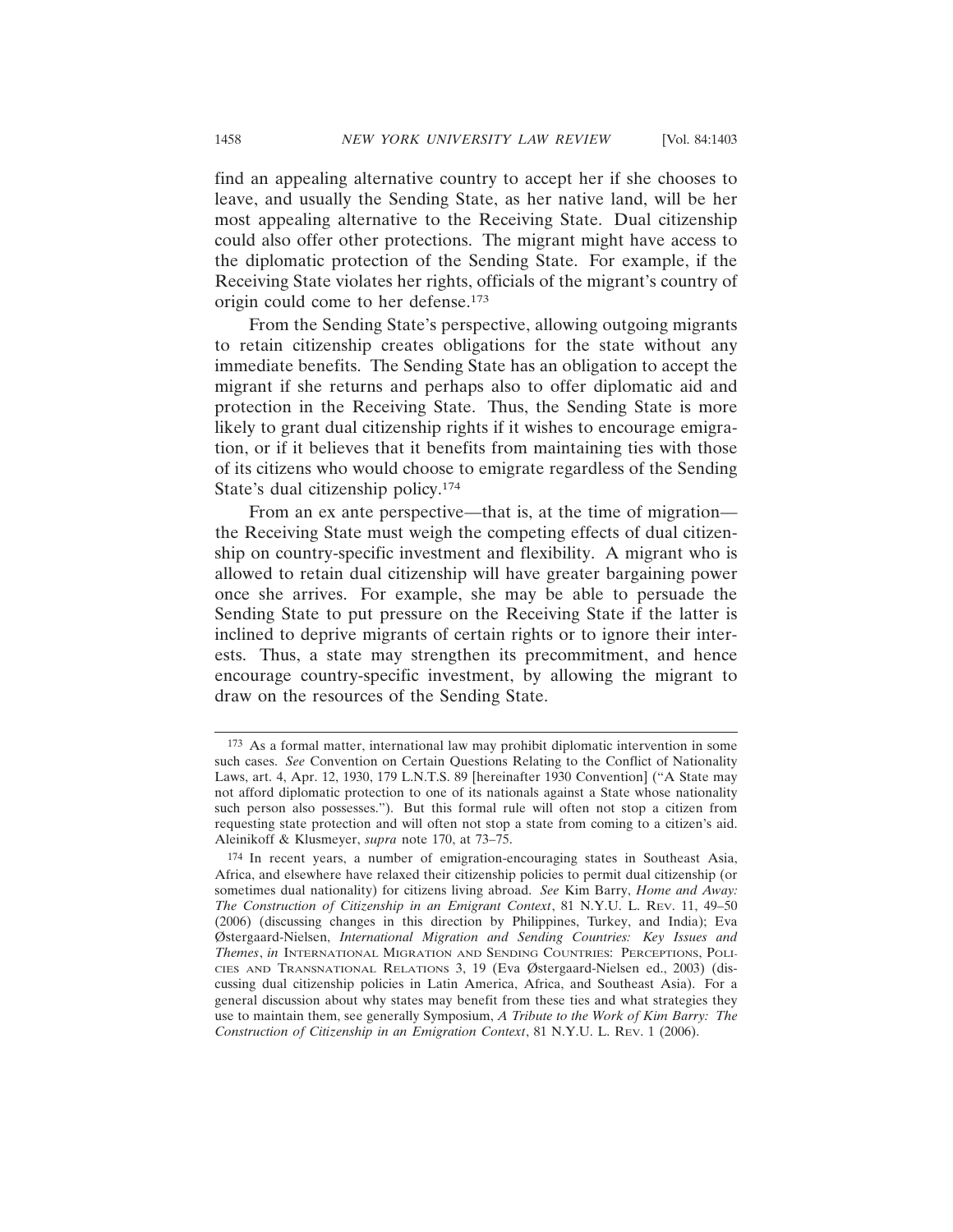Moreover, permitting a naturalizing immigrant to retain her prior citizenship lowers the cost of naturalization for the migrant because she is not required to forfeit formal ties to her homeland that she might value. This may spur increased naturalizations and generate greater country-specific investments by migrants.175 Of course, a migrant's retention of her original citizenship could also undermine her incentive to engage in country-specific investment because she would be more likely to retain ties to the Sending State and to see the option of returning there as valuable.176

Whatever its ultimate effect on levels of country-specific investment over time, dual citizenship will afford the migrant more power to prevent the Receiving State from making needed policy changes in response to crises or changes in preferences of native citizens. If the migrant remains loyal to the Sending State, and the crisis involves a breakdown in the relationship between the two countries, the migrant's citizenship-derived political power in the Receiving State may be deeply unattractive for the native citizens of that country.

Seen in this way, dual citizenship appears as just another right that—like basic rights, the right to remain, and participation rights can be used to encourage migrants to enter and make country-specific investments. But by the same token, dual citizenship can tie the hands of the Receiving State and prevent it from modifying its demos if events change.177

Dual citizenship also has distinctive features. Unlike the other rights, its value for the migrant (and hence for the Receiving State as a precommitment device) is a function of the interests and diplomatic power of the Sending State. The value of dual citizenship for the migrant is high when two conditions are met: first, when the Sending State is powerful enough that its diplomatic pressure on behalf of the migrant will affect the policies of the Receiving State, and second, when the Sending State has an interest in protecting its overseas diaspora.

<sup>175</sup> There is some evidence that traditionally restrictive countries like Sweden have begun to allow dual citizenship in an effort to increase immigrant integration—that is, to promote country-specific investments by migrants. Tanja Brøndsted Sejersen, *"I Vow to Thee My Countries"—The Expansion of Dual Citizenship in the 21st Century*, 42 INT'L MIGRATION REV. 523, 535 (2008).

<sup>176</sup> *Compare* Peter J. Spiro, *Dual Nationality and the Meaning of Citizenship*, 46 EMORY L.J. 1411, 1468–69 (1997) (arguing that retention of former nationality will not slow assimilation), with SCHUCK, *supra* note 3, at 238 (questioning Spiro's claim and suggesting that there is little evidence about effect of dual nationality on assimilation rates).

<sup>177</sup> *Cf.* Aleinikoff & Klusmeyer, *supra* note 170, at 77 (discussing some other reasons why nation's openness to dual citizenship may turn on whether nation is interested in immigration or emigration).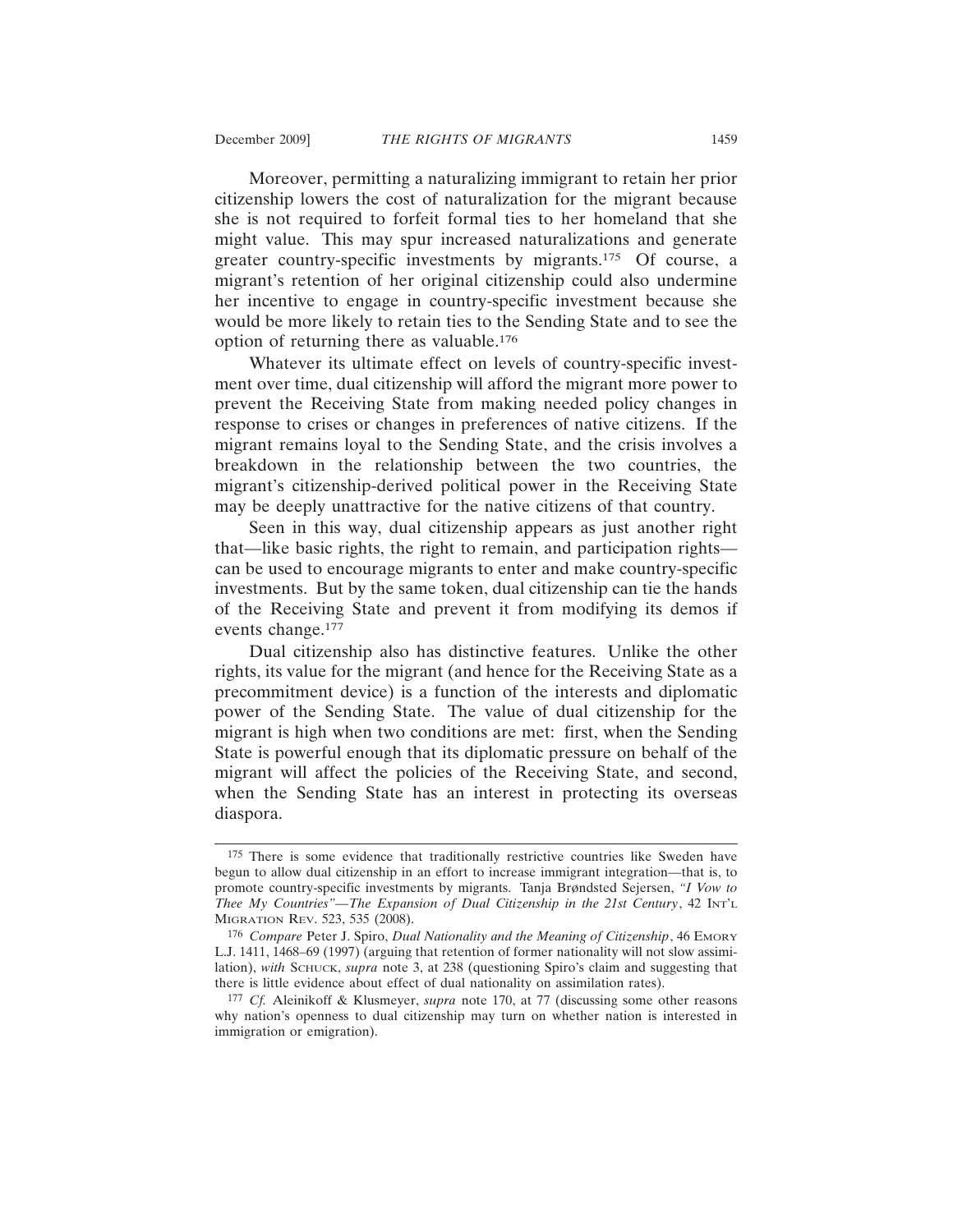The first factor is straightforward; the second is more complex. Why would the Sending State have an interest in protecting its emigrants? There are a number of interconnected answers: to reduce population pressures, to obtain remittances, to establish links with other countries, to meet a demand for employment opportunities abroad, etc. None of these possible motives is necessarily clear, however. Consider the Sending State's interest in remittances. On the one hand, by protecting emigrants, it encourages them to make country-specific investments, which should lead to higher wages and thus higher remittances. On the other hand, by protecting emigrants and encouraging them to make country-specific investments, it may cause them to become more deeply assimilated in the Receiving State, and thus to lose their loyalty to the Sending State and the people who live there, which would drive down remittances.

A number of propositions follow. One is that, all else equal, countries with high internal demand for emigration will be more likely to permit migrants to become dual citizens, and countries with high demand for immigration will be more likely to permit migrants to become dual citizens. But our main point is different and is taken from our discussion of participation rights. The Receiving State will be more likely to permit dual citizenship if it does not believe that the Sending State will use diplomatic pressure to advance the interests of migrants in a manner that injures the Receiving State.178 As noted above, the likelihood that the Sending State will do this depends both on its interests and its power. The Receiving State need not worry about a weak Sending State; it also need not worry if the Sending State's migrant-derived interests do not differ much from the interests of the Receiving State. This is most likely to be the case when the migrants have political preferences that are similar to those of the Receiving State's native citizens.

The possible interaction problems can be multiplied indefinitely. We have already discussed how states might compete using childcitizenship rights.179 Problems could also arise where conflicting citizenship rules lead to children having no citizenship: for example, if

<sup>178</sup> The flip side is that Sending States will be more likely to permit dual citizenship if they believe their citizens will use their political influence in the Receiving State to benefit the Sending State. There is some evidence that this motivation played a part in Mexico's recent decision to permit emigrants naturalized abroad to retain their Mexican nationality. Barry, *supra* note 174, at 46–47; *see also* Eva Østergaard-Nielsen, *The Politics of Migrants' Transnational Political Practices*, 37 INT'L MIGRATION REV. 760, 764–65 (2003) (describing, in context of U.S.–Latin American relations, "attempts of sending country governments and elites to coopt nationals abroad in an attempt to tap into their various economic and political resources").

<sup>179</sup> *See* Part III.B *supra*.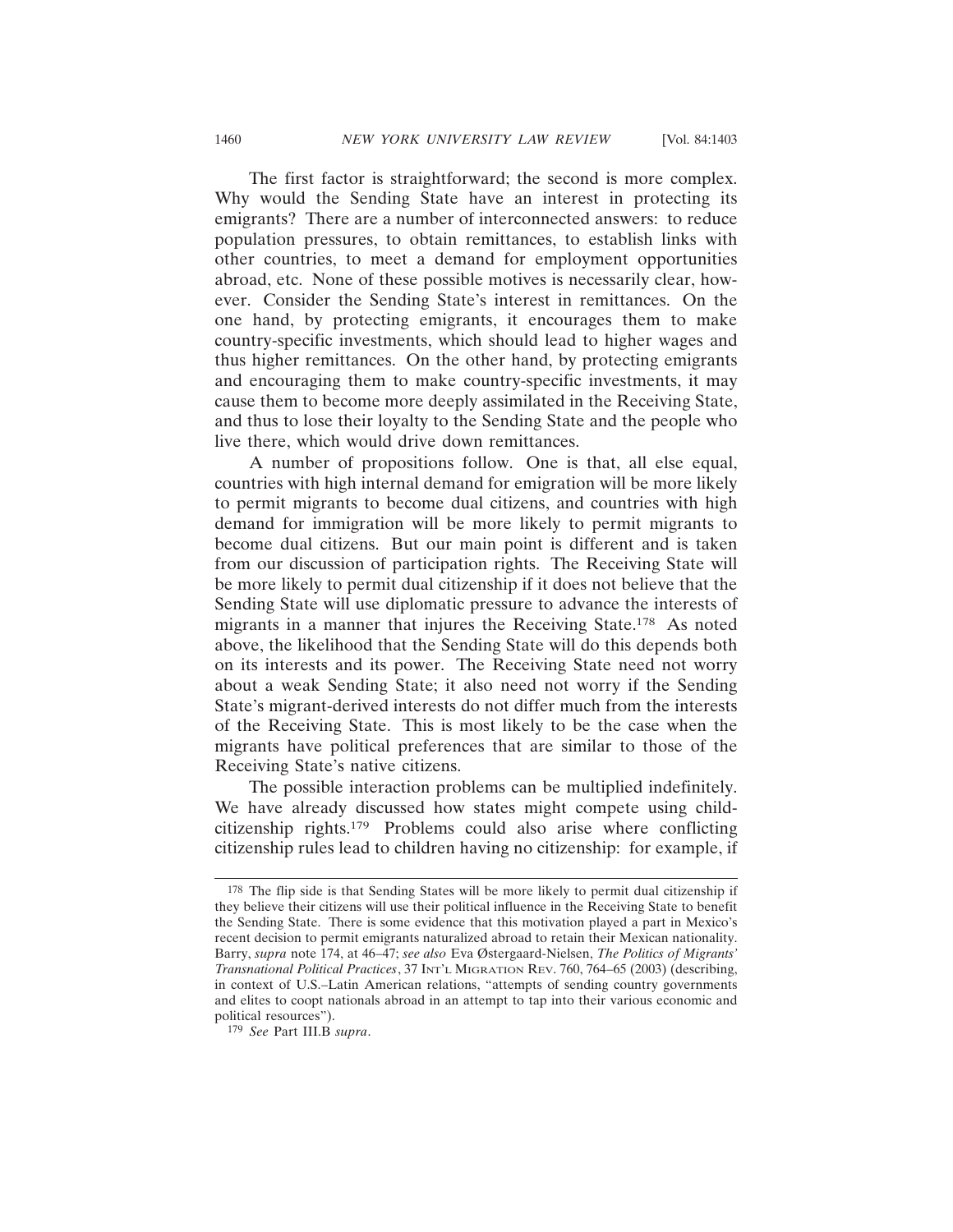the two parents are from different countries, each of which grants citizenship rights only to children with two parents from that country.180 These problems—some of which are interesting, others of which are simply confusing—are best left to future work.

#### *C. Refugees and Asylum-Seekers*

Interaction effects are also important for refugee law. Refugees typically flee civil wars and other forms of political, religious, and ethnic conflict. By offering to accept refugees, Receiving States grant them exit options that are conditional on the domestic conflict reaching a threshold level of severity.

From the perspective of refugees or potential refugees, the exit option is of mixed value. On the one hand, the availability of refugee status gives one the ability to escape a dangerous situation. On the other hand, a person who is inclined to stay in her country of origin and fight will find that others will leave rather than join the fight if refugee status is available. Thus, liberal refugee laws will encourage flight and might also increase the incentive for governments or other groups to try to drive out populations that are not loyal to them, including ethnic minorities.

In this fashion, the policies of the Receiving (asylum) State interact with those of the Sending State. Nonetheless, despite the potential theoretical costs of undermining resistance movements and encouraging strategic behavior by governments in conflict-ridden states, in practice the humanitarian costs of civil war and domestic persecution are often too great for other countries to deny refugee status.

But this leads to a second interaction effect—one between the potential Receiving States. These states may all want refugees to have an available place of asylum, but each state would prefer that the refugees be taken in by another state. Moreover, because the cost of refugee flows falls disproportionately on neighboring countries,<sup>181</sup> those countries may threaten to deny entrance unless other countries either accept a share of the refugee population or offer financial incentives. Recognizing this collective action problem, countries have developed various cooperation mechanisms, including treaties to address the issue.182

<sup>180</sup> This citizenship coordination problem led to attempts during the twentieth century to craft an international legal solution. *E.g.*, 1930 Convention, *supra* note 173.

<sup>181</sup> Neighboring countries often face the brunt of the burden simply because of proximity: Refugees fleeing conflict or persecution often flow over the closest available border.

<sup>182</sup> For a discussion of how countries might better solve this collective action problem, see Ahilan T. Arulanantham, *Restructured Safe Havens: A Proposal for Reform of the*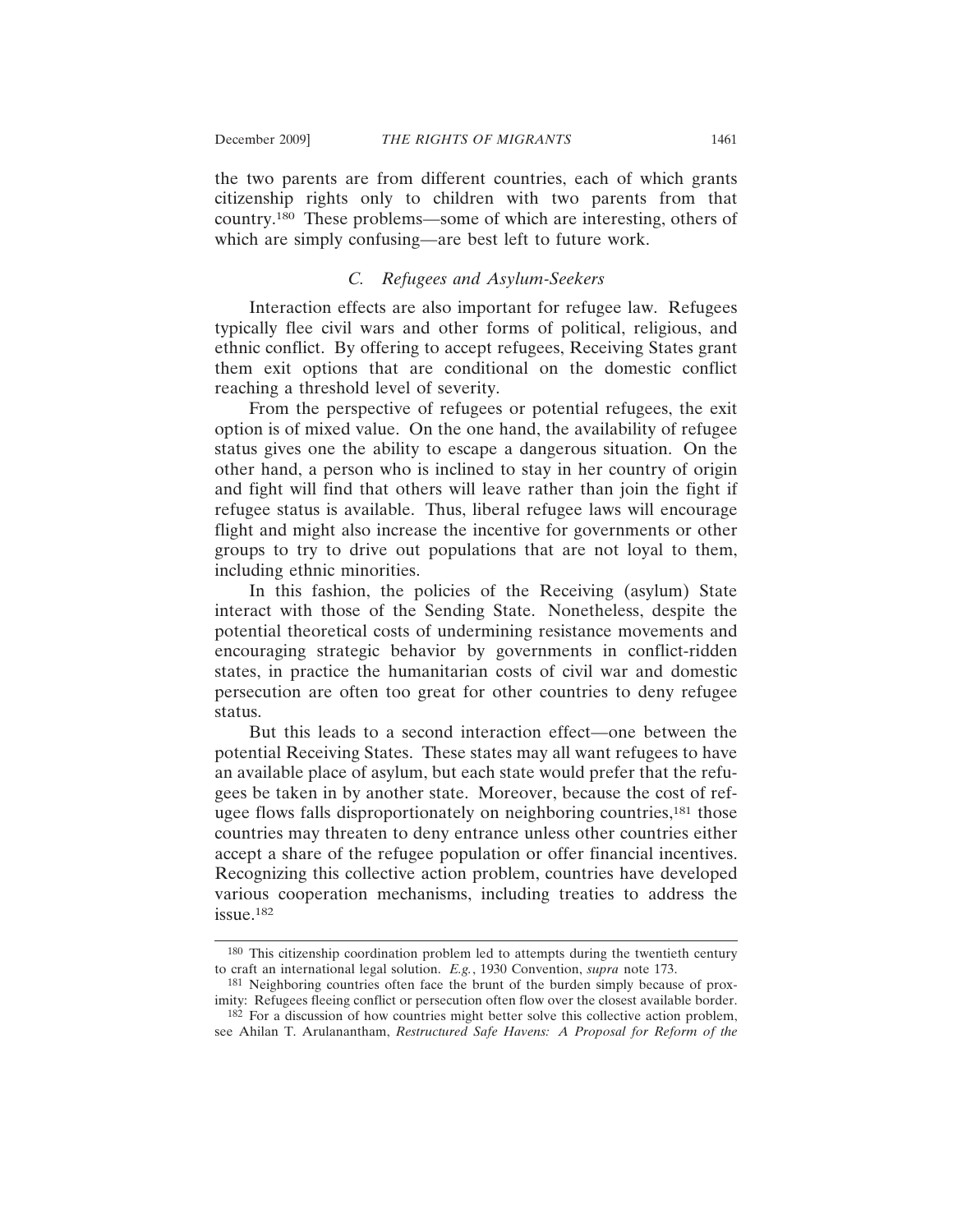There is also the problem of distinguishing sincere refugees from other migrants, such as economic migrants. Refugee status can be quite valuable. While refugees in many countries are confined to camps near the border of their home country, in countries like the United States, refugees are given generous rights, including work permits and the ability to become LPRs and then citizens.183 Consequently, much refugee law and policy is concerned with screening for valid refugee claims and deterring invalid ones.<sup>184</sup>

Where there are many potential asylum states, their screening policies may interact. States with more stringent standards for asylum are likely to attract more applicants with strong claims, because those with weaker claims are less likely to satisfy the stringent standard. Those with weaker claims will be more likely to seek asylum in states with lower standards. This means that a state's optimal refugee screening rules will depend on the rules in other potential Receiving States. Without coordination, this interaction could lead to a race to the bottom, in which all states adopt screening policies that are excessively stringent.<sup>185</sup> Only international cooperation of some sort can solve this problem.

*Refugee Protection System*, 22 HUM. RTS. Q. 1, 44–56 (2000); James C. Hathaway & R. Alexander Neve, *Making International Refugee Law Relevant Again: A Proposal for Collectivized and Solution-Oriented Protection*, 10 HARV. HUM. RTS. J. 115, 201–09 (1997); Peter H. Schuck, *Refugee Burden-Sharing: A Modest Proposal*, 22 YALE J. INT'L L. 243, 251, 254–59 (1997).

<sup>183</sup> *See* INA § 208(c)(1)(B), 8 U.S.C. § 1158(c)(1)(B) (2006) (requiring Attorney General to provide work authorization to successful asylum applicants); INA § 209(a)(1)(B), 8 U.S.C. § 1159(a)(1)(B) (permitting asylees to adjust their status to that of LPR after one year).

<sup>184</sup> To be sure, many states also attempt to deter claimants who can clearly establish their status as refugees. This is in part because of the collective action problem identified above: States would prefer that even valid refugees end up in some other state. The desire to deter valid claimants is also driven by perceived capacity constraints. For example, when faced with the mass influx of potential refugees from Cuba and Haiti, the United States adopted interdiction policies and refugee-screening procedures that seemed deliberately designed to screen out high numbers of valid applicants. *See* Joyce A. Hughes, *Flight from Cuba*, 36 CAL. W. L. REV. 39, 58–64 (1999) (detailing policy shift to exclusion of Cuban "balseros" in 1994).

<sup>185</sup> *See* Ryan Bubb, Michael Kremer & David Levine, *The Economics of International Refugee Law* 4–20 (Weatherhead Ctr. for Int'l Affairs, Working Paper No. 2008-0085, 2008), *available at* http://www.wcfia.harvard.edu/node/2741 (providing model of race to bottom in refugee policy); Jenny Monheim & Marie Obidzinski, *Optimal Discretion in Asylum Lawmaking* 5–22 (BETA, Working Paper No. 2007-31, 2007), *available at* http:// econpapers.repec.org/paper/ulpsbbeta/2007-31.htm (proposing related model of refugee policy).